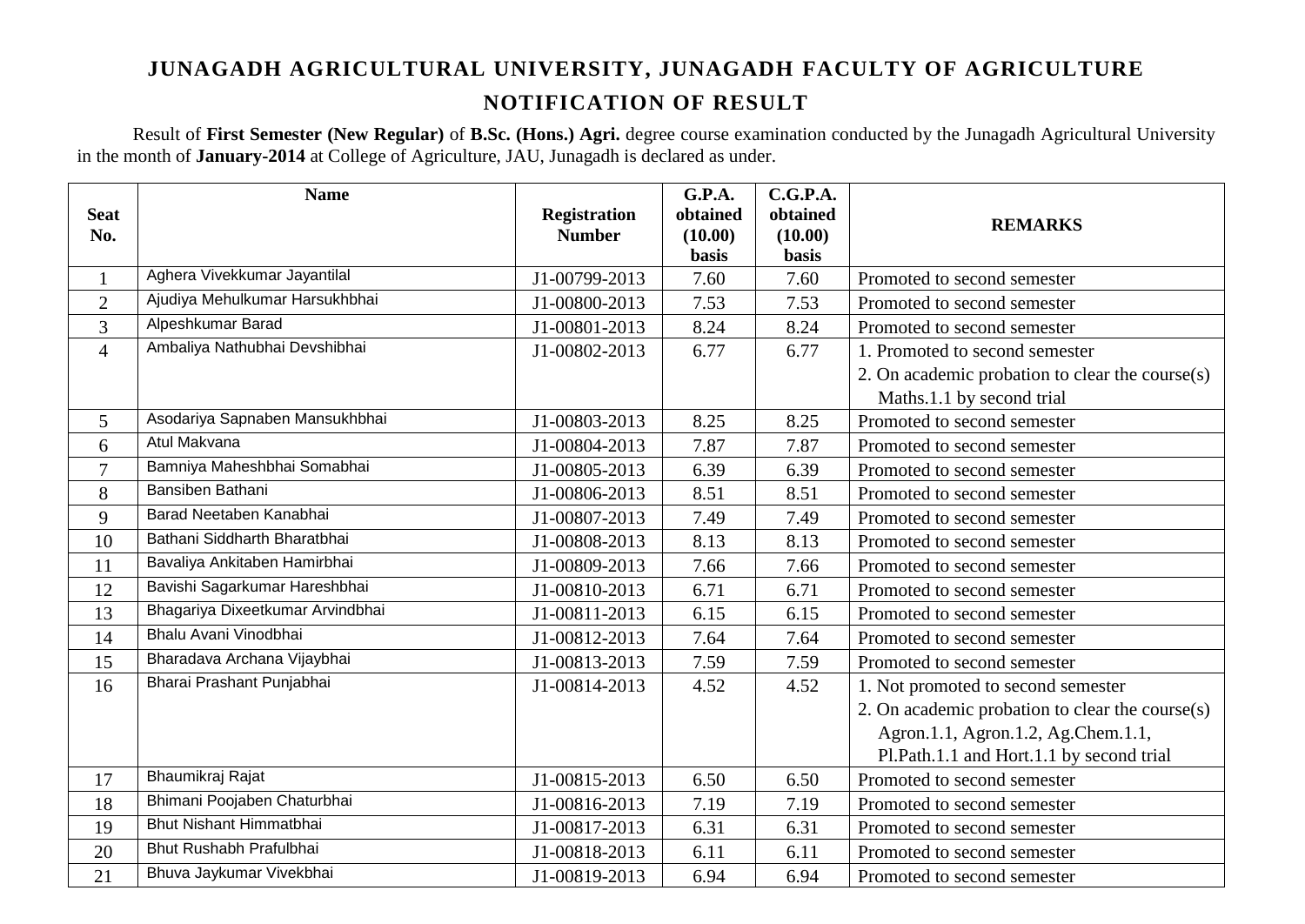First Sem. (Regular) B.Sc. (Hons.) Agri. JND 2

|    | $(10, 0.001)$ $1000$ , $(11010)$ , $1500$ , $000$ |               |      |      |                                                 |
|----|---------------------------------------------------|---------------|------|------|-------------------------------------------------|
| 22 | Borsaniya Mayankkumar Haridas                     | J1-00820-2013 | 6.87 | 6.87 | Promoted to second semester                     |
| 23 | Changela Priyanka Subhashbhai                     | J1-00821-2013 | 7.38 | 7.38 | Promoted to second semester                     |
| 24 | Chavada Zarana Pravinbhai                         | J1-00822-2013 | 7.36 | 7.36 | Promoted to second semester                     |
| 25 | Chavda Bharat Naranbhai                           | J1-00823-2013 | 6.83 | 6.83 | Promoted to second semester                     |
| 26 | Chavda Reenaben Parbatbhai                        | J1-00824-2013 | 5.50 | 5.50 | Promoted to second semester                     |
| 27 | Chavda Shivangi Bipinkumar                        | J1-00825-2013 | 7.52 | 7.52 | Promoted to second semester                     |
| 28 | Dankhra Minal Laxmanbhai                          | J1-00826-2013 | 8.41 | 8.41 | Promoted to second semester                     |
| 29 | Delvadiya Harshkumar Mansukhbhai                  | J1-00827-2013 | 6.78 | 6.78 | Promoted to second semester                     |
| 30 | Dervaliya Balvantbhai Chhaganbhai                 | J1-00828-2013 | 7.73 | 7.73 | Promoted to second semester                     |
| 31 | Dobariya Binita Gopalbhai                         | J1-00829-2013 | 8.42 | 8.42 | Promoted to second semester                     |
| 32 | Faridoon Fazli                                    | J1-00830-2013 | 5.64 | 5.64 | 1. Promoted to second semester                  |
|    |                                                   |               |      |      | 2. On academic probation to clear the course(s) |
|    |                                                   |               |      |      | Pl.Path.1.1 and Maths.1.1 by second trial       |
| 33 | Gadhavi Dharatee Kanubhai                         | J1-00831-2013 | 0.00 | 0.00 | 1. Not promoted to second semester              |
|    |                                                   |               |      |      | 2. On academic probation to clear the course(s) |
|    |                                                   |               |      |      | Agron.1.1, Pl.Path.1.1, Hort.1.1, Maths.1.1,    |
|    |                                                   |               |      |      | Ag.Stat.1.1 and Eng.1.1 by second trial         |
|    |                                                   |               |      |      | 3. He has to repeat the course(s) Agron.1.2,    |
|    |                                                   |               |      |      | Ag.Chem.1.1 and PBG.1.1 by second trial as      |
|    |                                                   |               |      |      | and when offered                                |
| 34 | Galchar Sagar Naranbhai                           | J1-00832-2013 | 6.25 | 6.25 | Promoted to second semester                     |
| 35 | Ghaghara Ankitaben Gopalbhai                      | J1-00833-2013 | 7.81 | 7.81 | Promoted to second semester                     |
| 36 | Ghetiya Nisha Girdharlal                          | J1-00834-2013 | 7.85 | 7.85 | Promoted to second semester                     |
| 37 | Hadiya Kiran Bhavanbhai                           | J1-00835-2013 | 7.80 | 7.80 | Promoted to second semester                     |
| 38 | Hetalben Ramani                                   | J1-00836-2013 | 7.97 | 7.97 | Promoted to second semester                     |
| 39 | Hirapara Kevalkumar Vallabhbhai                   | J1-00837-2013 | 0.00 | 0.00 | 1. Not promoted to second semester              |
|    |                                                   |               |      |      | 2. On academic probation to clear the course(s) |
|    |                                                   |               |      |      | Agron.1.1, Agron.1.2, Ag.Chem.1.1,              |
|    |                                                   |               |      |      | Pl.Path.1.1, PBG.1.1, Maths.1.1, Ag.Stat.1.1    |
|    |                                                   |               |      |      | and Eng.1.1 by second trial                     |
|    |                                                   |               |      |      | 3. He has to repeat the course(s) Hort.1.1 by   |
|    |                                                   |               |      |      | second trial as and when offered                |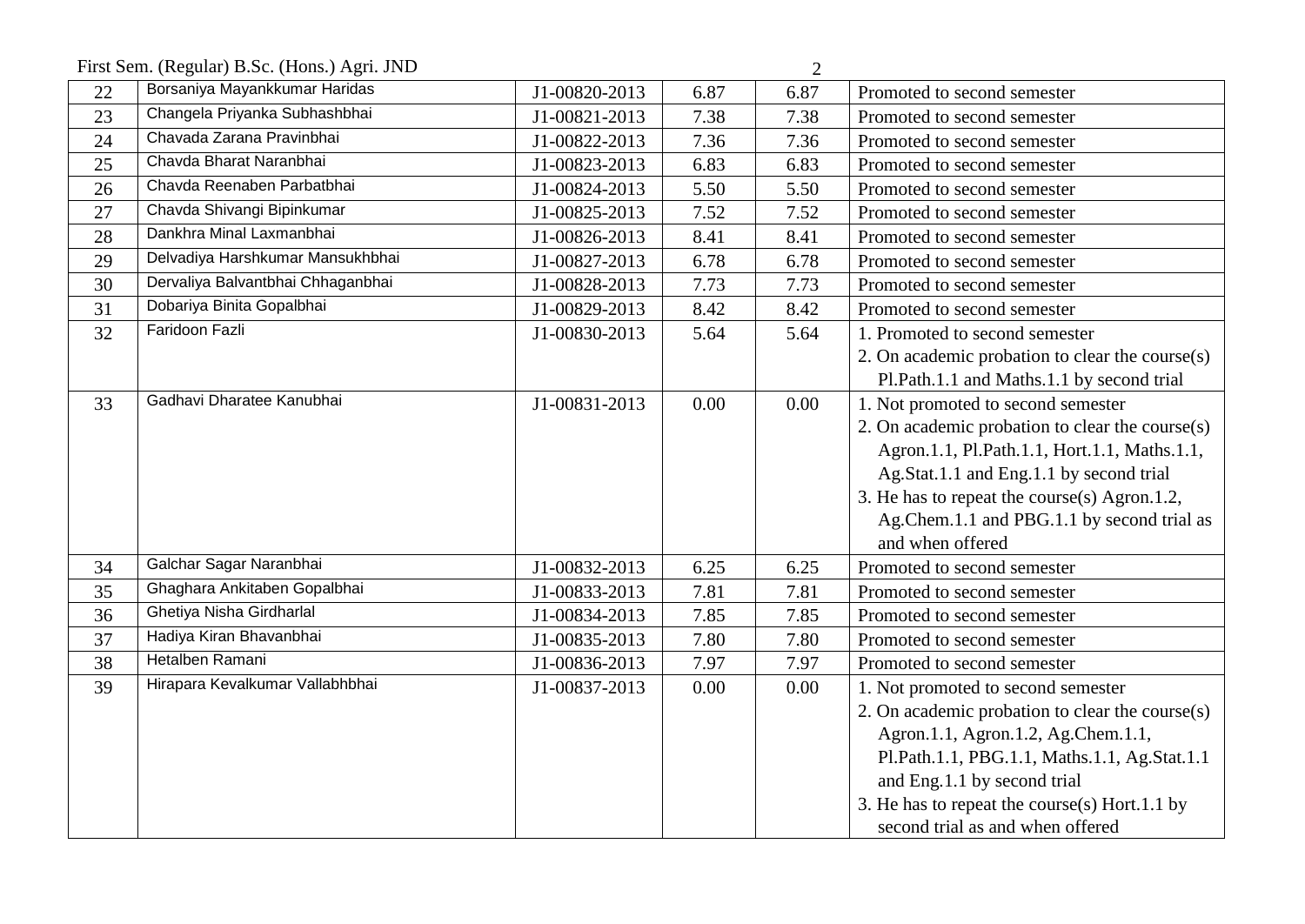First Sem. (Regular) B.Sc. (Hons.) Agri. JND 3

| <br>I |  |  |
|-------|--|--|
| ٦     |  |  |
|       |  |  |
| I     |  |  |

| 40 | Hirpara Amita Bhagavanjibhai     | J1-00838-2013 | 7.28 | 7.28 | Promoted to second semester                     |
|----|----------------------------------|---------------|------|------|-------------------------------------------------|
| 41 | Hirpara Bhadresh Girdharbhai     | J1-00839-2013 | 7.44 | 7.44 | Promoted to second semester                     |
| 42 | Hridya. T.G                      | J1-00840-2013 | 8.32 | 8.32 | Promoted to second semester                     |
| 43 | Humbal Nehali Bhagavanjibhai     | J1-00841-2013 | 7.25 | 7.25 | Promoted to second semester                     |
| 44 | Jadeja Shaktirajsinh Balvantsinh | J1-00842-2013 | 7.92 | 7.92 | Promoted to second semester                     |
| 45 | Jasani Dharmik Kanjibhai         | J1-00843-2013 | 6.15 | 6.15 | Promoted to second semester                     |
| 46 | Jetpariya Chandresh Kantilal     | J1-00844-2013 | 6.43 | 6.43 | Promoted to second semester                     |
| 47 | Junjiya Sonalben Soningbhai      | J1-00845-2013 | 6.45 | 6.45 | Promoted to second semester                     |
| 48 | Kabariya Vivek Chaturbhai        | J1-00846-2013 | 6.76 | 6.76 | Promoted to second semester                     |
| 49 | Kakkad Deep Mukeshbhai           | J1-00847-2013 | 7.17 | 7.17 | Promoted to second semester                     |
| 50 | Kalariya Sonaliben Mahendrabhai  | J1-00848-2013 | 7.40 | 7.40 | Promoted to second semester                     |
| 51 | Kalsariya Mahesh Vaghabhai       | J1-00849-2013 | 4.01 | 4.01 | 1. Not promoted to second semester              |
|    |                                  |               |      |      | 2. On academic probation to clear the course(s) |
|    |                                  |               |      |      | Agron.1.1, Agron.1.2, Ag.Chem.1.1,              |
|    |                                  |               |      |      | Pl.Path.1.1, Hort.1.1, PBG.1.1 and              |
|    |                                  |               |      |      | Ag.Stat.1.1 by second trial                     |
| 52 | Kapadiya Mehulkumar Dilipbhai    | J1-00850-2013 | 6.99 | 6.99 | Promoted to second semester                     |
| 53 | Kasundra Keyur Chandulal         | J1-00851-2013 | 7.16 | 7.16 | Promoted to second semester                     |
| 54 | Khunt Krimpal Ratilal            | J1-00852-2013 | 7.25 | 7.25 | Promoted to second semester                     |
| 55 | Korat Hiteshvariben Vijaybhai    | J1-00853-2013 | 7.66 | 7.66 | Promoted to second semester                     |
| 56 | Korat Nirav Mansukhbhai          | J1-00854-2013 | 8.18 | 8.18 | Promoted to second semester                     |
| 57 | Kucha Rakeshbhai Chhaganbhai     | J1-00855-2013 | 0.00 | 0.00 | 1. Not promoted to second semester              |
|    |                                  |               |      |      | 2. On academic probation to clear the course(s) |
|    |                                  |               |      |      | Agron.1.1, Agron.1.2, Pl.Path.1.1, Hort.1.1,    |
|    |                                  |               |      |      | PBG.1.1, Maths.1.1, Ag.Stat.1.1 and Eng.1.1     |
|    |                                  |               |      |      | by second trial                                 |
|    |                                  |               |      |      | 3. He has to repeat the course(s) Ag.Chem.1.1   |
|    |                                  |               |      |      | by second trial as and when offered             |
| 58 | Lakha Wasim Isabhai              | J1-00856-2013 | 6.73 | 6.73 | Promoted to second semester                     |
| 59 | Makadia Meeraben Manojkumar      | J1-00857-2013 | 7.24 | 7.24 | Promoted to second semester                     |
| 60 | Makwana Nayankumar Dilipbhai     | J1-00858-2013 | 7.58 | 7.58 | Promoted to second semester                     |
| 61 | Malam Kuldeep Vaidebhai          | J1-00859-2013 | 7.66 | 7.66 | Promoted to second semester                     |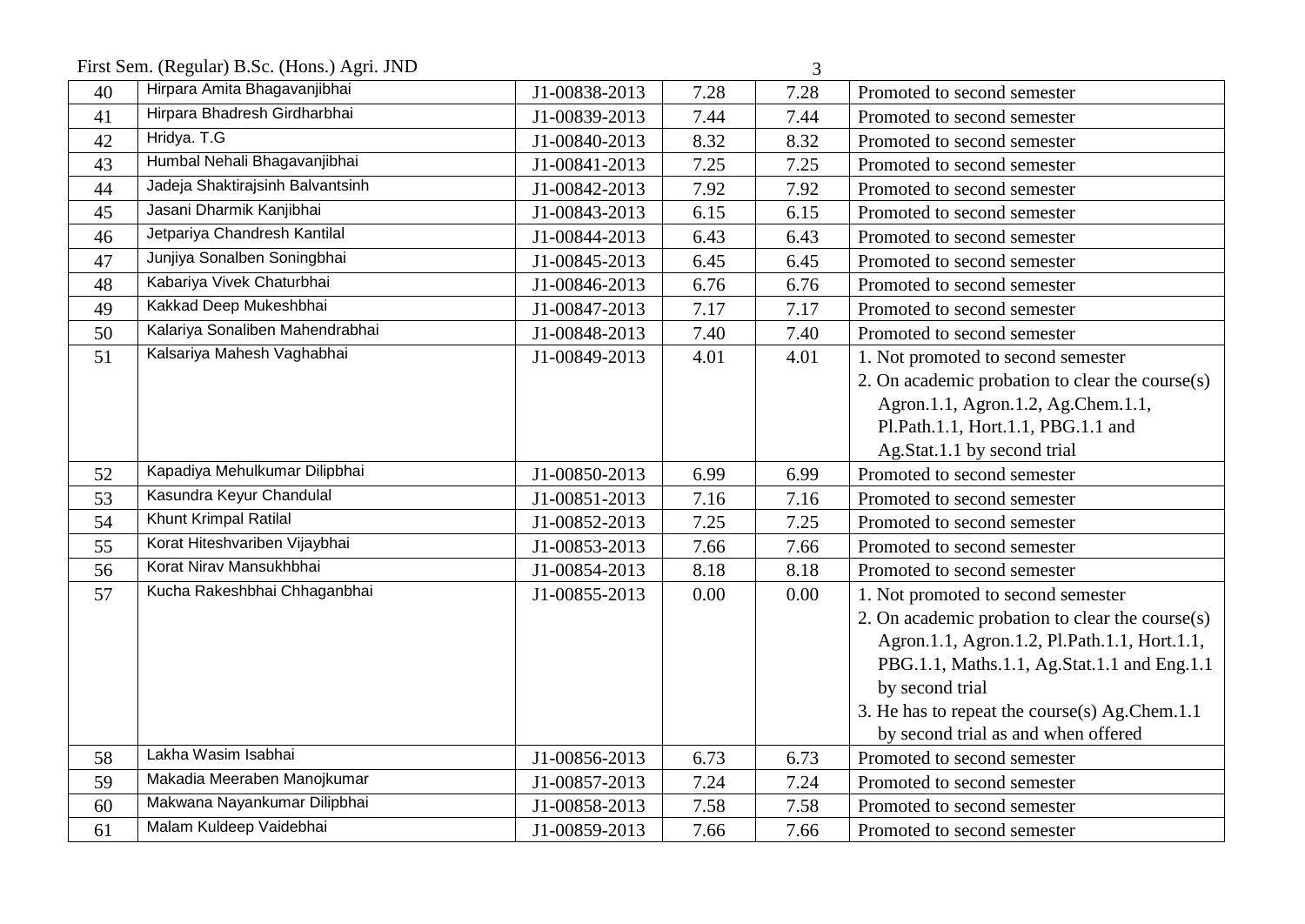First Sem. (Regular) B.Sc. (Hons.) Agri. JND 4

| 62 | Malam Mayuri Jamanadas         | J1-00860-2013 | 8.28 | 8.28 | Promoted to second semester                     |
|----|--------------------------------|---------------|------|------|-------------------------------------------------|
| 63 | Marakana Hardikkumar Jentilal  | J1-00861-2013 | 8.25 | 8.25 | Promoted to second semester                     |
| 64 | Mayur Kumar Sonagara           | J1-00862-2013 | 8.59 | 8.59 | Promoted to second semester                     |
| 65 | Mevada Ravina Rameshbhai       | J1-00863-2013 | 7.40 | 7.40 | Promoted to second semester                     |
| 66 | Mohammad Omer Hamidi           | J1-00864-2013 | 6.53 | 6.53 | 1. Promoted to second semester                  |
|    |                                |               |      |      | 2. On academic probation to clear the course(s) |
|    |                                |               |      |      | Maths.1.1 by second trial                       |
| 67 | Monika Ranva                   | J1-00865-2013 | 7.90 | 7.90 | Promoted to second semester                     |
| 68 | Nagani Charlskumar Mukeshbhai  | J1-00866-2013 | 7.26 | 7.26 | Promoted to second semester                     |
| 69 | Odedara Bharati Arajan         | J1-00867-2013 | 6.71 | 6.71 | Promoted to second semester                     |
| 70 | Odedra Vanitaben Lakhmanbhai   | J1-00868-2013 | 7.18 | 7.18 | Promoted to second semester                     |
| 71 | Paghadar Priyank Jamanbhai     | J1-00869-2013 | 8.18 | 8.18 | Promoted to second semester                     |
| 72 | Panara Chintankumar Dinesh     | J1-00870-2013 | 6.37 | 6.37 | Promoted to second semester                     |
| 73 | Pandya Yash Sanatkumar         | J1-00871-2013 | 7.06 | 7.06 | Promoted to second semester                     |
| 74 | Pansuriya Yashkumar Ashokbhai  | J1-00872-2013 | 7.78 | 7.78 | Promoted to second semester                     |
| 75 | Pargi Ashokkumar Lalsinh       | J1-00873-2013 | 5.52 | 5.52 | 1. Promoted to second semester                  |
|    |                                |               |      |      | 2. On academic probation to clear the course(s) |
|    |                                |               |      |      | Maths.1.1 by second trial                       |
| 76 | Parmar Karankumar Hiralal      | J1-00874-2013 | 6.34 | 6.34 | Promoted to second semester                     |
| 77 | Parmar Mittalbahen Chaturbhai  | J1-00875-2013 | 6.41 | 6.41 | Promoted to second semester                     |
| 78 | Parmar Pratik Mansukhbhai      | J1-00876-2013 | 6.68 | 6.68 | Promoted to second semester                     |
| 79 | Parmar Shraddhaben Ramsingbhai | J1-00877-2013 | 6.98 | 6.98 | Promoted to second semester                     |
| 80 | Patel Divyaben Hareshbhai      | J1-00878-2013 | 7.40 | 7.40 | Promoted to second semester                     |
| 81 | Patel Hetalkumari Chhabilbhai  | J1-00879-2013 | 6.73 | 6.73 | Promoted to second semester                     |
| 82 | Patel Jayprakash Vallabhbhai   | J1-00880-2013 | 5.54 | 5.54 | 1. Promoted to second semester                  |
|    |                                |               |      |      | 2. On academic probation to clear the course(s) |
|    |                                |               |      |      | Maths.1.1 by second trial                       |
| 83 | Patel Vedangi Ashok            | J1-00881-2013 | 7.53 | 7.53 | Promoted to second semester                     |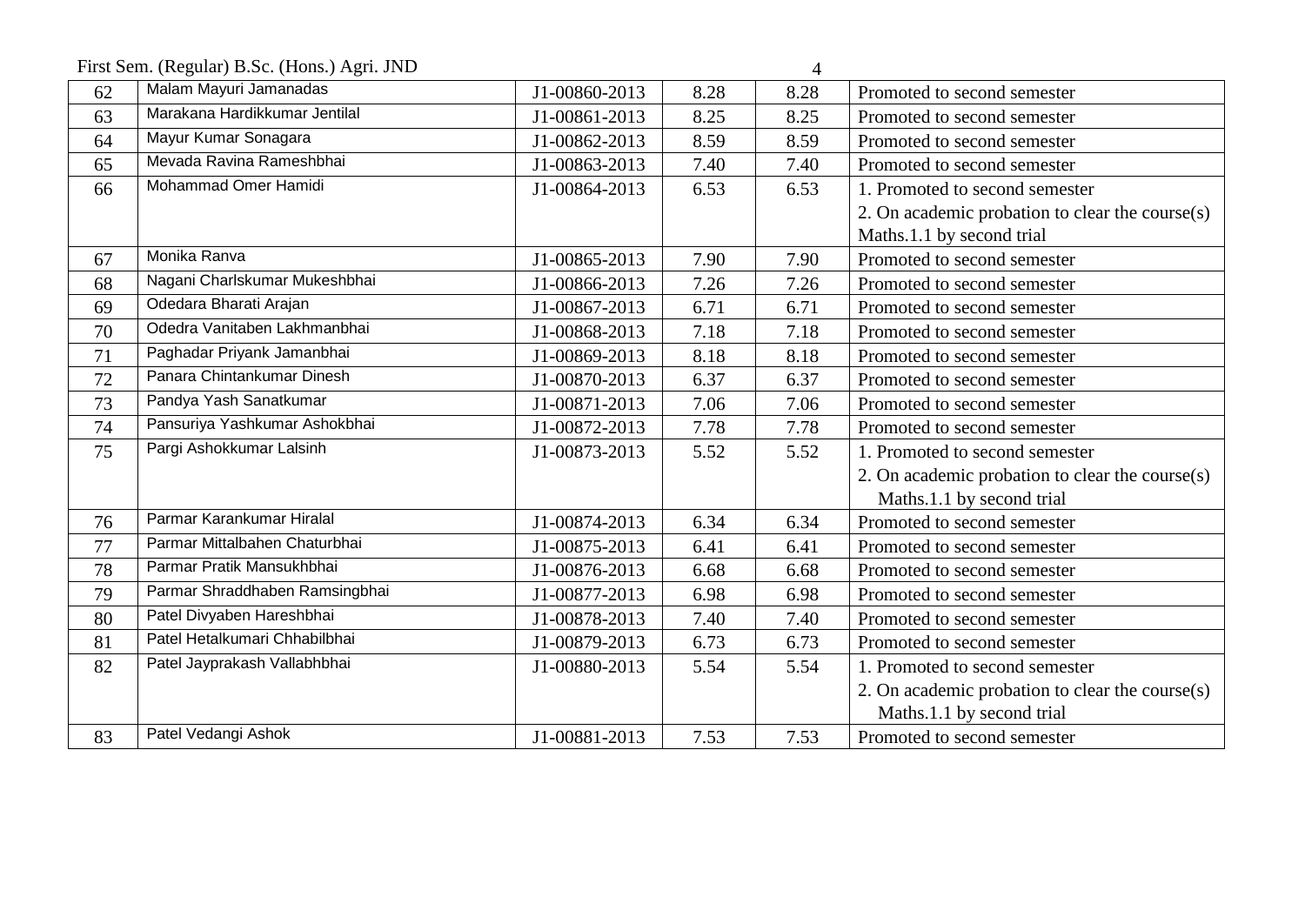First Sem. (Regular) B.Sc. (Hons.) Agri. JND 5

|     | Thist Schil (Regular) D.Sc. (Trons.) $\Delta g$ II. JIND |               |      | $\mathcal{L}$ |                                                 |
|-----|----------------------------------------------------------|---------------|------|---------------|-------------------------------------------------|
| 84  | Pateliya Jaydipsinh Gemabhai                             | J1-00882-2013 | 4.12 | 4.12          | 1. Not promoted to second semester              |
|     |                                                          |               |      |               | 2. On academic probation to clear the course(s) |
|     |                                                          |               |      |               | Agron.1.1, Agron.1.2, Ag.Chem.1.1,              |
|     |                                                          |               |      |               | Pl.Path.1.1, Hort.1.1, PBG.1.1, Maths.1.1       |
|     |                                                          |               |      |               | and Ag.Stat.1.1 by second trial                 |
| 85  | Piprotar Pratik Vijaybhai                                | J1-00883-2013 | 7.64 | 7.64          | Promoted to second semester                     |
| 86  | Pithiya Divyesh Jagmalbhai                               | J1-00884-2013 | 6.76 | 6.76          | Promoted to second semester                     |
| 87  | Pithiya Kuldipkumar Ramnikbhai                           | J1-00885-2013 | 7.12 | 7.12          | Promoted to second semester                     |
| 88  | Puchhadiya Komalben Maldebhai                            | J1-00886-2013 | 7.02 | 7.02          | Promoted to second semester                     |
| 89  | Ram Anandkumar Arjanbhai                                 | J1-00887-2013 | 7.74 | 7.74          | Promoted to second semester                     |
| 90  | Rathava Durgeshkumar Rameshbhai                          | J1-00888-2013 | 3.79 | 3.79          | 1. Not promoted to second semester              |
|     |                                                          |               |      |               | 2. On academic probation to clear the course(s) |
|     |                                                          |               |      |               | Agron.1.1, Agron.1.2, Ag.Chem.1.1,              |
|     |                                                          |               |      |               | Pl.Path.1.1, Hort.1.1, PBG.1.1, Maths.1.1       |
|     |                                                          |               |      |               | and Ag.Stat.1.1 by second trial                 |
| 91  | Rathava Sunilbhai Govindbhai                             | J1-00889-2013 | 6.18 | 6.18          | Promoted to second semester                     |
| 92  | Rathod Rajsinh Bhupatbhai                                | J1-00890-2013 | 6.10 | 6.10          | Promoted to second semester                     |
| 93  | Rathva Rohiniben Navalsingbhai                           | J1-00891-2013 | 5.44 | 5.44          | 1. Promoted to second semester                  |
|     |                                                          |               |      |               | 2. On academic probation to clear the course(s) |
|     |                                                          |               |      |               | Pl.Path.1.1 and Maths.1.1 by second trial       |
| 94  | Ratiya Puja Bhimabhai                                    | J1-00892-2013 | 6.77 | 6.77          | Promoted to second semester                     |
| 95  | Roshan Kumar Singh                                       | J1-00893-2013 | 6.14 | 6.14          | 1. Promoted to second semester                  |
|     |                                                          |               |      |               | 2. On academic probation to clear the course(s) |
|     |                                                          |               |      |               | Maths.1.1 by second trial                       |
| 96  | Rupapara Mayuri Dipakbhai                                | J1-00894-2013 | 7.67 | 7.67          | Promoted to second semester                     |
| 97  | Sangani Jaydip Ravajibhai                                | J1-00895-2013 | 6.84 | 6.84          | Promoted to second semester                     |
| 98  | Sapra Rohitkumar Janabhai                                | J1-00896-2013 | 5.36 | 5.36          | 1. Promoted to second semester                  |
|     |                                                          |               |      |               | 2. On academic probation to clear the course(s) |
|     |                                                          |               |      |               | Pl.Path.1.1, Maths.1.1 and Ag.Stat.1.1 by       |
|     |                                                          |               |      |               | second trial                                    |
| 99  | Sariya Nareshkumar Babubhai                              | J1-00897-2013 | 6.29 | 6.29          | Promoted to second semester                     |
| 100 | Satasiya Bansikumar Ashokbhai                            | J1-00898-2013 | 6.40 | 6.40          | Promoted to second semester                     |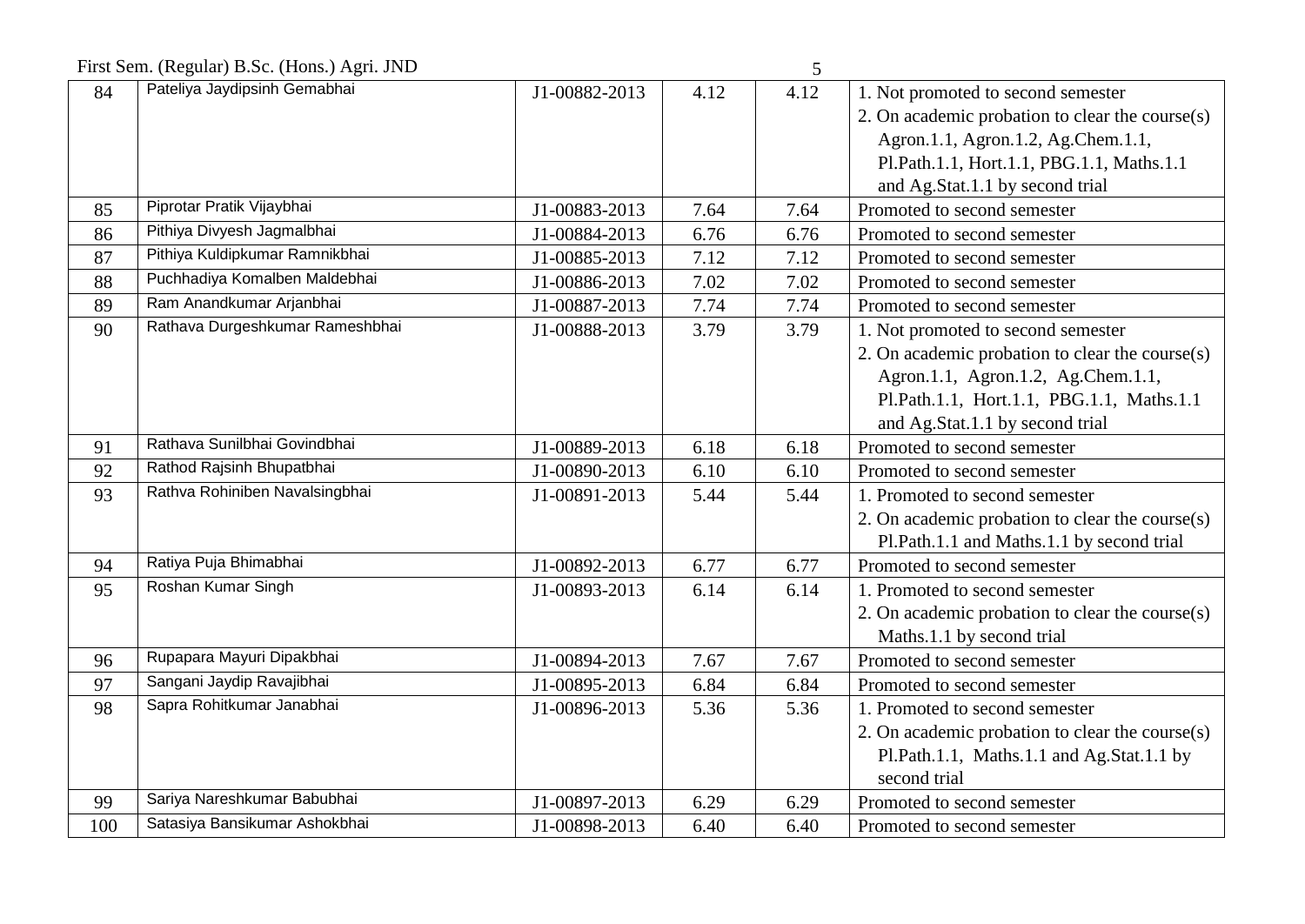First Sem. (Regular) B.Sc. (Hons.) Agri. JND 6

|     | $\cdots$ , $\cdots$ , $\cdots$ , $\cdots$ , $\cdots$ , $\cdots$ , $\cdots$ , $\cdots$ , $\cdots$ , $\cdots$ , $\cdots$ , $\cdots$ , $\cdots$ , $\cdots$ , $\cdots$ , $\cdots$ , $\cdots$ , $\cdots$ , $\cdots$ , $\cdots$ , $\cdots$ , $\cdots$ , $\cdots$ , $\cdots$ , $\cdots$ , $\cdots$ , $\cdots$ , $\cdots$ , $\cdots$ , $\cdots$ , $\cdots$ , $\cdots$ |               |      |      |                                                 |
|-----|---------------------------------------------------------------------------------------------------------------------------------------------------------------------------------------------------------------------------------------------------------------------------------------------------------------------------------------------------------------|---------------|------|------|-------------------------------------------------|
| 101 | Savaliya Ankur Vinodbhai                                                                                                                                                                                                                                                                                                                                      | J1-00899-2013 | 7.29 | 7.29 | Promoted to second semester                     |
| 102 | Seta Sagar Narshibhai                                                                                                                                                                                                                                                                                                                                         | J1-00900-2013 | 7.32 | 7.32 | Promoted to second semester                     |
| 103 | Solanki Kirankumar Dineshbhai                                                                                                                                                                                                                                                                                                                                 | J1-00901-2013 | 6.19 | 6.19 | Promoted to second semester                     |
| 104 | Solanki Sandhya Mavjibhai                                                                                                                                                                                                                                                                                                                                     | J1-00902-2013 | 7.55 | 7.55 | Promoted to second semester                     |
| 105 | Sruthy. $\overline{M}$                                                                                                                                                                                                                                                                                                                                        | J1-00903-2013 | 8.59 | 8.59 | Promoted to second semester                     |
| 106 | Suresh Kumar                                                                                                                                                                                                                                                                                                                                                  | J1-00904-2013 | 8.11 | 8.11 | Promoted to second semester                     |
| 107 | Suva Aravindbhai Khimabhai                                                                                                                                                                                                                                                                                                                                    | J1-00905-2013 | 7.42 | 7.42 | Promoted to second semester                     |
| 108 | Talaviya Harshangkumar Govindbhai                                                                                                                                                                                                                                                                                                                             | J1-00906-2013 | 6.82 | 6.82 | Promoted to second semester                     |
| 109 | Tankodara Kalpeshkumar Dineshkumar                                                                                                                                                                                                                                                                                                                            | J1-00907-2013 | 6.75 | 6.75 | Promoted to second semester                     |
| 110 | <b>Taral Naineshkumar Shankarlal</b>                                                                                                                                                                                                                                                                                                                          | J1-00908-2013 | 5.18 | 5.18 | 1. Promoted to second semester                  |
|     |                                                                                                                                                                                                                                                                                                                                                               |               |      |      | 2. On academic probation to clear the course(s) |
|     |                                                                                                                                                                                                                                                                                                                                                               |               |      |      | Ag.Chem.1.1, Pl.Path.1.1 and Maths.1.1 by       |
|     |                                                                                                                                                                                                                                                                                                                                                               |               |      |      | second trial                                    |
| 111 | Thakor Vinuji Valaji                                                                                                                                                                                                                                                                                                                                          | J1-00909-2013 | 7.16 | 7.16 | Promoted to second semester                     |
| 112 | Thesiya Mayur Rajeshbhai                                                                                                                                                                                                                                                                                                                                      | J1-00910-2013 | 8.17 | 8.17 | Promoted to second semester                     |
| 113 | Trapasiya Akhsaykumar Pravinbhai                                                                                                                                                                                                                                                                                                                              | J1-00911-2013 | 5.91 | 5.91 | 1. Promoted to second semester                  |
|     |                                                                                                                                                                                                                                                                                                                                                               |               |      |      | 2. On academic probation to clear the course(s) |
|     |                                                                                                                                                                                                                                                                                                                                                               |               |      |      | Maths.1.1 by second trial                       |
| 114 | Trivedi Nikhil Pravinchandra                                                                                                                                                                                                                                                                                                                                  | J1-00912-2013 | 7.85 | 7.85 | Promoted to second semester                     |
| 115 | Vadhavana Sohankumar Bhaturbhai                                                                                                                                                                                                                                                                                                                               | J1-00913-2013 | 8.66 | 8.66 | Promoted to second semester                     |
| 116 | Valiya Sanjaybhai Savajibhai                                                                                                                                                                                                                                                                                                                                  | J1-00914-2013 | 6.81 | 6.81 | Promoted to second semester                     |
| 117 | Vidya Mol.V                                                                                                                                                                                                                                                                                                                                                   | J1-00915-2013 | 8.48 | 8.48 | Promoted to second semester                     |
| 118 | Vijaykumar Damor                                                                                                                                                                                                                                                                                                                                              | J1-00916-2013 | 7.66 | 7.66 | Promoted to second semester                     |
| 119 | Viramgama Dharaben Chhaganbhai                                                                                                                                                                                                                                                                                                                                | J1-00917-2013 | 6.85 | 6.85 | Promoted to second semester                     |
| 120 | Virani Hetviben Bharatbhai                                                                                                                                                                                                                                                                                                                                    | J1-00918-2013 | 8.43 | 8.43 | Promoted to second semester                     |
| 121 | Yogendra Singh                                                                                                                                                                                                                                                                                                                                                | J1-00919-2013 | 7.81 | 7.81 | Promoted to second semester                     |
| 122 | Zala Dimpalben Mansinhbhai                                                                                                                                                                                                                                                                                                                                    | J1-00920-2013 | 6.90 | 6.90 | Promoted to second semester                     |
|     | <b>FIRST SEMESTER (New Part)</b>                                                                                                                                                                                                                                                                                                                              |               |      |      |                                                 |
| 123 | Kharadi Sachinkumar Bipinbhai                                                                                                                                                                                                                                                                                                                                 | J1-00743-2012 | 5.13 | 5.13 | 1. Not promoted to second semester              |
|     |                                                                                                                                                                                                                                                                                                                                                               |               |      |      | 2. On academic probation to clear the course(s) |
|     |                                                                                                                                                                                                                                                                                                                                                               |               |      |      | Ag.Chem.1.1 and Pl.Path.1.1 by fourth and       |
|     |                                                                                                                                                                                                                                                                                                                                                               |               |      |      | final trial                                     |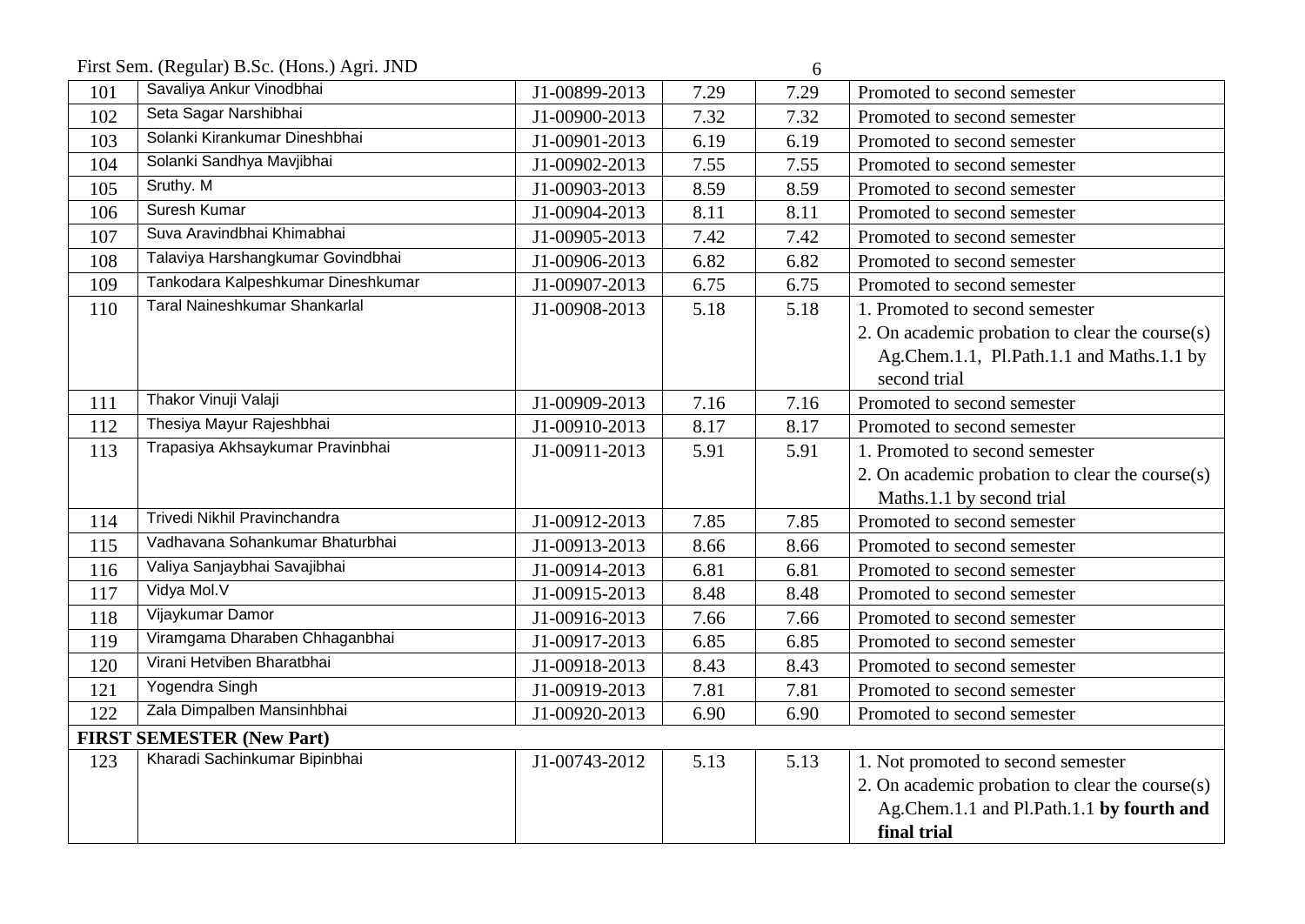First Sem. (Regular) B.S. (Hons.) Agri. JND

|     | FIISt Sein. (Regular) B.Sc. (HOIIS.) Agri. JND |               |      |      |                                                 |
|-----|------------------------------------------------|---------------|------|------|-------------------------------------------------|
| 124 | Khokhariya Akshaykumar Ramanlal                | J1-00744-2012 | 5.37 | 5.37 | 1. Not promoted to second semester              |
|     |                                                |               |      |      | 2. On academic probation to clear the course(s) |
|     |                                                |               |      |      | Pl.Path.1.1 by fourth and final trial           |
| 125 | Patil Sandipkumar Lalabhai                     | J1-00771-2012 | 5.68 | 5.68 | Promoted to second semester                     |
| 126 | Rathwa Nimishaben Rajubhai                     | J1-00779-2012 | 5.21 | 5.21 | 1. Not promoted to second semester              |
|     |                                                |               |      |      | 2. On academic probation to clear the course(s) |
|     |                                                |               |      |      | Agron.1.1, Ag.Chem.1.1 and Pl.Path.1.1 by       |
|     |                                                |               |      |      | fourth and final trial                          |
| 127 | Solanki Bharatbhai Rajeshkumar                 | J1-00784-2012 | 4.51 | 4.51 | 1. Not promoted to second semester              |
|     |                                                |               |      |      | 2. On academic probation to clear the course(s) |
|     |                                                |               |      |      | Agron.1.1, Agron.1.2, Ag.Chem.1.1,              |
|     |                                                |               |      |      | Pl.Path.1.1 and PBG.1.1 by fourth and final     |
|     |                                                |               |      |      | trial                                           |
| 128 | Taviyad Taralkumar Kantilal                    | J1-00787-2012 | 4.69 | 4.69 | 1. Not promoted to second semester              |
|     |                                                |               |      |      | 2. On academic probation to clear the course(s) |
|     |                                                |               |      |      | Agron.1.1, Agron.1.2, Ag.Chem.1.1,              |
|     |                                                |               |      |      | Pl.Path.1.1 and PBG.1.1 by fourth and final     |
|     |                                                |               |      |      | trial                                           |

No. JAU / REG / EXAM / T-2 /724-27/ 2014 **REGISTRAR** Date: 28/02/2014

- 1. The Principal, College of Agriculture, JAU, Junagadh (5 copies)
- 2. The Director of Students' Welfare, JAU, Junagadh
- 3. The Principal, College of Agriculture, JAU, Amreli
- 4. Table-4 of this branch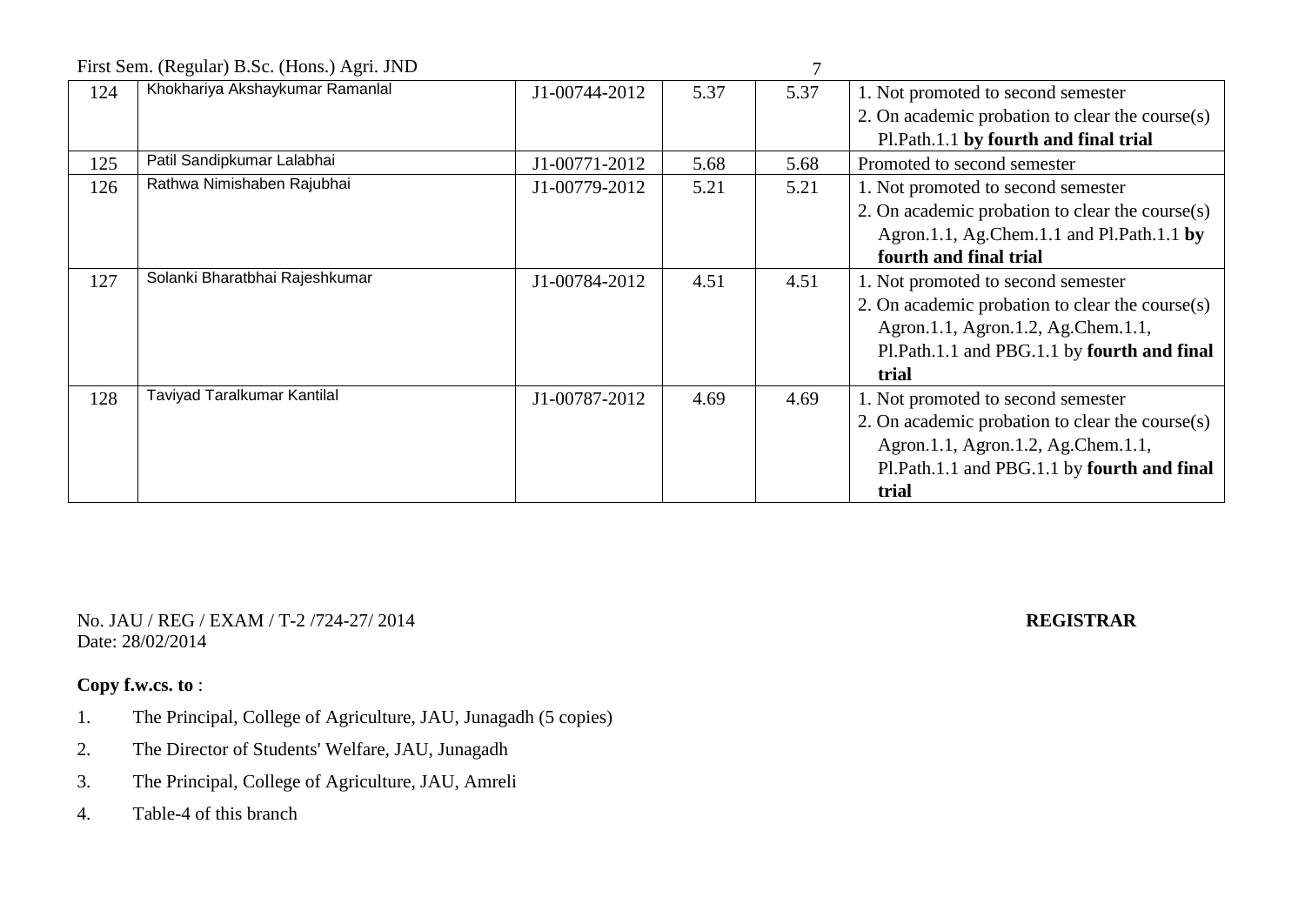The result of **Second Semester (Supple.)** of **B.Sc. (Hons.) Agri.** degree course examination conducted by the Junagadh Agricultural University in the month of **January-2014** at College of Agriculture, JAU, Junagadh is declared as under.

|                | <b>Name</b>                     |                     | G.P.A.               | C.G.P.A.             |                                                   |
|----------------|---------------------------------|---------------------|----------------------|----------------------|---------------------------------------------------|
| <b>Seat</b>    |                                 | <b>Registration</b> | obtained             | obtained             | <b>REMARKS</b>                                    |
| No.            |                                 | <b>Number</b>       | (10.00)              | (10.00)              |                                                   |
|                | Barad Sachin Haribhai           | J1-00690-2012       | <b>basis</b><br>6.37 | <b>basis</b><br>6.22 | Promoted to fourth semester                       |
|                | Bed Rahul Parabatbhai           |                     |                      |                      |                                                   |
| $\overline{2}$ | Chauhan Vivek Ashwinbhai        | J1-00486-2010       | 5.39                 | 5.37                 | Promoted to fourth semester                       |
| 3              |                                 | J1-00702-2012       | 5.93                 | 5.88                 | Promoted to fourth semester                       |
| $\overline{4}$ | Chovatiya Ronakkumar Pravinbhai | J1-00706-2012       | 5.69                 | 5.60                 | Promoted to fourth semester                       |
| 5              | Dhola Pradipkumar Harsurbhai    | J1-00413-2009       | 5.51                 | 5.43                 | Promoted to fourth semester                       |
| 6              | Gothi Rajesh Dhirajlal          | J1-00725-2012       | 6.01                 | 5.86                 | Promoted to fourth semester                       |
| $\overline{7}$ | Maru Milankumar Govindbhai      | J1-00529-2010       | 6.32                 | 6.18                 | Promoted to fourth semester                       |
| 8              | Naghera Prakash Ramasibhai      | J1-00755-2012       | 6.06                 | 5.81                 | Promoted to fourth semester                       |
| 9              | Palas Nrugmala Maheshchandra    | J1-00533-2010       | 5.22                 | 5.34                 | 1. Not promoted to fourth semester                |
|                |                                 |                     |                      |                      | 2. On academic probation to clear the course(s)   |
|                |                                 |                     |                      |                      | PBG.2.2 by third trial                            |
|                |                                 |                     |                      |                      | 3. He has also to clear the course(s) PBG.3.3 and |
|                |                                 |                     |                      |                      | Pl.Phy.3.1 of third semester by second trial      |
| 10             | Parmar Bhavanaben Ramsinh       | J1-00761-2012       | 6.78                 | 6.82                 | Promoted to fourth semester                       |
| 11             | Patat Rakesh Dharnatbhai        | J1-00765-2012       | 6.19                 | 6.13                 | Promoted to fourth semester                       |
| 12             | Patel Hetalben Jesingbhai       | J1-00767-2012       | 6.48                 | 6.43                 | Promoted to fourth semester                       |
| 13             | Rathod Mansukh Hakabhai         | J1-00545-2010       | 5.53                 | 5.51                 | 1. Not promoted to fourth semester                |
|                |                                 |                     |                      |                      | 2. On academic probation to clear the course(s)   |
|                |                                 |                     |                      |                      | PBG.2.2 by third trial                            |
|                |                                 |                     |                      |                      | 3. He has also to clear the course(s) Agron.3.5,  |
|                |                                 |                     |                      |                      | PBG.3.3, Pl.Phy.3.1 and Ag.Ento.3.1 of third      |
|                |                                 |                     |                      |                      | semester by second trial                          |
| 14             | Satasiya Parth Ashvinbhai       | J1-00652-2011       | 5.93                 | 5.75                 | Promoted to fourth semester                       |
| 15             | Sisara Maheshbhai Narsinhbhai   | J1-00658-2011       | 5.58                 | 5.55                 | Promoted to fourth semester                       |
| 16             | Solanki Kevalbhai Dilipsinh     | J1-00785-2012       | 6.29                 | 6.23                 | Promoted to fourth semester                       |
| 17             | Vekariya Chiragkumar Chandulal  | J1-00672-2011       | 5.65                 | 5.61                 | Promoted to fourth semester                       |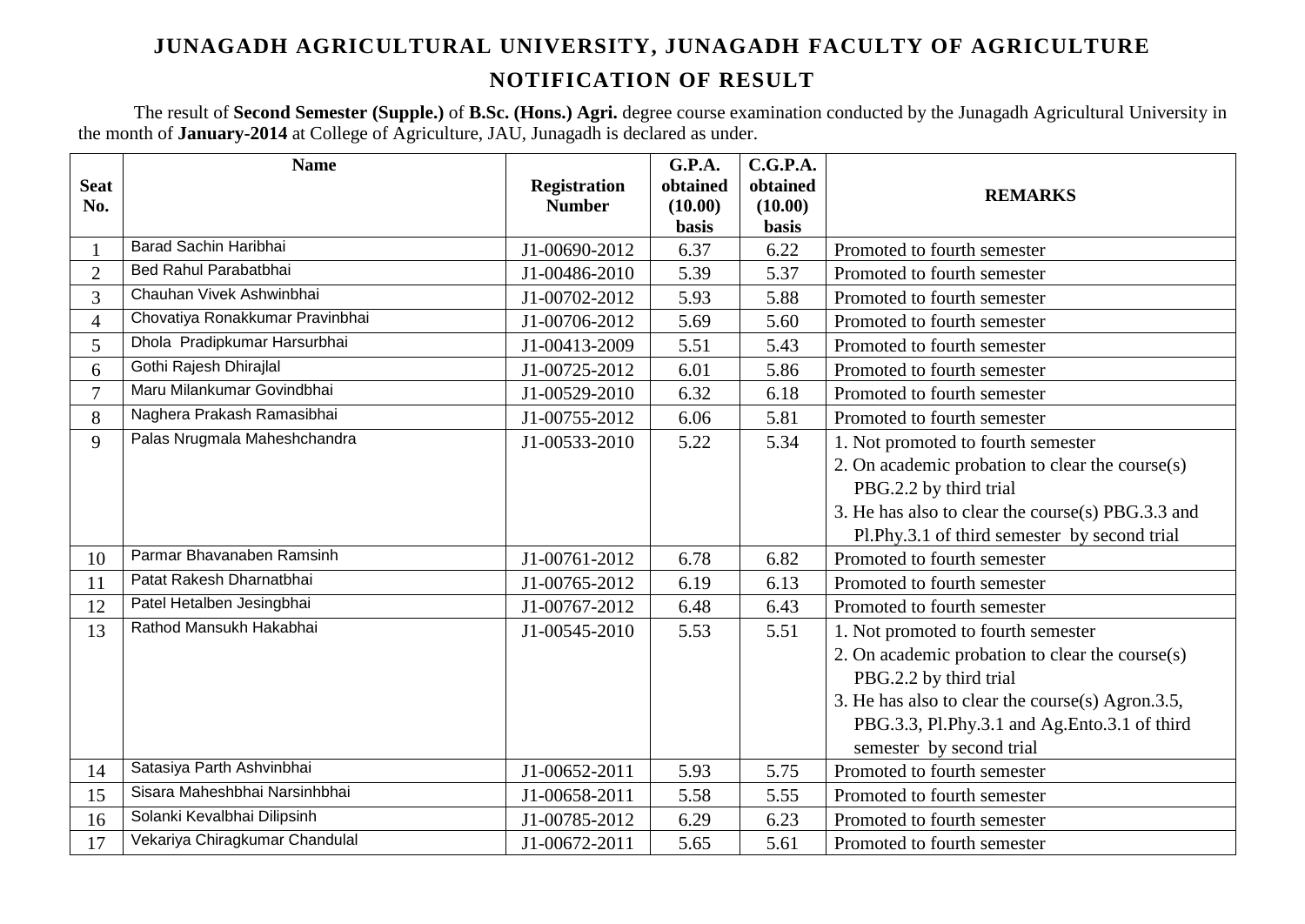No. JAU / REG / EXAM / T-2 /728-30/ 2014 **REGISTRAR** Date: 28/02/2014

- 1. The Principal, College of Agriculture, JAU, Junagadh (5 copies)
- 2. The Director of Students' Welfare, JAU, Junagadh
- 3. Table-4 of this branch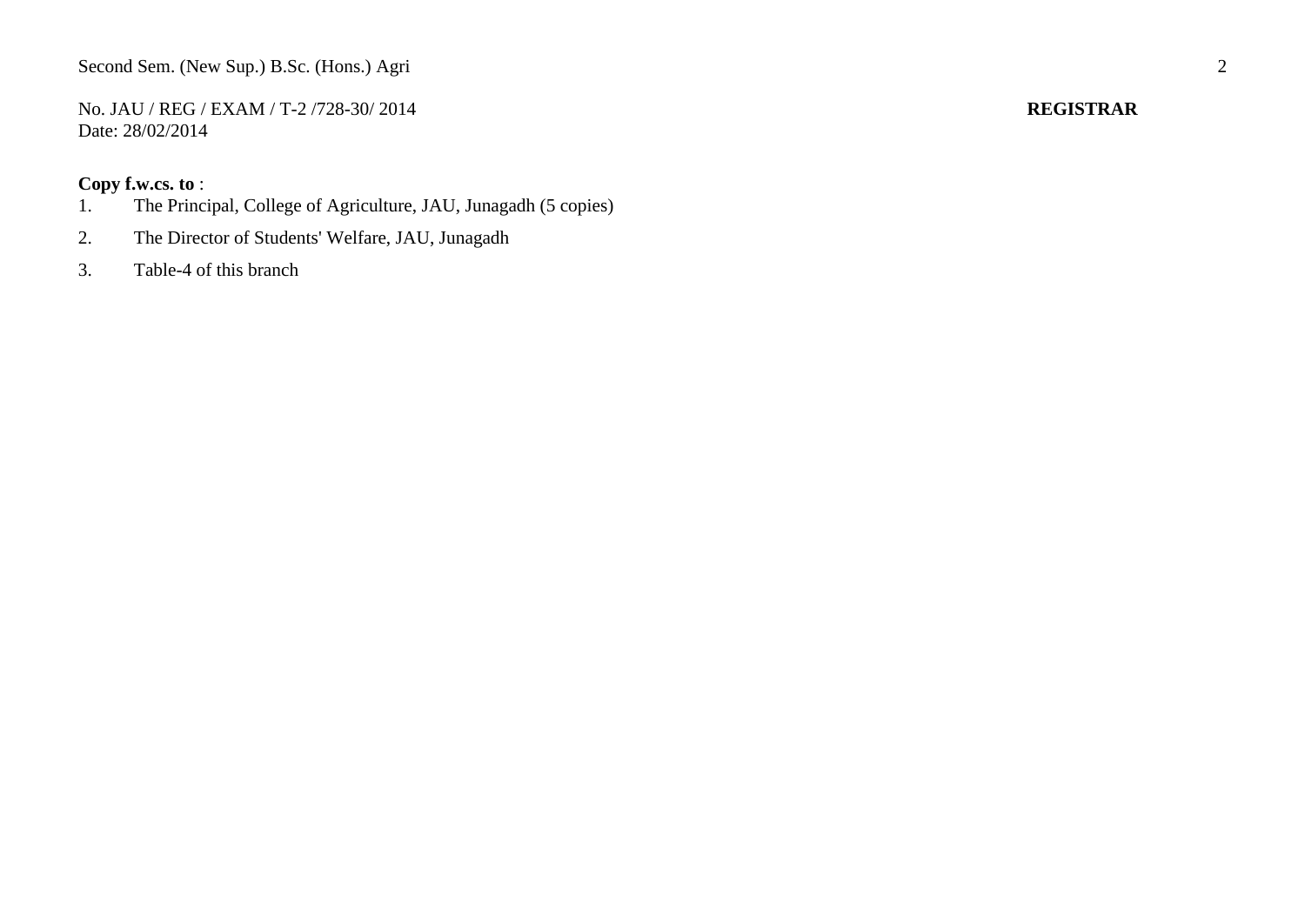Result of **Third Semester (Regular)** of **B.Sc. (Hons.) Agri.** degree course examination conducted by the Junagadh Agricultural University in the month the contract of the contract of  $\alpha$  of  $\alpha$ 

**January-2014** at College of Agriculture, JAU, Junagadh is declared as under.

|                | <b>Name</b>                       |                     | <b>G.P.A.</b> | C.G.P.A.     |                                                 |
|----------------|-----------------------------------|---------------------|---------------|--------------|-------------------------------------------------|
| Seat No.       |                                   | <b>Registration</b> | obtained      | obtained     | <b>REMARKS</b>                                  |
|                |                                   | <b>Number</b>       | (10.00)       | (10.00)      |                                                 |
|                |                                   |                     | <b>basis</b>  | <b>basis</b> |                                                 |
| $\mathbf{1}$   | Akabari Karan Rajeshbhai          | J1-00681-2012       | 7.45          | 7.24         | Promoted to fourth semester                     |
| $\overline{2}$ | Anjana Panera                     | J1-00682-2012       | 8.57          | 8.51         | Promoted to fourth semester                     |
| $\overline{3}$ | Ansodariya Samir Narendrabhai     | J1-00683-2012       | 7.14          | 6.91         | Promoted to fourth semester                     |
| $\overline{4}$ | Apnesh Kumar Katara               | J1-00684-2012       | 7.29          | 7.33         | Promoted to fourth semester                     |
| 5              | Aprajita Kesarwani                | J1-00685-2012       | 8.10          | 8.12         | Promoted to fourth semester                     |
| 6              | <b>Atul Rathava</b>               | J1-00686-2012       | 7.94          | 7.85         | Promoted to fourth semester                     |
| $\overline{7}$ | Bajaniya Nidhiben Arjanbhai       | J1-00687-2012       | 6.60          | 6.59         | Promoted to fourth semester                     |
| 8              | Baldaniya Manishbhai Jodhabhai    | J1-00688-2012       | 6.90          | 6.48         | Promoted to fourth semester                     |
| 9              | Bambhaniya Bhaveshkumar Pithabhai | JD1-0021-2013       | 4.11          | 4.11         | 1. Not promoted to fourth semester              |
|                |                                   |                     |               |              | 2. On academic probation to clear the course(s) |
|                |                                   |                     |               |              | Agron.3.5, PBG.3.3, Hort.3.2, Pl.Phy.3.1,       |
|                |                                   |                     |               |              | Ag.Ento.3.1 and Ag.Engg.3.2 by second trial     |
| 10             | Bambhaniya Pankajbhai Dheerubhai  | J1-00689-2012       | 5.49          | 5.87         | Promoted to fourth semester                     |
| 11             | Barad Sachin Haribhai             | J1-00690-2012       | 6.52          | 6.32         | Promoted to fourth semester                     |
| 12             | Baraiya Vipul Karshan             | J1-00691-2012       | 7.48          | 7.25         | Promoted to fourth semester                     |
| 13             | Baria Vishalkumar Amarsinh        | J1-00692-2012       | 7.05          | 6.68         | Promoted to fourth semester                     |
| 14             | Barsiya Rutuben Arvindbhai        | J1-00693-2012       | 8.19          | 7.84         | Promoted to fourth semester                     |
| 15             | Bavaliya Hasmukhbhai Jemabhai     | J1-00694-2012       | 7.97          | 7.75         | Promoted to fourth semester                     |
| 16             | Bavisa Rupaben Vinubhai           | J1-00695-2012       | 8.03          | 7.68         | Promoted to fourth semester                     |
| 17             | Bed Rahul Parabatbhai             | J1-00486-2010       | 5.21          | 5.32         | 1. Promoted to fourth semester                  |
|                |                                   |                     |               |              | 2. On academic probation to clear the course(s) |
|                |                                   |                     |               |              | PBG.3.3 and Pl.Phy.3.1 by second trial          |
| 18             | Bhalodia Brijesh Harsukhbhai      | J1-00696-2012       | 6.80          | 6.67         | Promoted to fourth semester                     |
| 19             | Bhanderi Hiren Dheerajlal         | J1-00697-2012       | 7.13          | 6.88         | Promoted to fourth semester                     |
| 20             | Bhoot Harikrushn Vallabhbhai      | J1-00698-2012       | 6.73          | 6.60         | Promoted to fourth semester                     |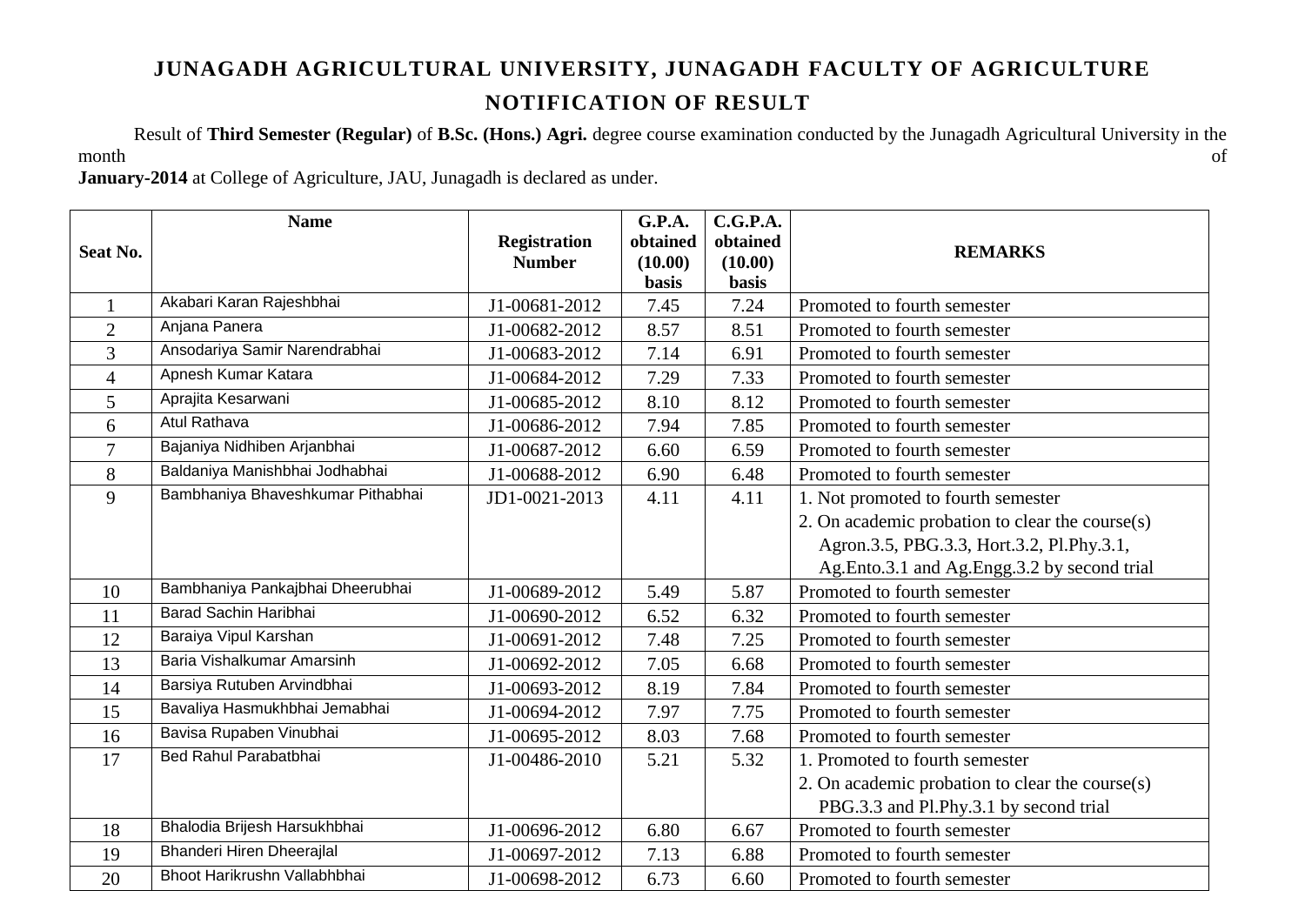Third Sem. (Regular) B.Sc. (Hons.) Agri JND 2

| 21 | Bhut Vishal Vasharambhai          | J1-00699-2012 | 6.83 | 6.45 | Promoted to fourth semester                     |
|----|-----------------------------------|---------------|------|------|-------------------------------------------------|
| 22 | <b>Bhutiya Dinesh Jiva</b>        | JD1-0022-2013 | 6.41 | 6.41 | Promoted to fourth semester                     |
| 23 | Borad Mayur Goradhanbhai          | JD1-0023-2013 | 7.39 | 7.39 | Promoted to fourth semester                     |
| 24 | Chaudhari Ankitkumar Ashokbhai    | J1-00700-2012 | 7.94 | 7.70 | Promoted to fourth semester                     |
| 25 | Chauhan Pratikkumar Sudhirbhai    | J1-00701-2012 | 7.46 | 7.20 | Promoted to fourth semester                     |
| 26 | Chauhan Vivek Ashwinbhai          | J1-00702-2012 | 6.08 | 5.95 | Promoted to fourth semester                     |
| 27 | Chavda Nikunj Shivrambhai         | J1-00703-2012 | 7.56 | 7.41 | Promoted to fourth semester                     |
| 28 | Chovatia Keyur Gangdasbhai        | J1-00704-2012 | 7.21 | 6.95 | Promoted to fourth semester                     |
| 29 | Chovatiya Pragnesh Narendrabhai   | J1-00705-2012 | 7.37 | 7.42 | Promoted to fourth semester                     |
| 30 | Chovatiya Ronakkumar Pravinbhai   | J1-00706-2012 | 5.96 | 5.72 | Promoted to fourth semester                     |
| 31 | Damor Mayurkumar Premjibhai       | J1-00707-2012 | 6.99 | 6.89 | Promoted to fourth semester                     |
| 32 | Davara Monaliben Ashokbhai        | J1-00708-2012 | 7.64 | 7.15 | Promoted to fourth semester                     |
| 33 | Deep Kumar                        | J1-00709-2012 | 7.80 | 7.48 | Promoted to fourth semester                     |
| 34 | Delvadiya Indrajay Ratilal        | J1-00710-2012 | 7.95 | 7.68 | Promoted to fourth semester                     |
| 35 | Dhakel Bharatsinh Jivabhai        | JD1-0024-2013 | 6.23 | 6.23 | 1. Promoted to fourth semester                  |
|    |                                   |               |      |      | 2. On academic probation to clear the course(s) |
|    |                                   |               |      |      | Pl.Phy.3.1 by second trial                      |
| 36 | <b>Dhaval Gohel</b>               | J1-00711-2012 | 8.20 | 7.91 | Promoted to fourth semester                     |
| 37 | Dhola Pradipkumar Harsurbhai      | J1-00413-2009 | 5.24 | 5.37 | 1. Promoted to fourth semester                  |
|    |                                   |               |      |      | 2. On academic probation to clear the course(s) |
|    |                                   |               |      |      | PBG.3.3 and Pl.Phy.3.1 by second trial          |
| 38 | Dholakia Hemang Prakashchandra    | J1-00712-2012 | 6.87 | 6.62 | Promoted to fourth semester                     |
| 39 | Dodiya Digvijaysinh Ashokbhai     | JD1-0025-2013 | 6.13 | 6.13 | Promoted to fourth semester                     |
| 40 | Donga Abhishek Shashikantbhai     | J1-00713-2012 | 7.41 | 7.13 | Promoted to fourth semester                     |
| 41 | Faldu Tarang Ashokbhai            | J1-00714-2012 | 7.67 | 7.66 | Promoted to fourth semester                     |
| 42 | Gadhiya Kavitaben Kanubhai        | J1-00715-2012 | 8.38 | 8.00 | Promoted to fourth semester                     |
| 43 | Gajera Foram Vitthalbhai          | J1-00716-2012 | 7.55 | 7.39 | Promoted to fourth semester                     |
| 44 | Gajera Vipulkumar Chandubhai      | J1-00717-2012 | 7.22 | 6.99 | Promoted to fourth semester                     |
| 45 | Ganvit Jigneshkumar Bhagubhai     | J1-00718-2012 | 7.10 | 6.74 | Promoted to fourth semester                     |
| 46 | Gediya Laljibhai Naranbhai        | J1-00719-2012 | 8.39 | 8.35 | Promoted to fourth semester                     |
| 47 | Ghetiya Krupaben Pravinbhai       | J1-00720-2012 | 7.79 | 7.56 | Promoted to fourth semester                     |
| 48 | Ghodasara Parimalbhai Mansukhbhai | JD1-0026-2013 | 7.64 | 7.64 | Promoted to fourth semester                     |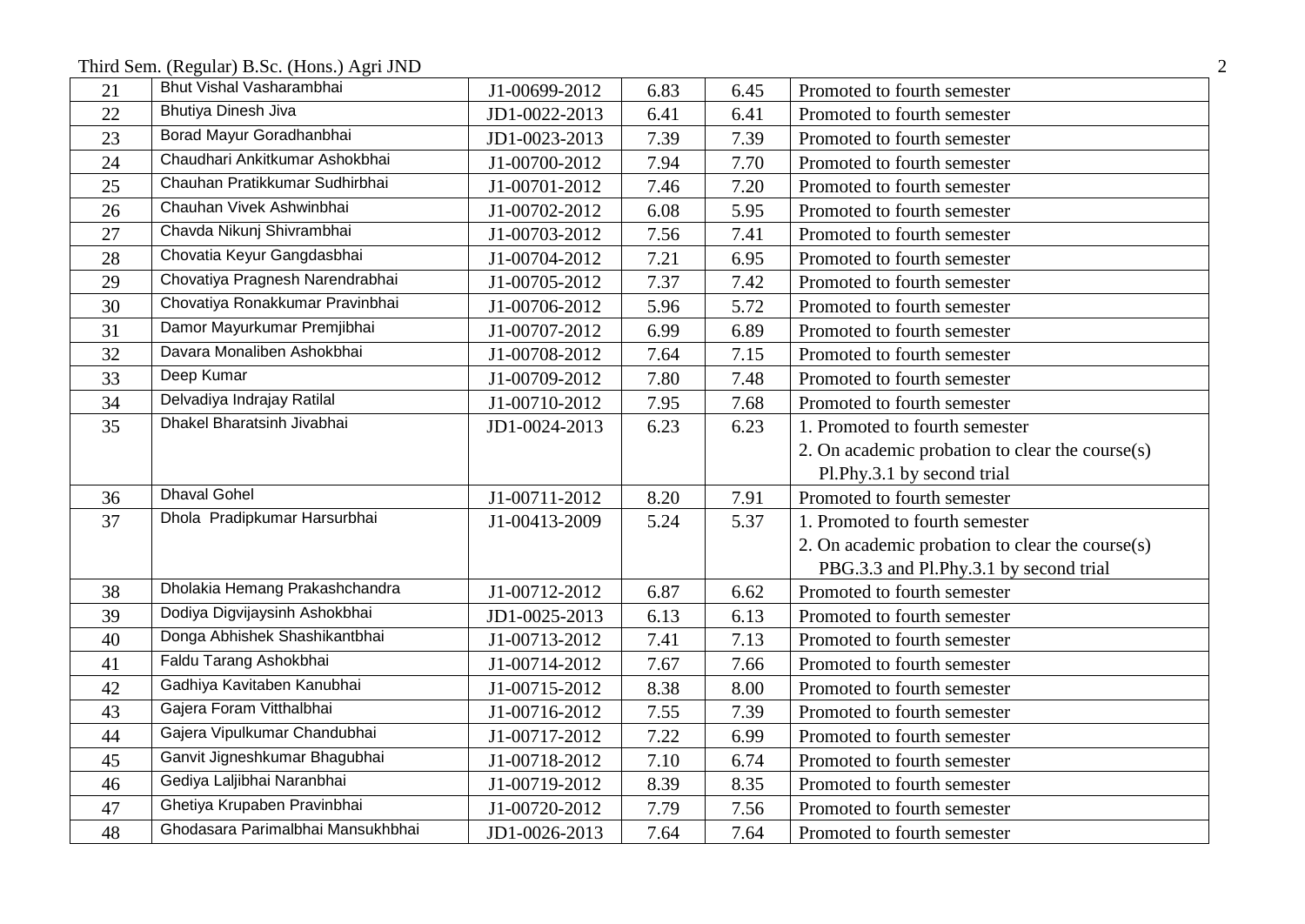Third Sem. (Regular) B.Sc. (Hons.) Agri JND 3

| 49 | Ginoya Aarti Vrajlal               | J1-00721-2012 | 7.85 | 7.47 | Promoted to fourth semester                        |
|----|------------------------------------|---------------|------|------|----------------------------------------------------|
| 50 | Godhani Mitalben Rameshbhai        | J1-00722-2012 | 8.04 | 7.41 | Promoted to fourth semester                        |
| 51 | Gojiya Piyushkumar Haradasbhai     | JD1-0027-2013 | 6.38 | 6.38 | Promoted to fourth semester                        |
| 52 | Gondaliya Krupal Pravinbhai        | J1-00723-2012 | 6.67 | 6.47 | Promoted to fourth semester                        |
| 53 | Gothaliya Dikshita Rajeshbhai      | J1-00724-2012 | 8.28 | 8.17 | Promoted to fourth semester                        |
| 54 | Gothi Rajesh Dhirajlal             | J1-00725-2012 | 5.97 | 5.90 | Promoted to fourth semester                        |
| 55 | Hadavani Janakiben Kantibhai       | J1-00726-2012 | 8.44 | 8.14 | Promoted to fourth semester                        |
| 56 | Hadiya Hardikkumar Hakabhai        | J1-00597-2011 | 5.51 | 5.53 | 1. Promoted to fourth semester                     |
|    |                                    |               |      |      | 2. On academic probation to clear the course(s)    |
|    |                                    |               |      |      | PBG.3.3 and Pl.Phy.3.1 by second trial             |
| 57 | Hapani Vivek Vasantbhai            | J1-00727-2012 | 6.76 | 6.68 | Promoted to fourth semester                        |
| 58 | Helaiya Hareshkumar Dayabhai       | JD1-0028-2013 | 0.00 | 0.00 | 1. Not promoted to fourth semester                 |
|    |                                    |               |      |      | 2. On academic probation to clear the course(s)    |
|    |                                    |               |      |      | Agron.3.4, Agron.3.5, PBG.3.3, Hort.3.2,           |
|    |                                    |               |      |      | Pl.Phy.3.1, Ag.Extn.3.1, Ag.Ento.3.1, Pl.Path.3.2, |
|    |                                    |               |      |      | Ag.Econ.3.2 and Ag.Engg.3.2 by second trial        |
| 59 | Hingladiya Jigneshkumar Prabhubhai | J1-00728-2012 | 7.18 | 7.30 | Promoted to fourth semester                        |
| 60 | Hirani Nikunj Bharatbhai           | J1-00729-2012 | 7.96 | 7.89 | Promoted to fourth semester                        |
| 61 | Hirapara Monika Mansukhbhai        | J1-00730-2012 | 7.36 | 7.06 | Promoted to fourth semester                        |
| 62 | Jadav Aniruddhsinh Haribhai        | J1-00731-2012 | 6.70 | 6.64 | Promoted to fourth semester                        |
| 63 | Jadav Danabhai Arjanbhai           | J1-00732-2012 | 7.32 | 7.23 | Promoted to fourth semester                        |
| 64 | Jadeja Khushbuba Mahavirsinh       | J1-00733-2012 | 7.62 | 7.27 | Promoted to fourth semester                        |
| 65 | Jadeja Vihal Karshanbhai           | J1-00734-2012 | 6.36 | 6.19 | Promoted to fourth semester                        |
| 66 | Jivani Harshal Kishorbhai          | J1-00735-2012 | 7.90 | 7.90 | Promoted to fourth semester                        |
| 67 | Joshi Bhartiben Mahashankarbhai    | J1-00736-2012 | 7.93 | 7.87 | Promoted to fourth semester                        |
| 68 | Jotangiya Kartikkumar Shambhubhai  | JD1-0029-2013 | 7.63 | 7.63 | Promoted to fourth semester                        |
| 69 | Kachhadiya Ketan Dhirubhai         | J1-00607-2011 | 6.59 | 6.43 | Promoted to fourth semester                        |
| 70 | Kachhadiya Tarun Batukbhai         | J1-00737-2012 | 6.70 | 6.62 | Promoted to fourth semester                        |
| 71 | Kachhot Laxman Miyatbhai           | JD1-0030-2013 | 5.57 | 5.57 | 1. Promoted to fourth semester                     |
|    |                                    |               |      |      | 2. On academic probation to clear the course(s)    |
|    |                                    |               |      |      | PBG.3.3 and Pl.Phy.3.1 by second trial             |
| 72 | Kamani Kishan Bhikhabhai           | J1-00738-2012 | 7.44 | 7.47 | Promoted to fourth semester                        |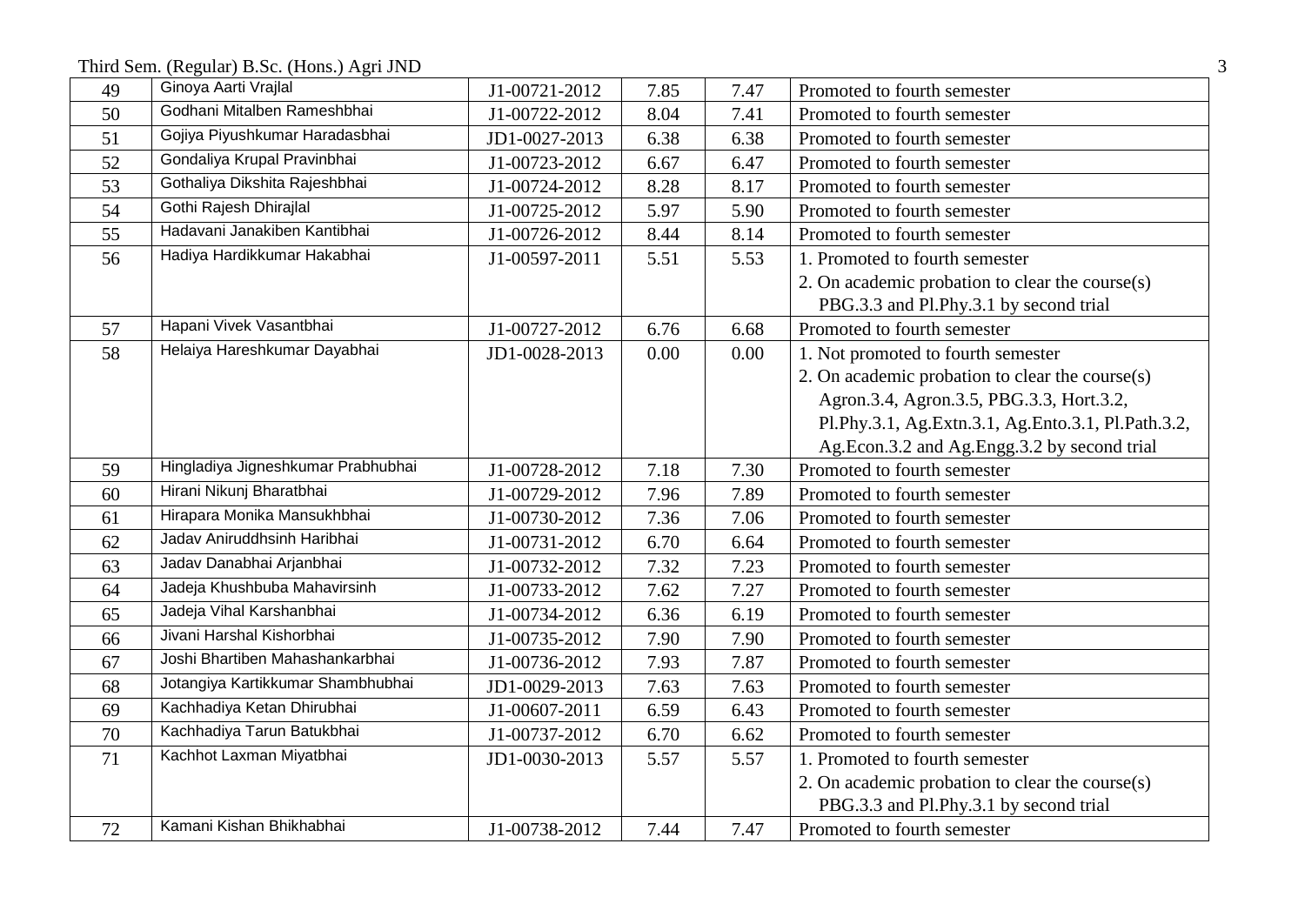Third Sem. (Regular) B.Sc. (Hons.) Agri JND 4

| 73  | Kamriya Rasik Rameshbhai         | JD1-0031-2013 | 6.41 | 6.41 | Promoted to fourth semester                      |
|-----|----------------------------------|---------------|------|------|--------------------------------------------------|
| 74  | Kandoriya Arasi Naran            | JD1-0032-2013 | 6.69 | 6.69 | Promoted to fourth semester                      |
| 75  | Kaneria Prashant Bharatbhai      | J1-00739-2012 | 7.98 | 7.91 | Promoted to fourth semester                      |
| 76  | Kantariya Ghanshyambhai Kalabhai | J1-00740-2012 | 6.83 | 6.50 | Promoted to fourth semester                      |
| 77  | Kapuriya Tushar Dineshbhai       | J1-00741-2012 | 7.56 | 7.28 | Promoted to fourth semester                      |
| 78  | Karangiya Sanjay Hebhabhai       | JD1-0033-2013 | 6.93 | 6.93 | Promoted to fourth semester                      |
| 79  | Kathrotiya Krunal Vinubhai       | J1-00616-2011 | 6.60 | 6.27 | Promoted to fourth semester                      |
| 80  | Kher Bharat Rashingbhai          | JD1-0034-2013 | 6.04 | 6.04 | Promoted to fourth semester                      |
| 81  | Km Sonam Rani Agrahari           | J1-00746-2012 | 8.10 | 7.96 | Promoted to fourth semester                      |
| 82  | Kotak Jigar Narendrabhai         | J1-00747-2012 | 7.61 | 7.36 | Promoted to fourth semester                      |
| 83  | Kucha Hareshkumar Chhaganbhai    | J1-00748-2012 | 6.90 | 6.78 | Promoted to fourth semester                      |
| 84  | Lakhanotra Pankajbhai Bhimabhai  | JD1-0035-2013 | 6.56 | 6.56 | Promoted to fourth semester                      |
| 85  | Lakhlani Manshiben Maheshkumar   | J1-00749-2012 | 7.77 | 7.68 | Promoted to fourth semester                      |
| 86  | Luna Khimanand Samrabhai         | J1-00750-2012 | 6.53 | 6.43 | Promoted to fourth semester                      |
| 87  | Lunagariya Nidhi Pravinbhai      | J1-00751-2012 | 7.90 | 7.57 | Promoted to fourth semester                      |
| 88  | Maru Milankumar Govindbhai       | J1-00529-2010 | 6.33 | 6.23 | Promoted to fourth semester                      |
| 89  | Marvaniya Bhargav Gordhanbhai    | J1-00752-2012 | 6.64 | 7.03 | Promoted to fourth semester                      |
| 90  | Monika Jilowa                    | J1-00753-2012 | 8.05 | 7.84 | Promoted to fourth semester                      |
| 91  | Ms. Meenu Meena                  | J1-00754-2012 | 7.40 | 7.25 | Promoted to fourth semester                      |
| 92  | Naghera Prakash Ramasibhai       | J1-00755-2012 | 5.80 | 5.81 | Promoted to fourth semester                      |
| 93  | Nakum Sanjaybhai Dahyabhai       | J1-00756-2012 | 6.85 | 6.51 | Promoted to fourth semester                      |
| 94  | Padaliya Shivam Rameshbhai       | J1-00758-2012 | 7.81 | 7.43 | Promoted to fourth semester                      |
| 95  | Padavi Saraswati Rameshbhai      | J1-00759-2012 | 5.97 | 6.07 | Promoted to fourth semester                      |
| 96  | Padmani Sumitkumar Gordhanbhai   | J1-00760-2012 | 7.33 | 7.04 | Promoted to fourth semester                      |
| 97  | Palas Nrugmala Maheshchandra     | J1-00533-2010 | 5.06 | 5.25 | 1. Not promoted to fourth semester               |
|     |                                  |               |      |      | 2. On academic probation to clear the course(s)  |
|     |                                  |               |      |      | PBG.3.3 and Pl.Phy.3.1 by second trial           |
|     |                                  |               |      |      | 3. He has also to clear the course(s) PBG.2.2 of |
|     |                                  |               |      |      | second semester by third trial                   |
| 98  | Parmar Bhavanaben Ramsinh        | J1-00761-2012 | 6.54 | 6.73 | Promoted to fourth semester                      |
| 99  | Parmar Hiteshkumar Dalsukhbhai   | J1-00762-2012 | 6.53 | 6.60 | Promoted to fourth semester                      |
| 100 | Parmar Jayketu Ashvinbhai        | J1-00639-2011 | 6.00 | 6.00 | Promoted to fourth semester                      |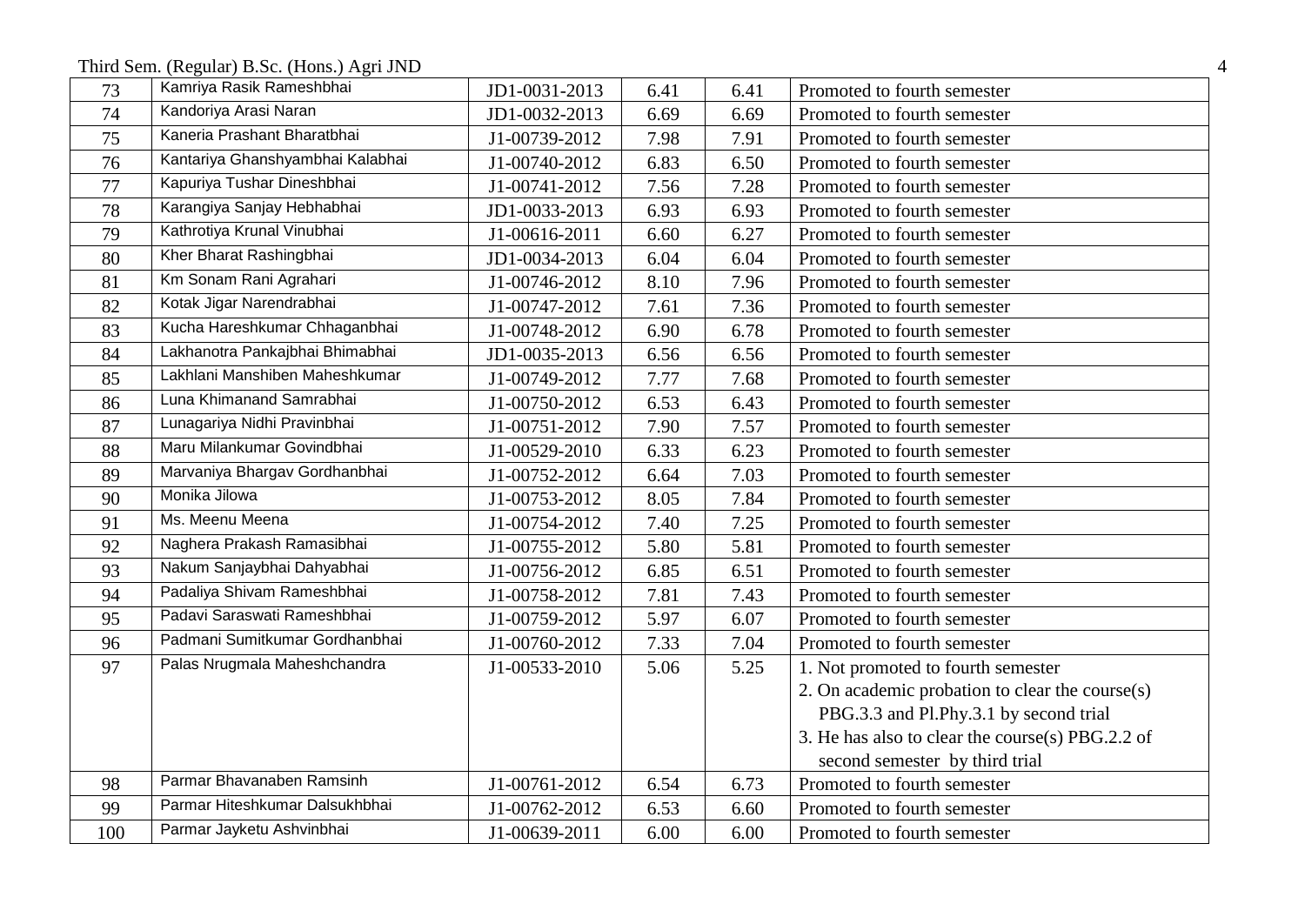Third Sem. (Regular) B.Sc. (Hons.) Agri JND 5

| 101 | Parmar Vinod Karshanbhai        | J1-00764-2012 | 6.65 | 6.59 | Promoted to fourth semester                      |
|-----|---------------------------------|---------------|------|------|--------------------------------------------------|
| 102 | Patat Rakesh Dharnatbhai        | J1-00765-2012 | 6.70 | 6.32 | Promoted to fourth semester                      |
| 103 | Patel Divya Sunilkumar          | J1-00766-2012 | 7.85 | 7.66 | Promoted to fourth semester                      |
| 104 | Patel Hetalben Jesingbhai       | J1-00767-2012 | 6.51 | 6.46 | Promoted to fourth semester                      |
| 105 | Patel Himalay Rajeshbhai        | J1-00768-2012 | 8.46 | 8.15 | Promoted to fourth semester                      |
| 106 | Patel Hiralkumar Narottambhai   | J1-00769-2012 | 6.20 | 6.33 | Promoted to fourth semester                      |
| 107 | Pateliya Anilkumar Bhagvanbhai  | J1-00770-2012 | 6.78 | 6.73 | Promoted to fourth semester                      |
| 108 | Popaliya Madhavi Jagdishbhai    | J1-00772-2012 | 7.74 | 7.93 | Promoted to fourth semester                      |
| 109 | Popaniya Mitalben Dudabhai      | J1-00773-2012 | 7.25 | 7.14 | Promoted to fourth semester                      |
| 110 | Poshiya Prima Girdharbhai       | J1-00774-2012 | 7.73 | 7.42 | Promoted to fourth semester                      |
| 111 | Prakashsinh Rathava             | J1-00775-2012 | 7.96 | 8.02 | Promoted to fourth semester                      |
| 112 | Purohit Harsh Bharatkumar       | J1-00776-2012 | 6.49 | 6.39 | Promoted to fourth semester                      |
| 113 | Raiyani Vipul Nitinbhai         | J1-00777-2012 | 7.45 | 7.14 | Promoted to fourth semester                      |
| 114 | Rathod Atulkumar Rameshbhai     | J1-00778-2012 | 6.63 | 6.64 | Promoted to fourth semester                      |
| 115 | Rathod Maheshkumar Bhagvanbhai  | S1-00697-2012 | 6.33 | 6.34 | Promoted to fourth semester                      |
| 116 | Rathod Mansukh Hakabhai         | J1-00545-2010 | 5.03 | 5.35 | 1. Not promoted to fourth semester               |
|     |                                 |               |      |      | 2. On academic probation to clear the course(s)  |
|     |                                 |               |      |      | Agron.3.5, PBG.3.3, Pl.Phy.3.1 and Ag.Ento.3.1   |
|     |                                 |               |      |      | by second trial                                  |
|     |                                 |               |      |      | 3. He has also to clear the course(s) PBG.2.2 of |
|     |                                 |               |      |      | second semester by third trial                   |
| 117 | Ribadiya Truptiben Rajeshbhai   | J1-00780-2012 | 7.73 | 7.32 | Promoted to fourth semester                      |
| 118 | Rupapara Bhavinkumar Rameshbhai | J1-00781-2012 | 7.92 | 7.73 | Promoted to fourth semester                      |
| 119 | Satasiya Parth Ashvinbhai       | J1-00652-2011 | 6.12 | 5.87 | Promoted to fourth semester                      |
| 120 | Savaliya Hitesh Bhikhubhai      | J1-00782-2012 | 7.06 | 6.54 | Promoted to fourth semester                      |
| 121 | Shekhada Maulik Rameshbhai      | J1-00783-2012 | 7.88 | 7.61 | Promoted to fourth semester                      |
| 122 | Sisara Maheshbhai Narsinhbhai   | J1-00658-2011 | 5.39 | 5.49 | 1. Promoted to fourth semester                   |
|     |                                 |               |      |      | 2. On academic probation to clear the course(s)  |
|     |                                 |               |      |      | PBG.3.3 and Pl.Phy.3.1 by second trial           |
| 123 | Solanki Kevalbhai Dilipsinh     | J1-00785-2012 | 6.47 | 6.31 | Promoted to fourth semester                      |
| 124 | Surbhi Kansagara                | J1-00786-2012 | 7.57 | 7.51 | Promoted to fourth semester                      |
| 125 | Tank Parakramsinh Bhagvatsinh   | J1-00662-2011 | 5.80 | 5.64 | Promoted to fourth semester                      |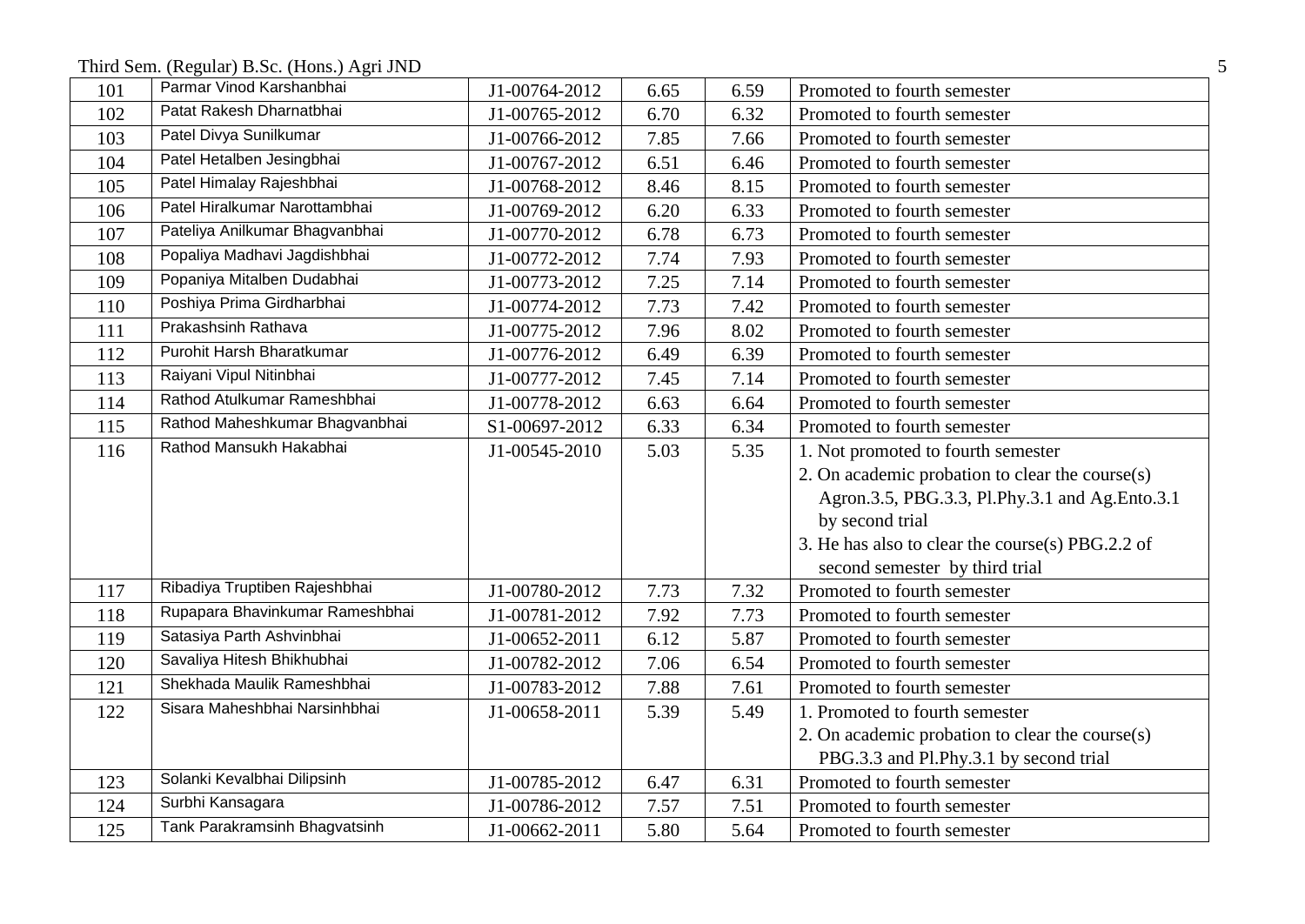Third Sem. (Regular) B.Sc. (Hons.) Agri JND 6

| Trivedi Sandhyaben Kiritkumar      | J1-00789-2012 | 7.23 | 6.80 | Promoted to fourth semester                     |
|------------------------------------|---------------|------|------|-------------------------------------------------|
| Usadadiya Kristalben Narendrakumar | J1-00790-2012 | 7.85 | 7.41 | Promoted to fourth semester                     |
| Vadaliya Bhumikaben Mansukhbhai    | J1-00791-2012 | 8.29 | 7.98 | Promoted to fourth semester                     |
| Vadhel Mukeshkumar Babubhai        | J1-00792-2012 | 6.28 | 6.11 | Promoted to fourth semester                     |
| Vadher Vishalkumar Balubhai        | JD1-0036-2013 | 6.62 | 6.62 | Promoted to fourth semester                     |
| Vaghasiya Krupali Parsotambhai     | J1-00793-2012 | 7.79 | 7.53 | Promoted to fourth semester                     |
| Vaja Abdulmunaf Shafi              | J1-00794-2012 | 6.63 | 6.51 | Promoted to fourth semester                     |
| Vaja Ashvinkumar Arashibhai        | JD1-0037-2013 | 6.46 | 6.46 | Promoted to fourth semester                     |
| Vithani Abhishek Kishorbhai        | JD1-0038-2013 | 5.96 | 5.96 | Promoted to fourth semester                     |
| Vithlani Abhi Sunilbhai            | J1-00795-2012 | 6.47 | 6.25 | Promoted to fourth semester                     |
| Vora Kinjal Vinodrai               | J1-00796-2012 | 6.69 | 6.08 | Promoted to fourth semester                     |
| Zala Prashantkumar Haribhai        | J1-00797-2012 | 6.52 | 6.24 | Promoted to fourth semester                     |
| Zinzala Sumitaben Nanabhai         | J1-00798-2012 | 7.82 | 7.53 | Promoted to fourth semester                     |
| <b>THIRD SEMESTER (Part)</b>       |               |      |      |                                                 |
| Prajapati Tusharkumar Babubhai     | JD1-0016-2012 | 3.50 | 3.50 | 1. Not promoted to fourth semester              |
|                                    |               |      |      | 2. On academic probation to clear the course(s) |
|                                    |               |      |      | Agron.3.5, PBG.3.3 and Pl.Phy.3.1 by fourth and |
|                                    |               |      |      | final trial                                     |
|                                    |               |      |      |                                                 |

No. JAU / REG / EXAM / T-2 /731-33/ 2014 **REGISTRAR** Date: 28/ 02 / 2014

- 1. The Principal, College of Agriculture, JAU, Junagadh (5 copies)
- 2. The Director of Students' Welfare, JAU, Junagadh
- 3. Table-4 of this branch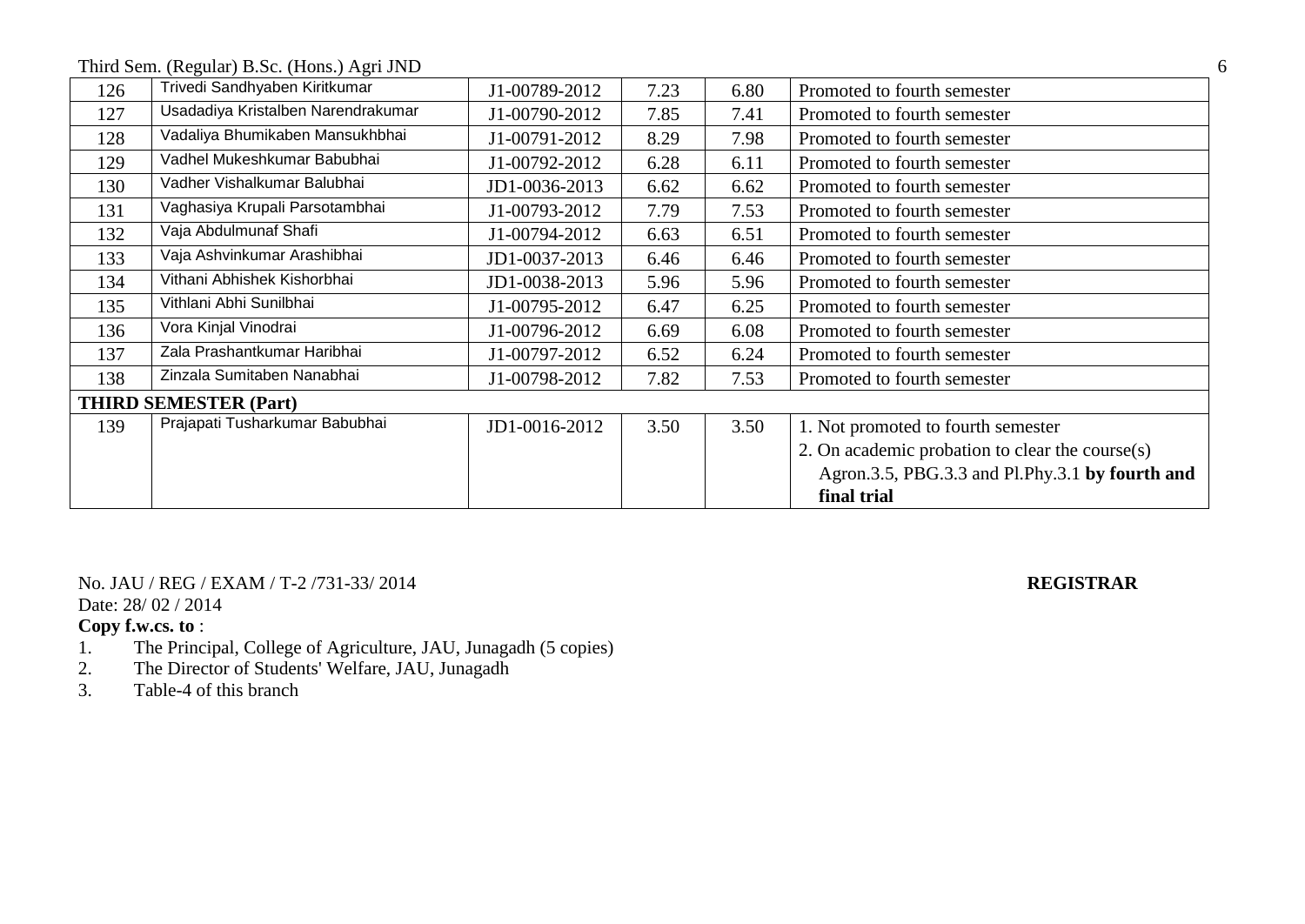Result of **Fourth Semester (Supple.)** of **B.Sc. (Hons.) Agri.** degree course examination conducted by the Junagadh Agricultural University in the month of**January-2014** at College of Agriculture, JAU, Junagadh is declared as under.

| <b>Seat</b><br>No. | <b>Name</b>                      | <b>Registration</b><br><b>Number</b> | G.P.A.<br>obtained<br>(10.00)<br><b>basis</b> | C.G.P.A.<br>obtained<br>(10.00)<br><b>basis</b> | <b>REMARKS</b>                                                                                                       |
|--------------------|----------------------------------|--------------------------------------|-----------------------------------------------|-------------------------------------------------|----------------------------------------------------------------------------------------------------------------------|
|                    | Baldaniya Umeshbhai Babubhai     | J1-00482-2010                        | 5.96                                          | 5.63                                            | Promoted to sixth semester                                                                                           |
| $\overline{2}$     | Boricha Rahulkumar Harjibhai     | JD1-0004-2012                        | 6.27                                          | 6.21                                            | Promoted to sixth semester                                                                                           |
| 3                  | Gudrasiya Anilkumar Ramjibhai    | J1-00507-2010                        | 5.94                                          | 5.66                                            | Promoted to sixth semester                                                                                           |
| $\overline{4}$     | Pargi Sanjaykumar Ravajibhai     | J1-00451-2009                        | 5.53                                          | 5.40                                            | Promoted to sixth semester                                                                                           |
| 5                  | <b>Taral Bipinkumar Kantilal</b> | J1-00555-2010                        | 5.37                                          | 5.49                                            | 1. Not promoted to fifth<br>semester<br>2. On academic probation to<br>clear the course(s) LPM.4.1<br>by third trial |
| 6                  | Taral Mayankkumar Laxmanbhai     | J1-00556-2010                        | 5.94                                          | 5.78                                            | Promoted to sixth semester                                                                                           |
| $\overline{7}$     | Zala Ajitkumar Savdasbhai        | JD1-0020-2012                        | 5.89                                          | 6.08                                            | Promoted to sixth semester                                                                                           |

### No. JAU / REG / EXAM / T-2 /434-36/ 2014 **REGISTRAR** Date: 28/02/2014

**Copy f.w.cs. to** :1. The Principal, College of Agriculture, JAU, Junagadh (5 copies)

- 2. The Director of Students' Welfare, JAU, Junagadh
- 3. Table-4 of this branch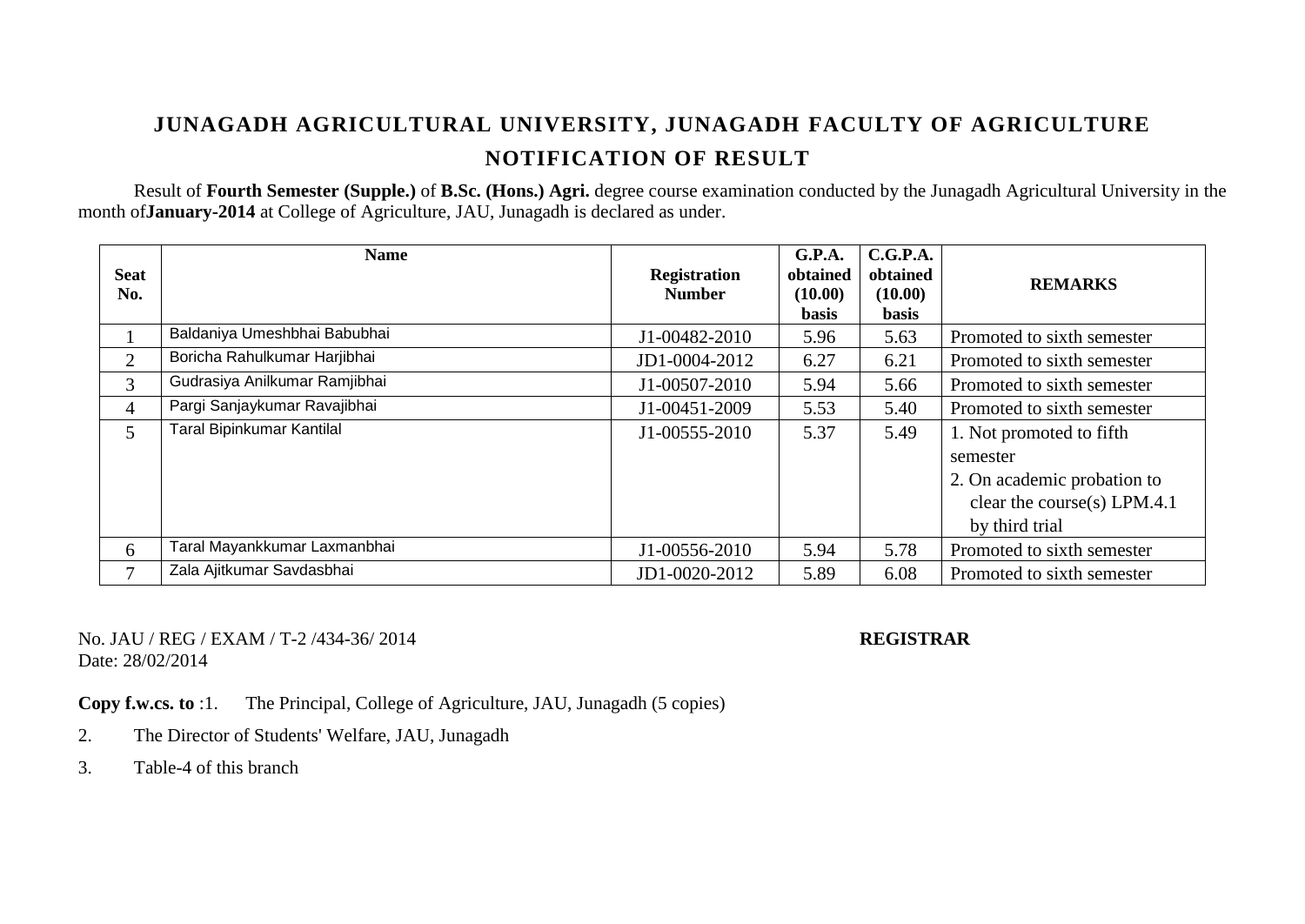Result of **Fifth Semester (Regular)** of **B.Sc. (Hons.) Agri.** degree course examination conducted by the Junagadh Agricultural University in the month of **January-2014** at College of Agriculture, JAU, Junagadh is declared as under.

|                | <b>NAme</b>                         |                     |                    | C.G.P.       |                                                    |
|----------------|-------------------------------------|---------------------|--------------------|--------------|----------------------------------------------------|
|                |                                     | <b>Registration</b> | G.P.A.<br>obtained | A.<br>obtain |                                                    |
| Seat No.       |                                     | <b>Number</b>       | (10.00)            | ed           | <b>REMARKS</b>                                     |
|                |                                     |                     | <b>basis</b>       | (10.00)      |                                                    |
|                |                                     |                     |                    | basis        |                                                    |
|                | Aghera Divyesh Kanjibhai            | J1-00572-2011       | 7.29               | 6.71         | Promoted to sixth semester                         |
| $\overline{2}$ | Akabari Piyushkumar Ramnikbhai      | J1-00573-2011       | 6.81               | 6.84         | Promoted to sixth semester                         |
| 3              | Bajaniya Mehulkumar Dhirajlal       | JD1-0001-2012       | 6.97               | 6.87         | Promoted to sixth semester                         |
| $\overline{4}$ | Bajaniya Viththalkumar Giradharbhai | JD1-0002-2012       | 6.40               | 6.35         | Promoted to sixth semester                         |
| 5              | Baldaniya Umeshbhai Babubhai        | J1-00482-2010       | 5.68               | 5.64         | 1. Promoted to sixth semester                      |
|                |                                     |                     |                    |              | 2. On academic probation to clear the course $(s)$ |
|                |                                     |                     |                    |              | Ag.Ento.5.3 by second trial                        |
| 6              | Balwani Anmol Kanubhai              | S1-00504-2011       | 8.05               | 8.19         | Promoted to sixth semester                         |
| $\overline{7}$ | Bam U Faruk Sulemanbhai             | S1-00505-2011       | 6.93               | 6.67         | Promoted to sixth semester                         |
| 8              | Barad Sheetal Lakhabhai             | J1-00574-2011       | 6.37               | 6.62         | Promoted to sixth semester                         |
| 9              | Barvaliya Mitalben Mansukhbhai      | J1-00575-2011       | 7.01               | 6.56         | Promoted to sixth semester                         |
| 10             | Bhalodiya Krishnaben Natvarbhai     | J1-00576-2011       | 8.01               | 7.43         | Promoted to sixth semester                         |
| 11             | Bhanderi Nirajkumar Rasikbhai       | J1-00577-2011       | 7.11               | 7.46         | Promoted to sixth semester                         |
| 12             | Bheda Markhi Karnabhai              | J1-00579-2011       | 7.58               | 7.33         | Promoted to sixth semester                         |
| 13             | Bhimani Mona Dharamshibhai          | J1-00580-2011       | 7.46               | 7.17         | Promoted to sixth semester                         |
| 14             | Boricha Rahulkumar Harjibhai        | JD1-0004-2012       | 6.07               | 6.16         | Promoted to sixth semester                         |
| 15             | Chandra Shekhar Danodia             | J1-00581-2011       | 6.90               | 7.34         | 1. Promoted to sixth semester                      |
|                |                                     |                     |                    |              | 2. On academic probation to clear the course(s)    |
|                |                                     |                     |                    |              | Ag.Ento.5.3 by second trial                        |
| 16             | Chavda Hirenkumar Trikambhai        | JD1-0005-2012       | 6.66               | 6.70         | Promoted to sixth semester                         |
| 17             | Chavda Jayeshkumar Nathalal         | J1-00582-2011       | 6.82               | 6.63         | Promoted to sixth semester                         |
| 18             | Chodvadiya Jitendra Chhaganbhai     | JD1-0006-2012       | 7.62               | 7.59         | Promoted to sixth semester                         |
| 19             | Chotaliya Janki Amrutlal            | J1-00583-2011       | 7.56               | 7.27         | Promoted to sixth semester                         |
| 20             | Chotaliya Poojaben Savjibhai        | J1-00584-2011       | 6.60               | 6.96         | Promoted to sixth semester                         |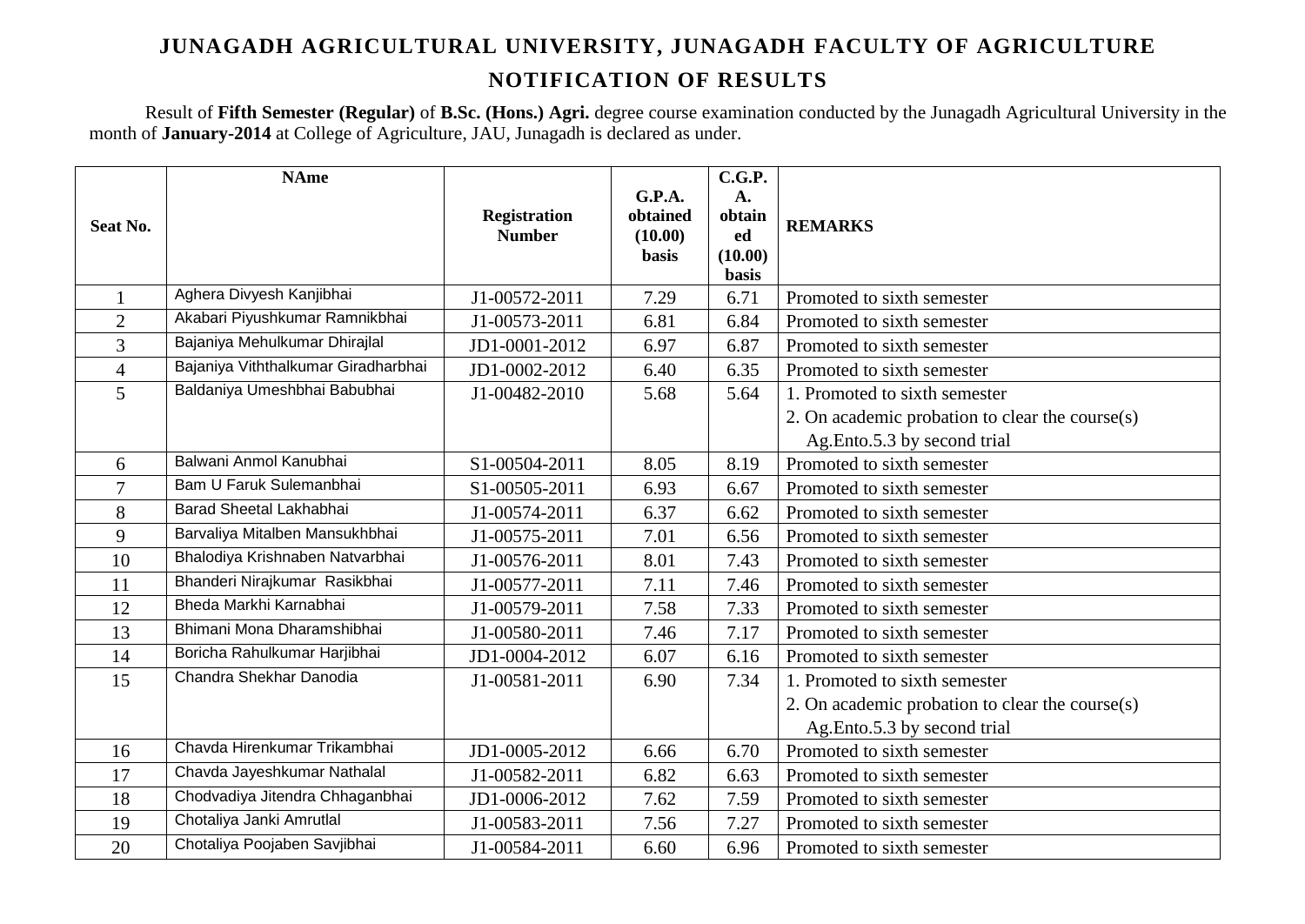Fifth Sem. (Regular) B.Sc. (Hons)Agri.) JND 2

| 21 | Dabhi Nagji Govindbhai            | JD1-0007-2012 | 5.41 | 5.87 | 1. Promoted to sixth semester                   |
|----|-----------------------------------|---------------|------|------|-------------------------------------------------|
|    |                                   |               |      |      | 2. On academic probation to clear the course(s) |
|    |                                   |               |      |      | Ag.Ento.5.3 and LPM.5.2 by second trial         |
| 22 | Desai Chetankumar Jivanbhai       | J1-00586-2011 | 7.54 | 7.47 | Promoted to sixth semester                      |
| 23 | Dholu Rohit Dalsukhbhai           | J1-00500-2010 | 6.62 | 6.29 | Promoted to sixth semester                      |
| 24 | Dhorajiya Rushika Arvindbhai      | J1-00588-2011 | 7.87 | 7.75 | Promoted to sixth semester                      |
| 25 | Dobariya Parthkumar Balubhai      | J1-00589-2011 | 5.88 | 5.92 | 1. Promoted to sixth semester                   |
|    |                                   |               |      |      | 2. On academic probation to clear the course(s) |
|    |                                   |               |      |      | Ag.Ento.5.3 by second trial                     |
| 26 | Fulmaliya Amitkumar Mathurbhai    | J1-00590-2011 | 7.07 | 6.51 | Promoted to sixth semester                      |
| 27 | Gadhesariya Komalben Vithalbhai   | J1-00591-2011 | 7.07 | 6.56 | Promoted to sixth semester                      |
| 28 | Gajera Chirag Chaturbhai          | JD1-0009-2012 | 5.64 | 5.77 | Promoted to sixth semester                      |
| 29 | Gajera Ghanshyam Keshavbhai       | JD1-0010-2012 | 6.98 | 6.71 | Promoted to sixth semester                      |
| 30 | Ghinaiya Hasamukh Kanubhai        | J1-00593-2011 | 7.31 | 6.77 | Promoted to sixth semester                      |
| 31 | Godhani Bhavesh Premjibhai        | J1-00594-2011 | 7.73 | 7.12 | Promoted to sixth semester                      |
| 32 | Golakiya Bhargavkumar Bhimajibhai | JD1-0011-2012 | 7.80 | 7.98 | Promoted to sixth semester                      |
| 33 | Gondaliya Vivek Hasmukhbhai       | JD1-0012-2012 | 6.20 | 6.19 | Promoted to sixth semester                      |
| 34 | Gudrasiya Anilkumar Ramjibhai     | J1-00507-2010 | 5.72 | 5.67 | Promoted to sixth semester                      |
| 35 | Hadiya Gitaben Devayatbhai        | J1-00596-2011 | 7.31 | 7.13 | Promoted to sixth semester                      |
| 36 | Hirpara Dharmikkumar Vallabhbhai  | J1-00599-2011 | 7.17 | 6.75 | Promoted to sixth semester                      |
| 37 | Hirpara Jatinkumar Rameshbhai     | S1-00540-2011 | 7.40 | 7.13 | Promoted to sixth semester                      |
| 38 | Hun Riddhi Kamaleshbhai           | J1-00600-2011 | 7.38 | 6.89 | Promoted to sixth semester                      |
| 39 | Ichchhuda Pareshkumar Kalabhai    | J1-00601-2011 | 7.13 | 7.06 | Promoted to sixth semester                      |
| 40 | Indrajeet Kumar Yadav             | J1-00602-2011 | 5.70 | 5.92 | 1. Promoted to sixth semester                   |
|    |                                   |               |      |      | 2. On academic probation to clear the course(s) |
|    |                                   |               |      |      | Ag.Ento.5.3 by second trial                     |
| 41 | Italiya Chirag Jerambhai          | J1-00603-2011 | 6.78 | 6.87 | Promoted to sixth semester                      |
| 42 | Jadav Kiranben Arjanbhai          | J1-00604-2011 | 6.83 | 6.52 | Promoted to sixth semester                      |
| 43 | Jalu Rohit Kanabhai               | J1-00605-2011 | 7.79 | 7.36 | Promoted to sixth semester                      |
| 44 | Jatakiya Devang Pareshbhai        | J1-00606-2011 | 8.14 | 7.83 | Promoted to sixth semester                      |
| 45 | Kachhadiya Hardikbhai Savjibhai   | JD1-0013-2012 | 7.77 | 7.66 | Promoted to sixth semester                      |
| 46 | Kachot Akash Vajshibhai           | J1-00608-2011 | 7.70 | 6.83 | Promoted to sixth semester                      |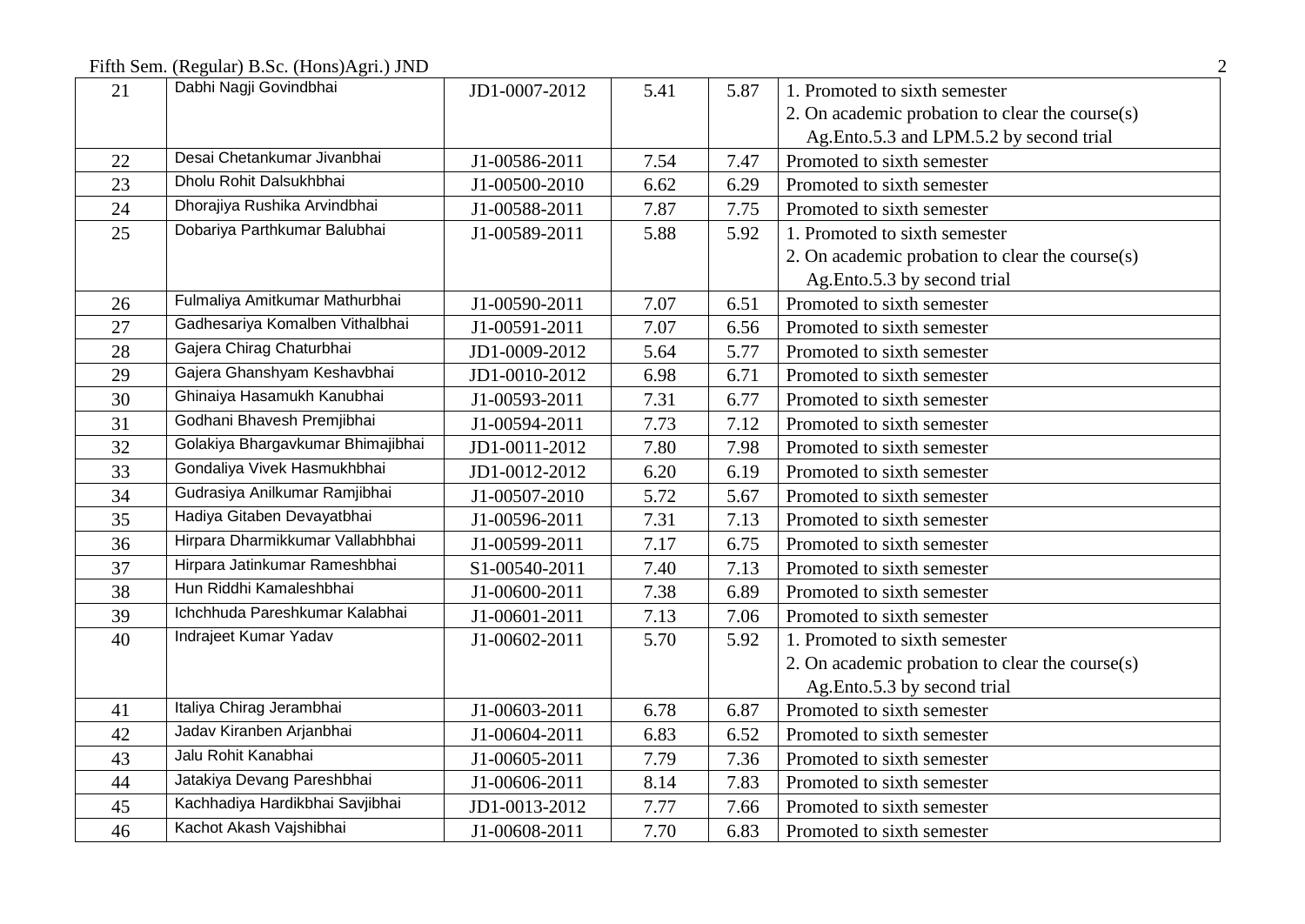Fifth Sem. (Regular) B.Sc. (Hons)Agri.) JND 3

| 47 | Kadri Niha Imtiyaz Ahemad          | N1-00547-2011 | 7.51 | 7.22 | Promoted to sixth semester                      |
|----|------------------------------------|---------------|------|------|-------------------------------------------------|
| 48 | Kalaria Hiren Sureshbhai           | J1-00609-2011 | 6.51 | 6.25 | Promoted to sixth semester                      |
| 49 | Kalsaria Rohitkumar Nagjibhai      | J1-00611-2011 | 8.07 | 7.60 | Promoted to sixth semester                      |
| 50 | Kaluram Maida                      | J1-00612-2011 | 7.00 | 7.02 | Promoted to sixth semester                      |
| 51 | Kanjiya Ravi Rameshbhai            | J1-00613-2011 | 7.16 | 6.61 | Promoted to sixth semester                      |
| 52 | Katariya Pravinkumar Zinabhai      | J1-00615-2011 | 6.91 | 6.64 | Promoted to sixth semester                      |
| 53 | <b>Kaushal Kishor</b>              | J1-00617-2011 | 8.42 | 8.48 | Promoted to sixth semester                      |
| 54 | Korat Vishalkumar Rameshbhai       | J1-00619-2011 | 7.83 | 7.23 | Promoted to sixth semester                      |
| 55 | Ladumor Sandipkumar Anandbhai      | J1-00620-2011 | 6.44 | 6.28 | Promoted to sixth semester                      |
| 56 | Lakhana Prakashkumar Ramjibhai     | J1-00621-2011 | 6.93 | 6.70 | Promoted to sixth semester                      |
| 57 | Lakhnotra Bhoomi Harsurbhai        | J1-00622-2011 | 7.63 | 7.25 | Promoted to sixth semester                      |
| 58 | Malakiya Narseebhai Jerambhai      | J1-00623-2011 | 6.82 | 6.65 | Promoted to sixth semester                      |
| 59 | Mangani Chandni Hiranandbhai       | J1-00624-2011 | 7.71 | 7.57 | Promoted to sixth semester                      |
| 60 | Mangroliya Rushitakumari Jivanbhai | J1-00625-2011 | 7.41 | 7.14 | Promoted to sixth semester                      |
| 61 | Mankdiya Divyaben Rasiklal         | J1-00626-2011 | 5.91 | 5.81 | 1. Promoted to sixth semester                   |
|    |                                    |               |      |      | 2. On academic probation to clear the course(s) |
|    |                                    |               |      |      | Ag.Ento.5.3 by second trial                     |
| 62 | Manoj Kumar                        | J1-00627-2011 | 8.07 | 8.36 | Promoted to sixth semester                      |
| 63 | Manthankumar Dabhi                 | J1-00628-2011 | 7.68 | 7.53 | Promoted to sixth semester                      |
| 64 | Mer Ashwinkumar Jinabhai           | JD1-0014-2012 | 6.86 | 6.91 | Promoted to sixth semester                      |
| 65 | Modhavadiya Vijay Lilabhai         | J1-00629-2011 | 6.64 | 6.59 | Promoted to sixth semester                      |
| 66 | Movalia Janaki Ambalal             | J1-00630-2011 | 5.87 | 6.14 | Promoted to sixth semester                      |
| 67 | Movaliya Hardikkumar Mukeshbhai    | J1-00631-2011 | 7.57 | 7.39 | Promoted to sixth semester                      |
| 68 | Ms.Pravita Nagar                   | J1-00632-2011 | 7.57 | 7.64 | Promoted to sixth semester                      |
| 69 | Nakum Pooja Balvantbhai            | J1-00633-2011 | 7.36 | 7.21 | Promoted to sixth semester                      |
| 70 | Paneliya Mehulkumar Rameshbhai     | JD1-0015-2012 | 7.47 | 7.61 | Promoted to sixth semester                      |
| 71 | Pargi Kaushikkumar Lemsingbhai     | J1-00637-2011 | 7.09 | 7.04 | Promoted to sixth semester                      |
| 72 | Pargi Sanjaykumar Ravajibhai       | J1-00451-2009 | 5.15 | 5.35 | 1. Promoted to sixth semester                   |
|    |                                    |               |      |      | 2. On academic probation to clear the course(s) |
|    |                                    |               |      |      | LPM.5.2 and Ag.Econ.5.4 by second trial         |
| 73 | Parmar Harshil Vinodbhai           | J1-00638-2011 | 7.31 | 6.80 | Promoted to sixth semester                      |
| 74 | Pipaliya Hardik Rameshbhai         | J1-00640-2011 | 6.58 | 6.15 | Promoted to sixth semester                      |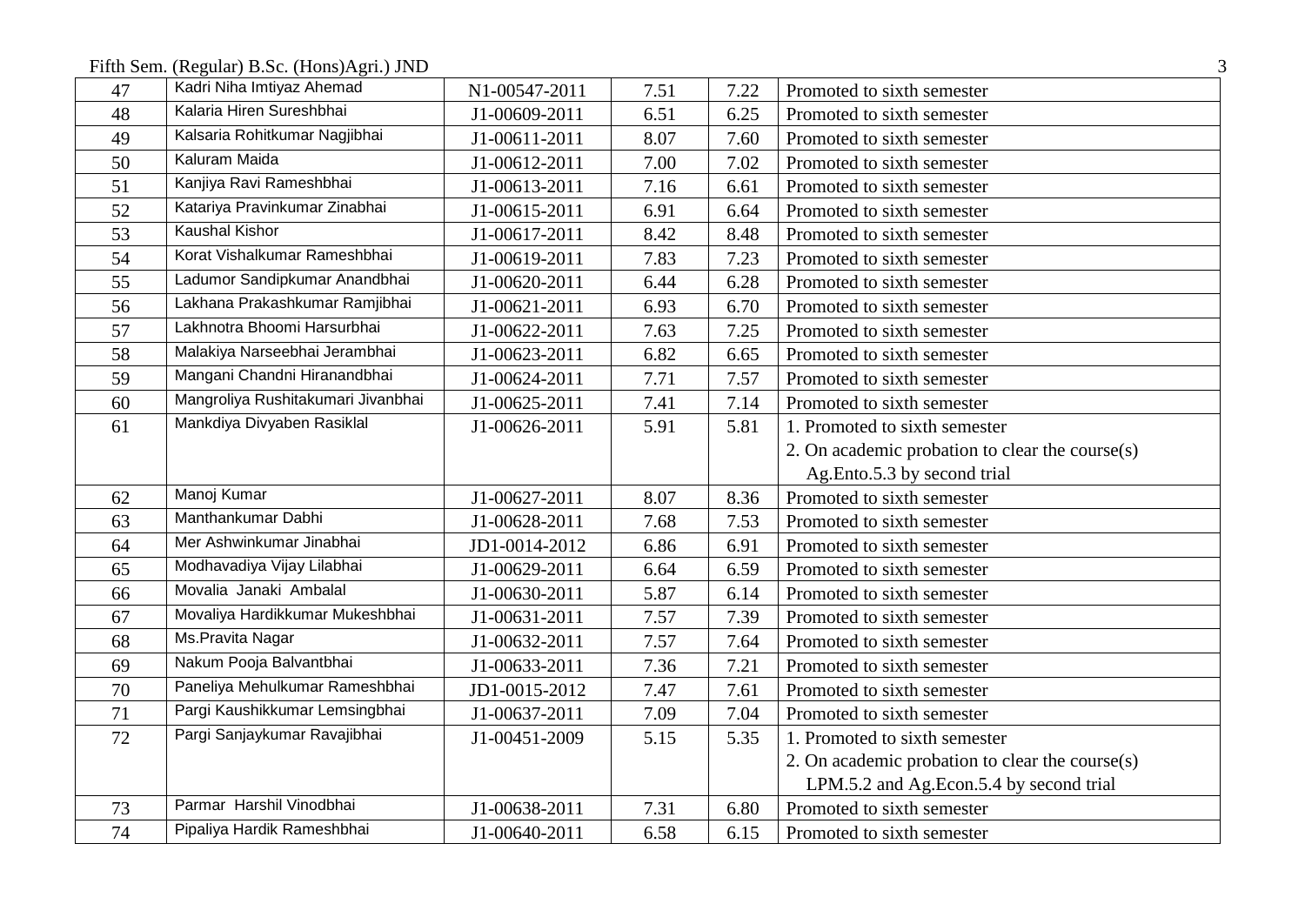Fifth Sem. (Regular) B.Sc. (Hons)Agri.) JND 4

| 75  | Pithiya Pravinaben Hamirbhai    | J1-00641-2011 | 6.78 | 6.72 | Promoted to sixth semester                         |
|-----|---------------------------------|---------------|------|------|----------------------------------------------------|
| 76  | Ram Hardikkumar Naranbhai       | J1-00642-2011 | 6.43 | 6.27 | Promoted to sixth semester                         |
| 77  | Ramani Bhumika Bipinkumar       | J1-00543-2010 | 6.85 | 6.18 | Promoted to sixth semester                         |
| 78  | Ramani Jaydeep Ravjibhai        | J1-00643-2011 | 7.46 | 6.86 | Promoted to sixth semester                         |
| 79  | Ramani Mitulkumar Labhubhai     | J1-00644-2011 | 6.80 | 6.49 | Promoted to sixth semester                         |
| 80  | Ranpariya Vatsal Sanjaybhai     | J1-00645-2011 | 7.54 | 7.17 | Promoted to sixth semester                         |
| 81  | Rathod Ruchi Bhupatbhai         | J1-00646-2011 | 7.00 | 6.79 | Promoted to sixth semester                         |
| 82  | Rathwa Hardikkumar Kanubhai     | J1-00647-2011 | 6.72 | 6.59 | Promoted to sixth semester                         |
| 83  | Ravi Pandey                     | J1-00649-2011 | 6.57 | 7.34 | Promoted to sixth semester                         |
| 84  | Raviya Pranavkumar Bipinbhai    | JD1-0017-2012 | 6.03 | 6.14 | 1. Promoted to sixth semester                      |
|     |                                 |               |      |      | 2. On academic probation to clear the course(s)    |
|     |                                 |               |      |      | LPM.5.2 by second trial                            |
| 85  | Ronit Jaiswal                   | J1-00650-2011 | 8.43 | 8.59 | Promoted to sixth semester                         |
| 86  | Rupareliya Vimalkumar Vrajalal  | J1-00651-2011 | 7.85 | 7.52 | Promoted to sixth semester                         |
| 87  | Sakariya Sureshbhai Govindbhai  | JD1-0018-2012 | 0.00 | 4.40 | 1. Not promoted to sixth semester                  |
|     |                                 |               |      |      | 2. On academic probation to clear the course(s)    |
|     |                                 |               |      |      | Agron.5.7, Ag.Ento.5.3, Hort.5.4, LPM.5.2,         |
|     |                                 |               |      |      | Pl.Path.5.3, PBG.5.5, Ag.Econ.5.4, Ag.Engg.5.3 and |
|     |                                 |               |      |      | Ag.Extn.5.3 by second trial                        |
| 88  | Sapavadiya Sunilkumar Babubhai  | J1-00550-2010 | 6.77 | 6.71 | Promoted to sixth semester                         |
| 89  | Savaliya Chintan Maganbhai      | J1-00653-2011 | 7.27 | 6.76 | Promoted to sixth semester                         |
| 90  | Savaliya Piyushbhai Govindbhai  | J1-00654-2011 | 8.20 | 8.02 | Promoted to sixth semester                         |
| 91  | Savariya Krishna Natvarlal      | J1-00655-2011 | 7.43 | 6.78 | Promoted to sixth semester                         |
| 92  | Sejal Ben Muniya                | J1-00656-2011 | 7.90 | 7.87 | Promoted to sixth semester                         |
| 93  | Shah Krupaben Vipinchandra      | J1-00657-2011 | 8.15 | 7.47 | Promoted to sixth semester                         |
| 94  | Sodavadia Harinanandan Babubhai | J1-00659-2011 | 7.67 | 7.51 | Promoted to sixth semester                         |
| 95  | Solanki Pravin Samant           | JD1-0019-2012 | 6.04 | 6.11 | Promoted to sixth semester                         |
| 96  | Sondarva Yagnesh Mansukhbhai    | J1-00660-2011 | 7.80 | 7.83 | Promoted to sixth semester                         |
| 97  | Taral Mayankkumar Laxmanbhai    | J1-00556-2010 | 6.20 | 5.86 | Promoted to sixth semester                         |
| 98  | Thumar Divyesh Pravinbhai       | J1-00663-2011 | 7.35 | 6.87 | Promoted to sixth semester                         |
| 99  | <b>Umesh Chauhan</b>            | J1-00664-2011 | 7.70 | 7.72 | Promoted to sixth semester                         |
| 100 | Vadaliya Ajay Kesarbhai         | J1-00558-2010 | 6.39 | 6.35 | Promoted to sixth semester                         |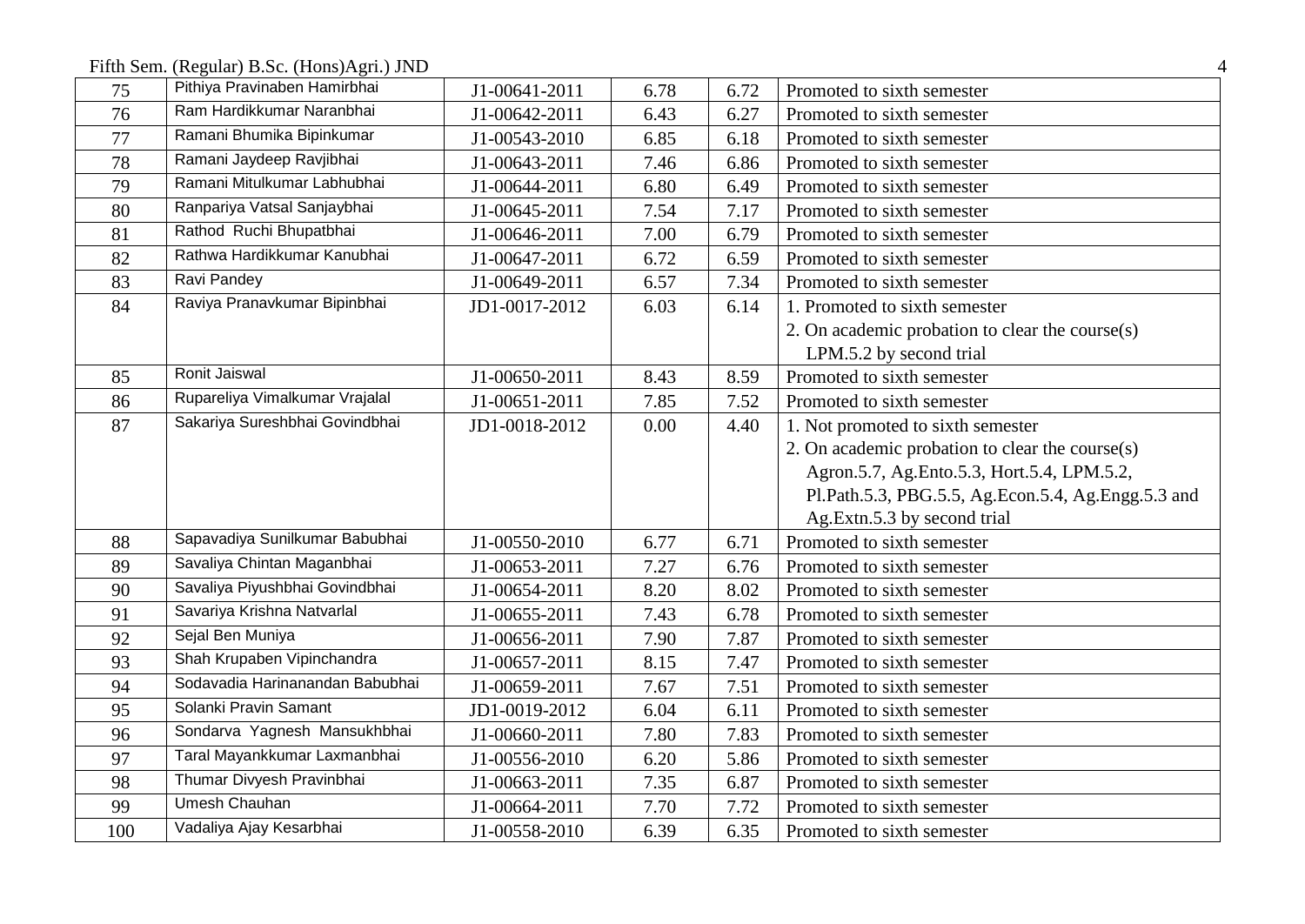| Fifth Sem. (Regular) B.Sc. (Hons)Agri.) JND |  |
|---------------------------------------------|--|
|                                             |  |

| 101 | Vadher Artiben Ashokbhai        | J1-00665-2011 | 8.00 | 7.56 | Promoted to sixth semester                      |
|-----|---------------------------------|---------------|------|------|-------------------------------------------------|
| 102 | Vadher Jayveerkumar Aravindbhai | J1-00666-2011 | 6.62 | 6.24 | Promoted to sixth semester                      |
| 103 | Vaghela Gaurang Manilal         | J1-00667-2011 | 7.00 | 6.85 | Promoted to sixth semester                      |
| 104 | Vakaliya Mustufa Abdulrahim     | J1-00668-2011 | 7.87 | 7.73 | Promoted to sixth semester                      |
| 105 | Vala Femi Gaurangbhai           | J1-00562-2010 | 6.67 | 6.27 | Promoted to sixth semester                      |
| 106 | Vekariya Aniruddh Nileshkumar   | J1-00671-2011 | 6.77 | 6.27 | Promoted to sixth semester                      |
| 107 | Vekariya Sagarkumar Jagdishbhai | J1-00673-2011 | 7.98 | 8.07 | Promoted to sixth semester                      |
| 108 | Vekariya Sandip Rameshbhai      | J1-00674-2011 | 6.33 | 6.36 | Promoted to sixth semester                      |
| 109 | Vikram Chauhan                  | J1-00675-2011 | 7.63 | 7.17 | Promoted to sixth semester                      |
| 110 | Viradia Pinak Sureshbhai        | J1-00676-2011 | 6.45 | 6.39 | Promoted to sixth semester                      |
| 111 | Vyas Sandipkumar Vishnubhai     | J1-00677-2011 | 6.84 | 6.54 | Promoted to sixth semester                      |
| 112 | Zala Ajitkumar Savdasbhai       | JD1-0020-2012 | 5.87 | 6.01 | 1. Promoted to sixth semester                   |
|     |                                 |               |      |      | 2. On academic probation to clear the course(s) |
|     |                                 |               |      |      | LPM.5.2 by second trial                         |
| 113 | Zala Kinjalben Pratapbhai       | J1-00679-2011 | 7.43 | 7.20 | Promoted to sixth semester                      |
| 114 | Zala Lavkumar Bhimshibhai       | J1-00680-2011 | 5.69 | 5.99 | Promoted to sixth semester                      |
|     | <b>FIFTH SEMESTER (Part)</b>    |               |      |      |                                                 |
| 115 | Bhoraniya Parth Jayantilal      | J1-00492-2010 | 7.29 | 6.98 | Promoted to sixth semester                      |

No. JAU / REG / EXAM / T-2 /737-39/2014 **REGISTRAR** Date: 28/02/2014

- 1. The Principal, College of Agriculture, JAU, Junagadh (5 copies)
- 2. The Director of Students' Welfare, JAU, Junagadh
- 3. Table-4 of this branch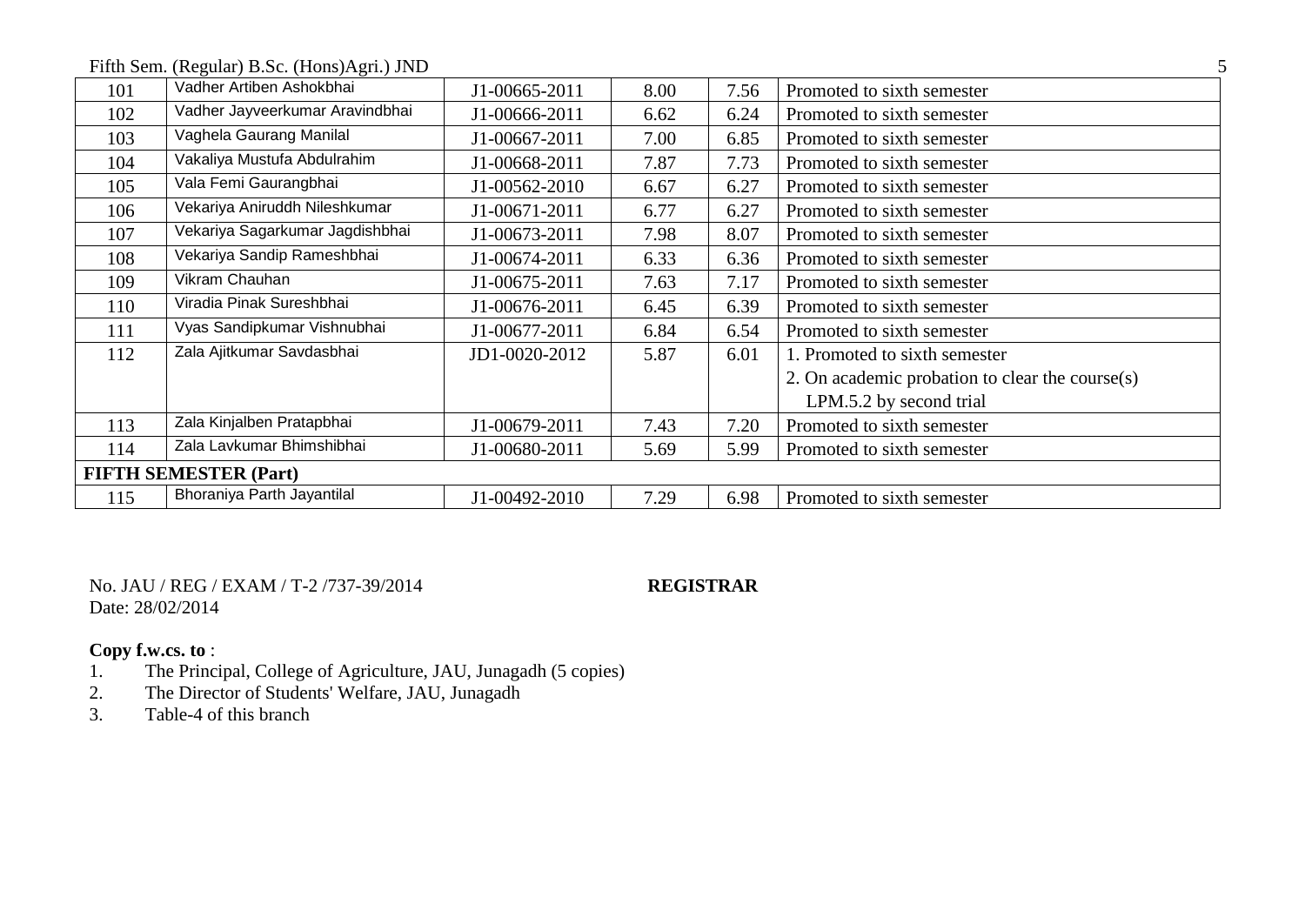Result of **Sixth Semester (New Supple.)** of **B.Sc. (Hons.) Agri.** degree course examination conducted by the Junagadh Agricultural University in the month of **January-2014** at College of Agriculture, JAU, Junagadh is declared as under.

| Seat<br>No.    |                                      | Registration<br>Number | G.P.A.<br>obtained<br>$(10.00)$ basis | C.G.P.A.<br>obtained<br>$(10.00)$ basis | <b>REMARKS</b>               |
|----------------|--------------------------------------|------------------------|---------------------------------------|-----------------------------------------|------------------------------|
|                | Barad Harisinh Laxmansinh            | J1-00296-2008          | 6.77                                  | 6.11                                    | Promoted to eighth semester  |
| $\overline{2}$ | Bhoi Riteshkumar Dalsingbhai         | J1-00394-2009          | 6.42                                  | 6.11                                    | Promoted to eighth semester  |
| $\overline{3}$ | Charel Jigneshkumar Mahendrasinh     | J1-00397-2009          | 6.21                                  | 5.92                                    | Promoted to eighth semester  |
| 4              | Chaudhari Shreyanskumar Narendrabhai | J1-00304-2008          | 5.96                                  | 5.72                                    | Promoted to eighth semester  |
| 5              | Gadhiya Rohit Goradhanbhai           | J1-00504-2010          | 6.67                                  | 5.91                                    | Promoted to eighth semester  |
| 6              | Hadiya Bharatbhai Maganbhai          | J1-00508-2010          | 6.24                                  | 5.74                                    | Promoted to eighth semester  |
| $\tau$         | Hadiya Bharatkumar Vashrambhai       | J1-00321-2008          | 6.75                                  | 6.19                                    | Promoted to eighth semester  |
| 8              | Hadiya Lalji Masaribhai              | J1-00510-2010          | 6.68                                  | 6.39                                    | Promoted to eighth semester  |
| 9              | Haripara Kalpeshkumar Rameshbhai     | J1-00511-2010          | 6.76                                  | 5.99                                    | Promoted to eighth semester  |
| 10             | Kothiya Ankur Jayantibhai            | J1-00436-2009          | 6.50                                  | 5.78                                    | Promoted to eighth semester  |
| 11             | Makwana Akashkumar Bhupatrai         | J1-00338-2008          | 6.69                                  | 6.07                                    | Promoted to eighth semester  |
| 12             | Mer Sanjaybhai Khimabhai             | J1-00530-2010          | 5.93                                  | 6.31                                    | Promoted to seventh semester |
| 13             | Rathwa Mineshbhai Gamjibhai          | J1-00547-2010          | 6.40                                  | 6.15                                    | Promoted to eighth semester  |
| 14             | Trambadiya Rajkumar Dilipbhai        | J1-00557-2010          | 6.75                                  | 6.15                                    | Promoted to eighth semester  |
|                | <b>Sixth Semester (Old Supple.)</b>  |                        |                                       |                                         |                              |
|                | Malivad Shivamkumar Bachubhai        | J1-00177-2006          | 5.26                                  | 5.37                                    | Promoted to eighth semester  |

No. JAU / REG / EXAM / T-2 /740-42/ 2014 **REGISTRAR**

Date: 28/02/2014

**Copy f.w.cs. to** :1. The Principal, College of Agriculture, JAU, Junagadh (5 copies) 2. The Director of Students' Welfare, JAU, Junagadh

3. Table-4 of this branch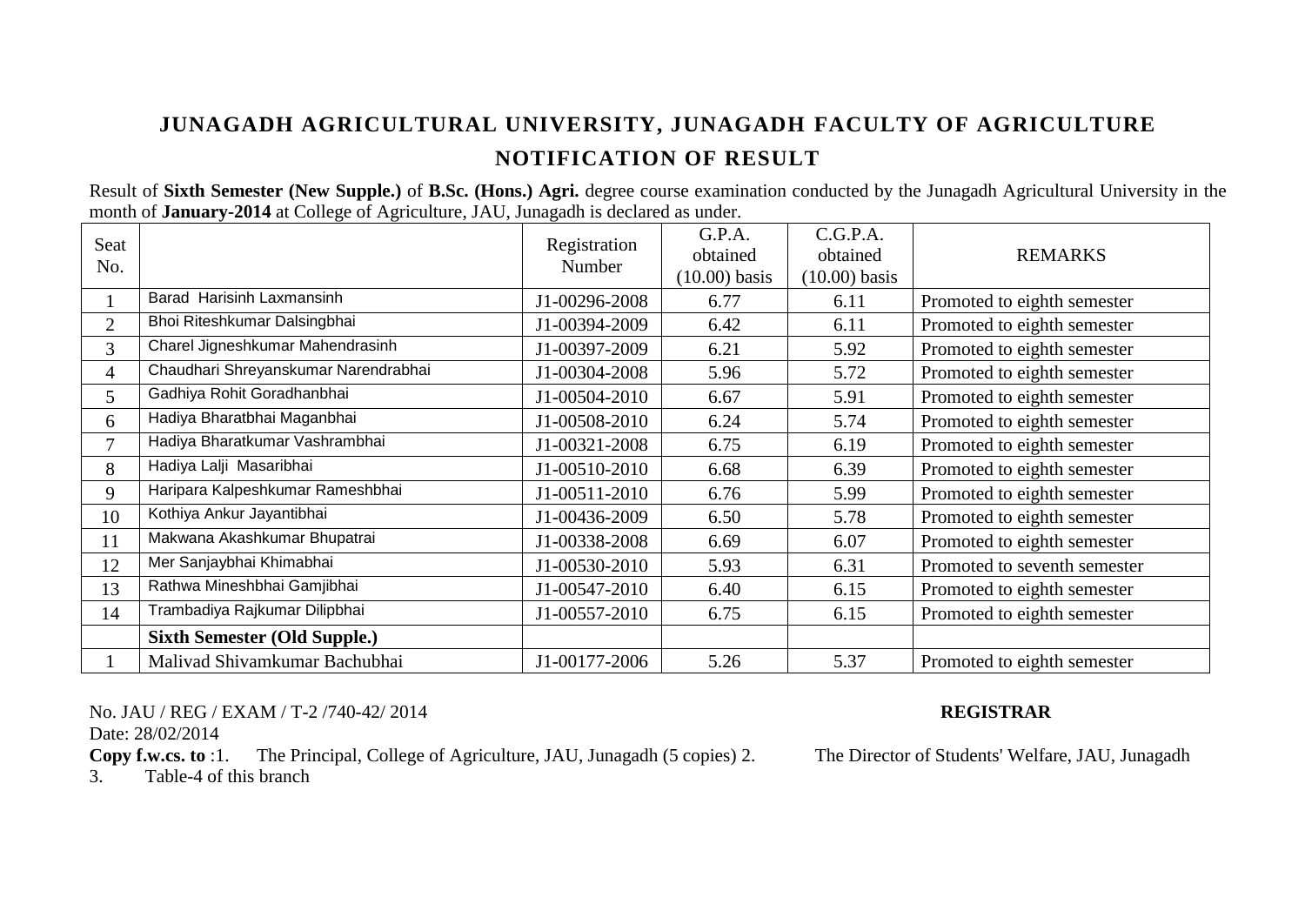Result of **Seventh Semester (New Regular)** of **B.Sc. (Hons.) Agri.** degree course examination conducted by the Junagadh Agricultural University in the month of **January-2014** at College of Agriculture, JAU, Junagadh is declared as under.

|                | <b>Name</b>                          |                     | <b>G.P.A.</b> | C.G.P.A.     |                             |
|----------------|--------------------------------------|---------------------|---------------|--------------|-----------------------------|
| Seat No.       |                                      | <b>Registration</b> | obtained      | obtained     | <b>REMARKS</b>              |
|                |                                      | <b>Number</b>       | (10.00)       | (10.00)      |                             |
|                |                                      |                     | <b>basis</b>  | <b>basis</b> |                             |
| $\mathbf{1}$   | Aditya Kumar                         | J1-00472-2010       | 7.10          | 8.30         | Promoted to eighth semester |
| $\overline{2}$ | Adroja Hardik Laxmanbhai             | J1-00473-2010       | 7.20          | 6.71         | Promoted to eighth semester |
| 3              | Ahir Dharmeshkumar Kanubhai          | J1-00474-2010       | 6.80          | 6.60         | Promoted to eighth semester |
| $\overline{4}$ | Amar Singh Ohari                     | J1-00475-2010       | 7.30          | 7.42         | Promoted to eighth semester |
| 5              | Amreliya Maulikkumar Ganeshbhai      | J1-00476-2010       | 6.90          | 6.56         | Promoted to eighth semester |
| 6              | <b>Arpit Gaur</b>                    | J1-00477-2010       | 8.80          | 7.14         | Promoted to eighth semester |
| $\overline{7}$ | Badi Ziyauddin Alibhai               | J1-00478-2010       | 7.70          | 7.32         | Promoted to eighth semester |
| 8              | Bagathariya Hiral Dipakbhai          | J1-00479-2010       | 7.00          | 7.22         | Promoted to eighth semester |
| 9              | Baladaniya Bhaveshbhai Kababhai      | J1-00480-2010       | 7.20          | 6.62         | Promoted to eighth semester |
| 10             | Balas Tushar Karshanbhai             | J1-00387-2009       | 6.90          | 6.20         | Promoted to eighth semester |
| 11             | Baldaniya Jagdishbhai Dulabhai       | J1-00481-2010       | 7.30          | 6.39         | Promoted to eighth semester |
| 12             | Bamaniya Vimalkumar Parvatsinh       | J1-00483-2010       | 7.20          | 6.48         | Promoted to eighth semester |
| 13             | Barad Harisinh Laxmansinh            | J1-00296-2008       | 7.20          | 6.14         | Promoted to eighth semester |
| 14             | Barad Dana Arajanbhai                | J1-00485-2010       | 7.30          | 6.30         | Promoted to eighth semester |
| 15             | Bhad Mamtaben Dhirubhai              | J1-00487-2010       | 7.50          | 6.96         | Promoted to eighth semester |
| 16             | Bhadani Dhavalkumar Jaysukhlal       | J1-00488-2010       | 7.70          | 7.43         | Promoted to eighth semester |
| 17             | Bhalodia Nilkumar Ashokbhai          | J1-00489-2010       | 7.90          | 6.79         | Promoted to eighth semester |
| 18             | Bhanderi Keyur Ranchhodbhai          | J1-00490-2010       | 7.50          | 6.47         | Promoted to eighth semester |
| 19             | Bhanderi Tushar Jayantilal           | J1-00491-2010       | 7.90          | 7.59         | Promoted to eighth semester |
| 20             | Bhoi Riteshkumar Dalsingbhai         | J1-00394-2009       | 7.00          | 6.13         | Promoted to eighth semester |
| 21             | Chandravadiya Tejalben Khimjibhai    | J1-00493-2010       | 8.20          | 7.48         | Promoted to eighth semester |
| 22             | Chapdiya Foramben Ashokbhai          | J1-00494-2010       | 7.60          | 7.16         | Promoted to eighth semester |
| 23             | Charel Jigneshkumar Mahendrasinh     | J1-00397-2009       | 7.10          | 5.94         | Promoted to eighth semester |
| 24             | Chaudhari Shreyanskumar Narendrabhai | J1-00304-2008       | 7.00          | 5.75         | Promoted to eighth semester |
| 25             | Chaudhry Gopalkumar Jagjivandas      | J1-00306-2008       | 7.30          | 6.04         | Promoted to eighth semester |
| 26             | Chauhan Shital Amrutbhai             | N1-00443-2010       | 7.50          | 6.15         | Promoted to eighth semester |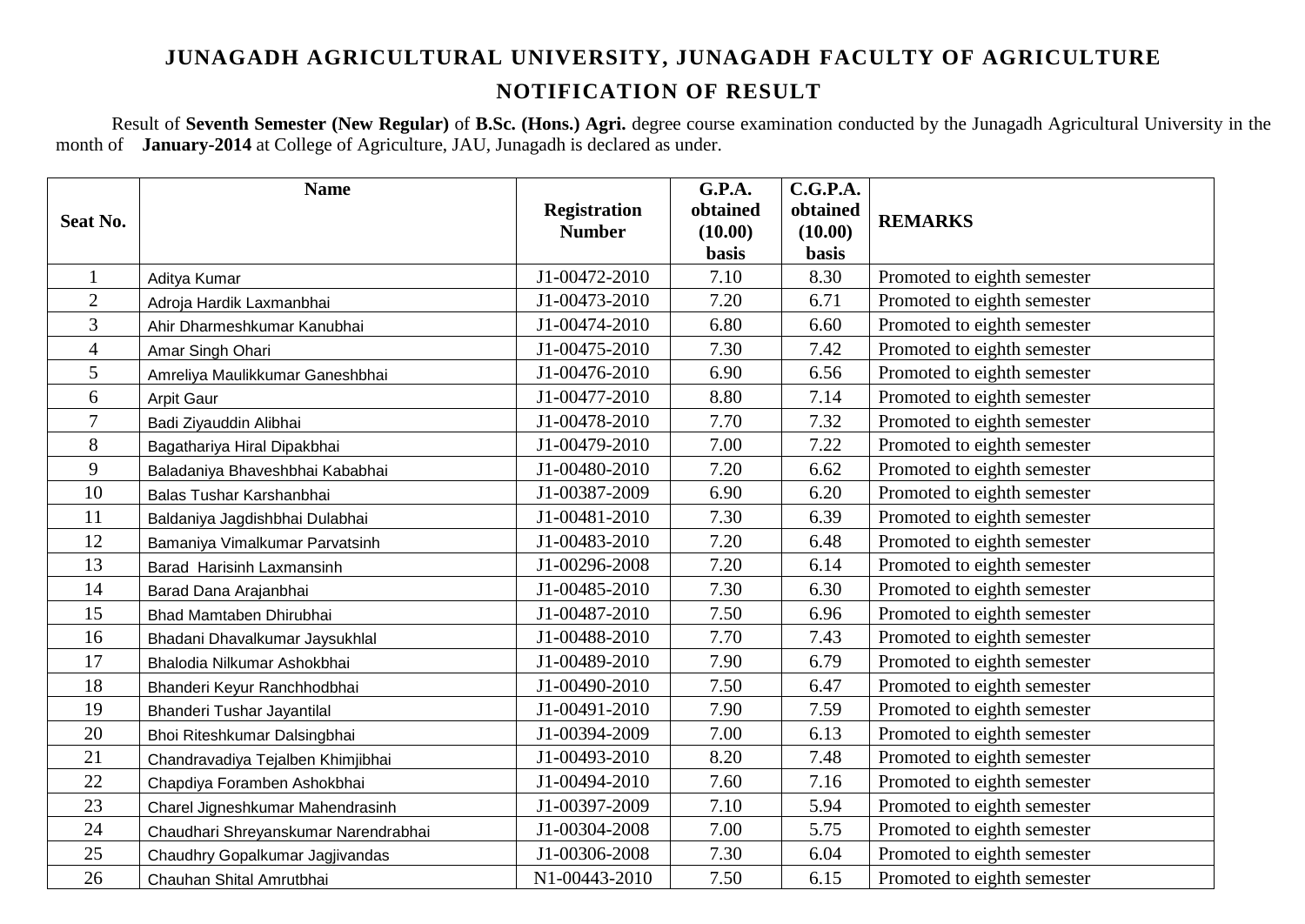| 27 | Chavadhari Ratilal Motibhai        | J1-00495-2010 | 7.50 | 8.05 | Promoted to eighth semester |
|----|------------------------------------|---------------|------|------|-----------------------------|
| 28 | Chetariya Chana Pithabhai          | J1-00496-2010 | 7.40 | 6.76 | Promoted to eighth semester |
| 29 | Chhotala Maheshkumar Abhalbhai     | J1-00497-2010 | 7.60 | 6.40 | Promoted to eighth semester |
| 30 | Chothani Ravikumar Vallabhbhai     | J1-00402-2009 | 7.50 | 6.39 | Promoted to eighth semester |
| 31 | Dadhania Vaibhav Pravinkumar       | J1-00498-2010 | 7.50 | 6.72 | Promoted to eighth semester |
| 32 | Dalvadi Ankur Chandulal            | J1-00404-2009 | 8.10 | 6.16 | Promoted to eighth semester |
| 33 | Damor Vijaykumar Amarabhai         | J1-00499-2010 | 6.70 | 5.94 | Promoted to eighth semester |
| 34 | Dinesh Kumar Yadav                 | J1-00501-2010 | 7.90 | 8.72 | Promoted to eighth semester |
| 35 | Dodiya Kalapi Dudabhai             | J1-00502-2010 | 7.40 | 6.92 | Promoted to eighth semester |
| 36 | Domadiya Hiralkumar Maheshbhai     | J1-00503-2010 | 7.80 | 7.41 | Promoted to eighth semester |
| 37 | Gadhiya Rohit Goradhanbhai         | J1-00504-2010 | 7.50 | 5.95 | Promoted to eighth semester |
| 38 | Gohil Raju Madhubhai               | J1-00505-2010 | 7.20 | 6.11 | Promoted to eighth semester |
| 39 | Goswami Gayatri Janakgiri          | J1-00506-2010 | 7.60 | 6.53 | Promoted to eighth semester |
| 40 | Hadiya Bharatbhai Maganbhai        | J1-00508-2010 | 7.00 | 5.77 | Promoted to eighth semester |
| 41 | Hadiya Bharatkumar Vashrambhai     | J1-00321-2008 | 7.10 | 6.21 | Promoted to eighth semester |
| 42 | Hadiya Lalji Masaribhai            | J1-00510-2010 | 6.90 | 6.41 | Promoted to eighth semester |
| 43 | Haripara Kalpeshkumar Rameshbhai   | J1-00511-2010 | 7.60 | 6.02 | Promoted to eighth semester |
| 44 | Jadeja Amardipsinh Sukhdevsinh     | J1-00512-2010 | 7.30 | 6.26 | Promoted to eighth semester |
| 45 | Jambukiya Ronakbhai Ishvarbhai     | J1-00513-2010 | 7.10 | 6.12 | Promoted to eighth semester |
| 46 | Javiya Pratikkumar Pravinbhai      | J1-00514-2010 | 7.20 | 7.51 | Promoted to eighth semester |
| 47 | Jignesh Kadiyara                   | J1-00515-2010 | 7.50 | 7.40 | Promoted to eighth semester |
| 48 | Jitendra Kumar                     | J1-00516-2010 | 7.30 | 7.01 | Promoted to eighth semester |
| 49 | Kanani Atulkumar Rameshbhai        | J1-00517-2010 | 7.30 | 6.29 | Promoted to eighth semester |
| 50 | Kaneria Sagar Chandubhai           | J1-00518-2010 | 7.20 | 6.83 | Promoted to eighth semester |
| 51 | Kantariya Jagdishbhai Karashanbhai | J1-00519-2010 | 7.70 | 7.83 | Promoted to eighth semester |
| 52 | Karangia Naran Kesurbhai           | J1-00520-2010 | 7.00 | 6.68 | Promoted to eighth semester |
| 53 | Kavar Nikunjkumar Rameshbhai       | J1-00432-2009 | 7.40 | 6.00 | Promoted to eighth semester |
| 54 | Khunt Ankitkumar Rameshbhai        | J1-00521-2010 | 7.70 | 7.03 | Promoted to eighth semester |
| 55 | Kokni Pritikumari Dhirubhai        | J1-00522-2010 | 7.40 | 6.42 | Promoted to eighth semester |
| 56 | Kotadiya Narayanbhai Jaysukhbhai   | J1-00523-2010 | 7.50 | 7.09 | Promoted to eighth semester |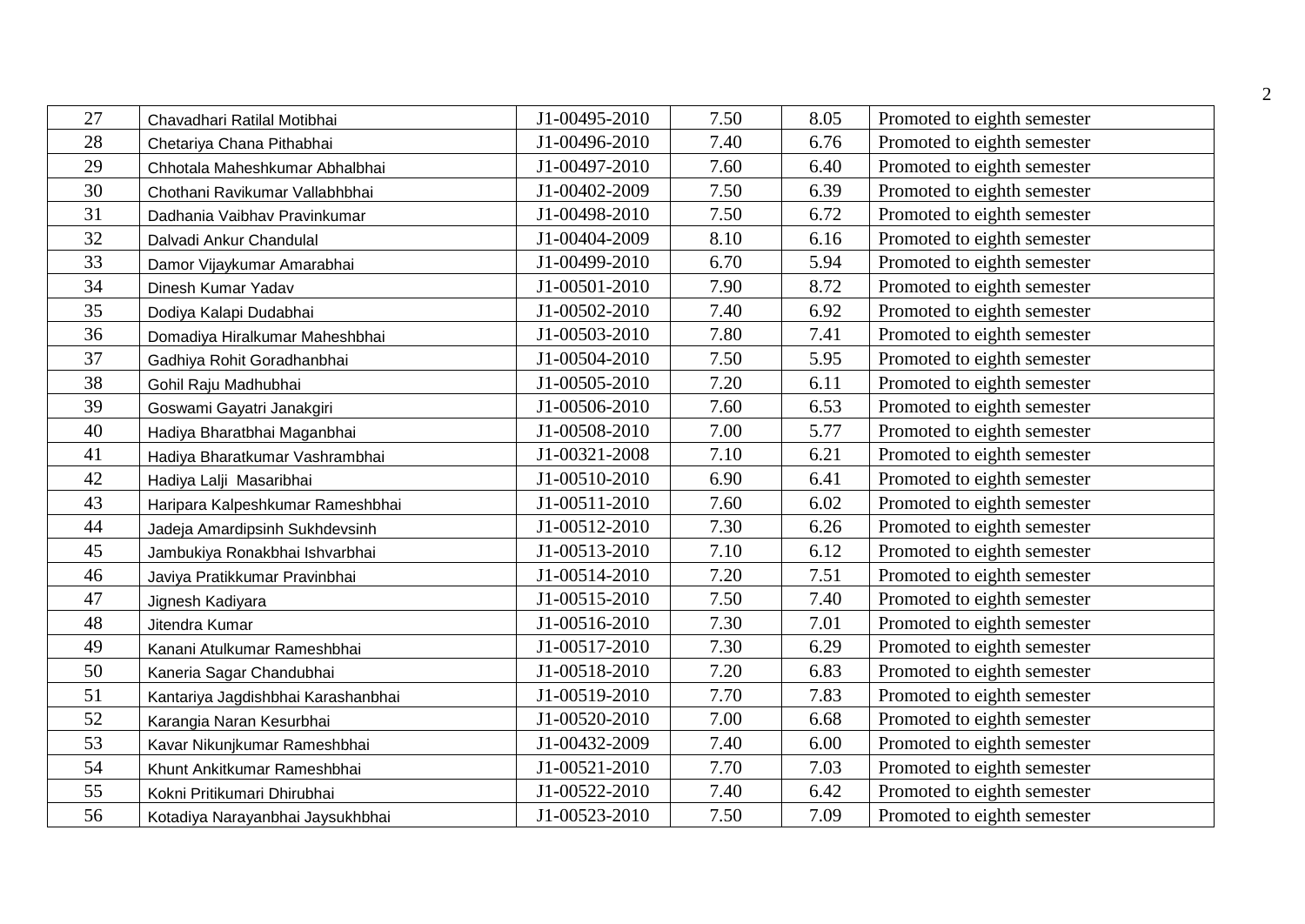| 57 | Kothiya Ankur Jayantibhai        | J1-00436-2009 | 7.50 | 5.81 | Promoted to eighth semester |
|----|----------------------------------|---------------|------|------|-----------------------------|
| 58 | Ladumor Jagadish Govindbhai      | J1-00524-2010 | 7.00 | 6.20 | Promoted to eighth semester |
| 59 | Lakhlani Anurag Mukeshbhai       | J1-00437-2009 | 7.00 | 6.07 | Promoted to eighth semester |
| 60 | Mahesh Chouhan                   | J1-00527-2010 | 7.20 | 7.72 | Promoted to eighth semester |
| 61 | Makwana Akashkumar Bhupatrai     | J1-00338-2008 | 7.00 | 6.09 | Promoted to eighth semester |
| 62 | Padsala Sejalben Kanubhai        | J1-00532-2010 | 7.80 | 6.96 | Promoted to eighth semester |
| 63 | Pampaniya Arashi Govindbhai      | J1-00448-2009 | 6.90 | 6.01 | Promoted to eighth semester |
| 64 | Pansara Truptiben Devajibhai     | J1-00535-2010 | 7.70 | 7.45 | Promoted to eighth semester |
| 65 | Patel Chintan Vrajlal            | J1-00537-2010 | 7.60 | 7.74 | Promoted to eighth semester |
| 66 | Patel Kashyapkumar Vasanbhai     | J1-00538-2010 | 7.30 | 6.79 | Promoted to eighth semester |
| 67 | Patel Rajesh Haribhai            | J1-00454-2009 | 7.20 | 6.67 | Promoted to eighth semester |
| 68 | Patel Rakeshkumar Sureshbhai     | J1-00539-2010 | 7.40 | 7.65 | Promoted to eighth semester |
| 69 | Patel Vijay Rameshbhai           | J1-00540-2010 | 6.90 | 6.60 | Promoted to eighth semester |
| 70 | Rajput Rudradatsinh Pratapsinh   | J1-00456-2009 | 7.60 | 6.45 | Promoted to eighth semester |
| 71 | Rakesh Kumar Maida               | J1-00541-2010 | 7.40 | 6.78 | Promoted to eighth semester |
| 72 | Rakholiya Jaydip Harsukhbhai     | J1-00542-2010 | 7.40 | 6.88 | Promoted to eighth semester |
| 73 | Ranoliya Pratikkumar Dhirajlal   | J1-00544-2010 | 7.40 | 6.65 | Promoted to eighth semester |
| 74 | Rathwa Alpeshbhai Damabhai       | J1-00459-2009 | 6.90 | 6.06 | Promoted to eighth semester |
| 75 | Rathwa Dhansingbhai Khumsingbhai | J1-00546-2010 | 7.10 | 6.47 | Promoted to eighth semester |
| 76 | Rathwa Mineshbhai Gamjibhai      | J1-00547-2010 | 7.50 | 6.18 | Promoted to eighth semester |
| 77 | Raval Dilipkumar Tejabhai        | J1-00548-2010 | 7.30 | 7.07 | Promoted to eighth semester |
| 78 | Sabhaya Ankit Gordhan            | J1-00549-2010 | 7.60 | 6.64 | Promoted to eighth semester |
| 79 | Saradhara Akash Dineshbhai       | J1-00551-2010 | 7.40 | 6.80 | Promoted to eighth semester |
| 80 | Savaliya Nayanaben Vinubhai      | J1-00552-2010 | 8.00 | 7.60 | Promoted to eighth semester |
| 81 | Savaliya Rohitkumar Rameshbhai   | J1-00553-2010 | 7.50 | 6.26 | Promoted to eighth semester |
| 82 | Solanki Jignasa Nathabhai        | J1-00554-2010 | 7.50 | 6.72 | Promoted to eighth semester |
| 83 | Thummar Chiragkumar Ukabhai      | J1-00464-2009 | 7.40 | 5.90 | Promoted to eighth semester |
| 84 | Trambadiya Rajkumar Dilipbhai    | J1-00557-2010 | 7.40 | 6.18 | Promoted to eighth semester |
| 85 | Vaishnav Nilesh Mansukhbhai      | J1-00559-2010 | 7.90 | 7.70 | Promoted to eighth semester |
| 86 | Vaja Arpanaben Devabhai          | J1-00560-2010 | 7.80 | 6.87 | Promoted to eighth semester |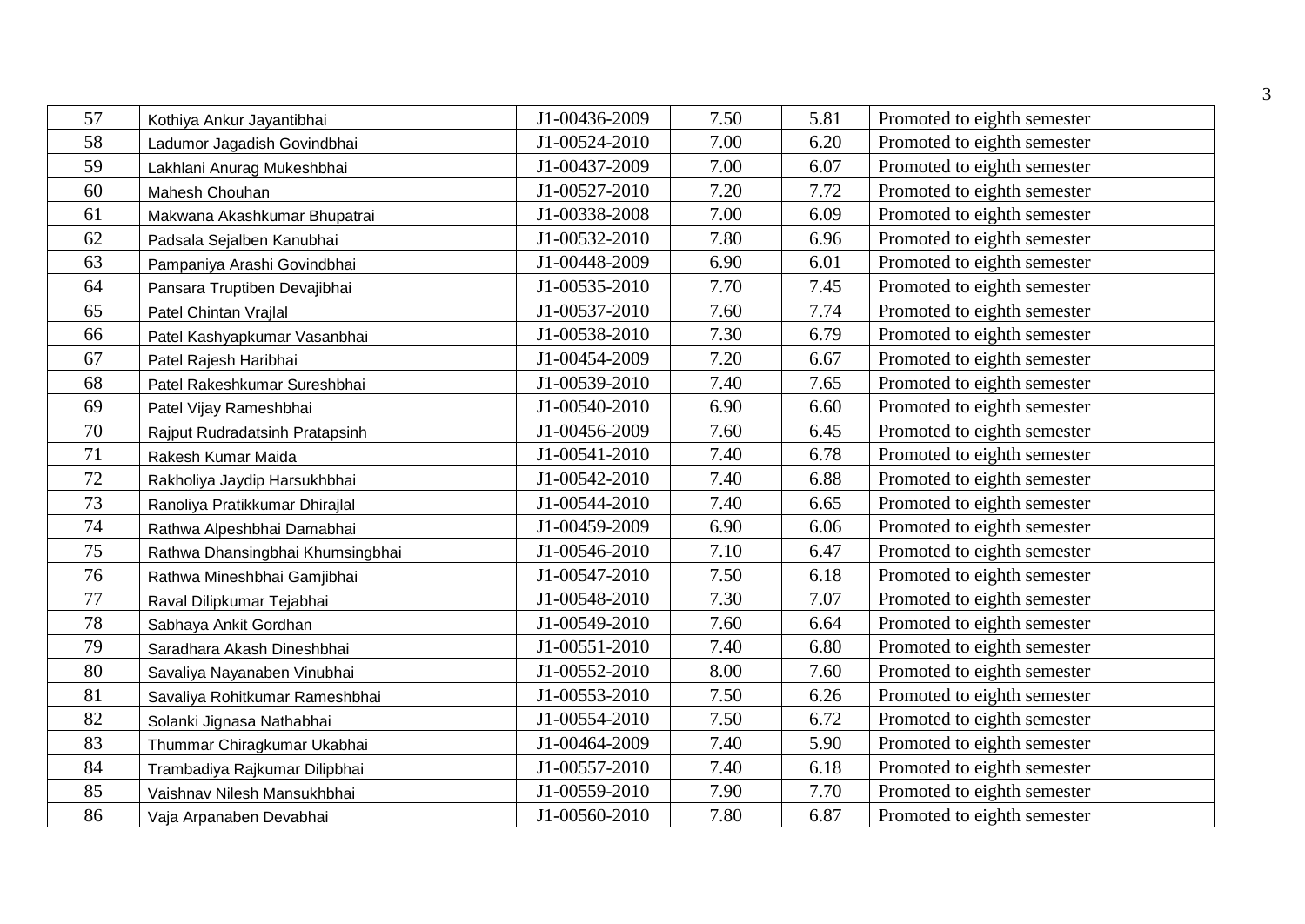| 87 | Vala Anirudh Kalubhai                 | J1-00561-2010 | 7.10 | 6.79 | Promoted to eighth semester |  |  |  |  |
|----|---------------------------------------|---------------|------|------|-----------------------------|--|--|--|--|
| 88 | Vasava Ashishkumar Karasanbhai        | J1-00564-2010 | 7.40 | 6.46 | Promoted to eighth semester |  |  |  |  |
| 89 | Vora Zarna Narendrabhai               | J1-00566-2010 | 7.90 | 7.54 | Promoted to eighth semester |  |  |  |  |
| 90 | Vrushank Mukesh Trivedi               | J1-00567-2010 | 7.40 | 7.64 | Promoted to eighth semester |  |  |  |  |
| 91 | Yusufzai Sana Aftabkhan               | J1-00568-2010 | 7.50 | 7.04 | Promoted to eighth semester |  |  |  |  |
| 92 | Zala Ishitaben Mansing                | J1-00569-2010 | 7.60 | 6.54 | Promoted to eighth semester |  |  |  |  |
| 93 | Zala Mohitkumar Jaysinhbhai           | J1-00570-2010 | 7.60 | 6.93 | Promoted to eighth semester |  |  |  |  |
| 94 | Zapadiya Dalsukhbhai Manjibhai        | J1-00571-2010 | 7.30 | 6.83 | Promoted to eighth semester |  |  |  |  |
|    | <b>Seventh Semester (Old Regular)</b> |               |      |      |                             |  |  |  |  |
|    | Malivad Shivamkumar Bachubhai         | J1-00177-2006 | 7.10 | 5.41 | Promoted to eighth semester |  |  |  |  |

No. JAU / REG / EXAM / T-2 /743-45/ 2014 **REGISTRAR** Date: 28/02/2014

- 1. The Principal, College of Agriculture, JAU, Junagadh (5 copies)
- 2. The Director of Students' Welfare, JAU, Junagadh
- 3. Table-4 of this branch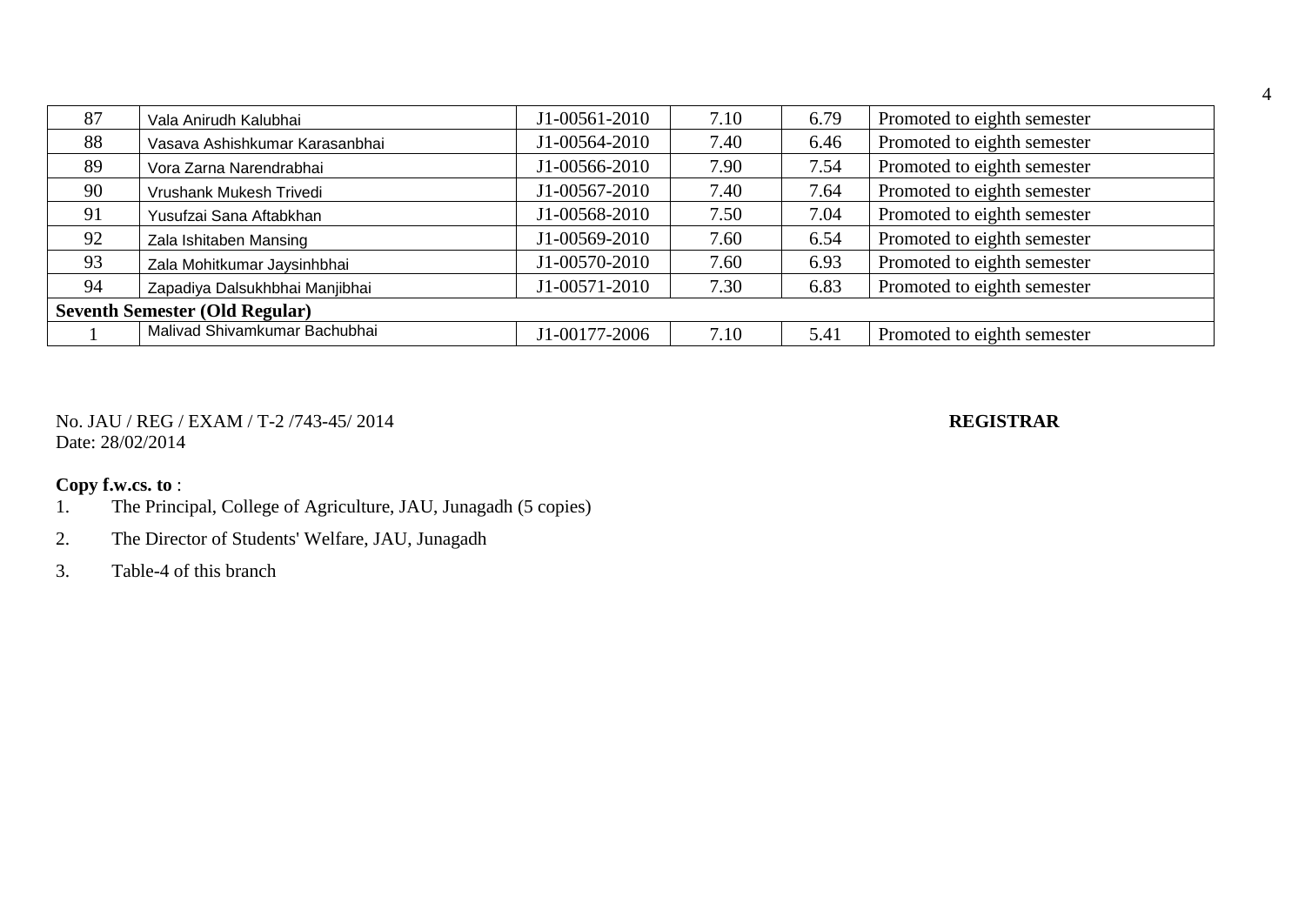The result of EIGHTH SEMESTER (Supple.) of **B.Sc. (Hons.) Agri.** degree course examination conducted by the Junagadh Agricultural University in the month of **December-2013** at College of Agriculture, JAU, Junagadh is declared as under.

| Seat<br>No. | <b>Name</b>               | <b>Registration Number</b> | G.P.A.<br>obtained | O.G.P.A.<br>obtained | Remarks             |
|-------------|---------------------------|----------------------------|--------------------|----------------------|---------------------|
|             | Chavda Paresh Rambhai     | J1-00308-2008              | 5.86               | 6.17                 | <b>Second Class</b> |
| ∠           | Der Mayurkumar Lakhabhai  | J1-00407-2009              | 6.61               | 6.04                 | <b>Second Class</b> |
|             | Vyas Bhaumik Navinchandra | J1-00381-2008              | 5.65               | 7.24                 | <b>First Class</b>  |

No. JAU / REG / EXAM / T-2 /83-85/ 2014 **REGISTRAR**

Date: 06 / 01 / 2014.

- 1. The Principal, College of Agriculture, JAU, Junagadh (5 copies)
- 2. The Director of Students' Welfare, JAU, Junagadh
- 3. Table-4 of this branch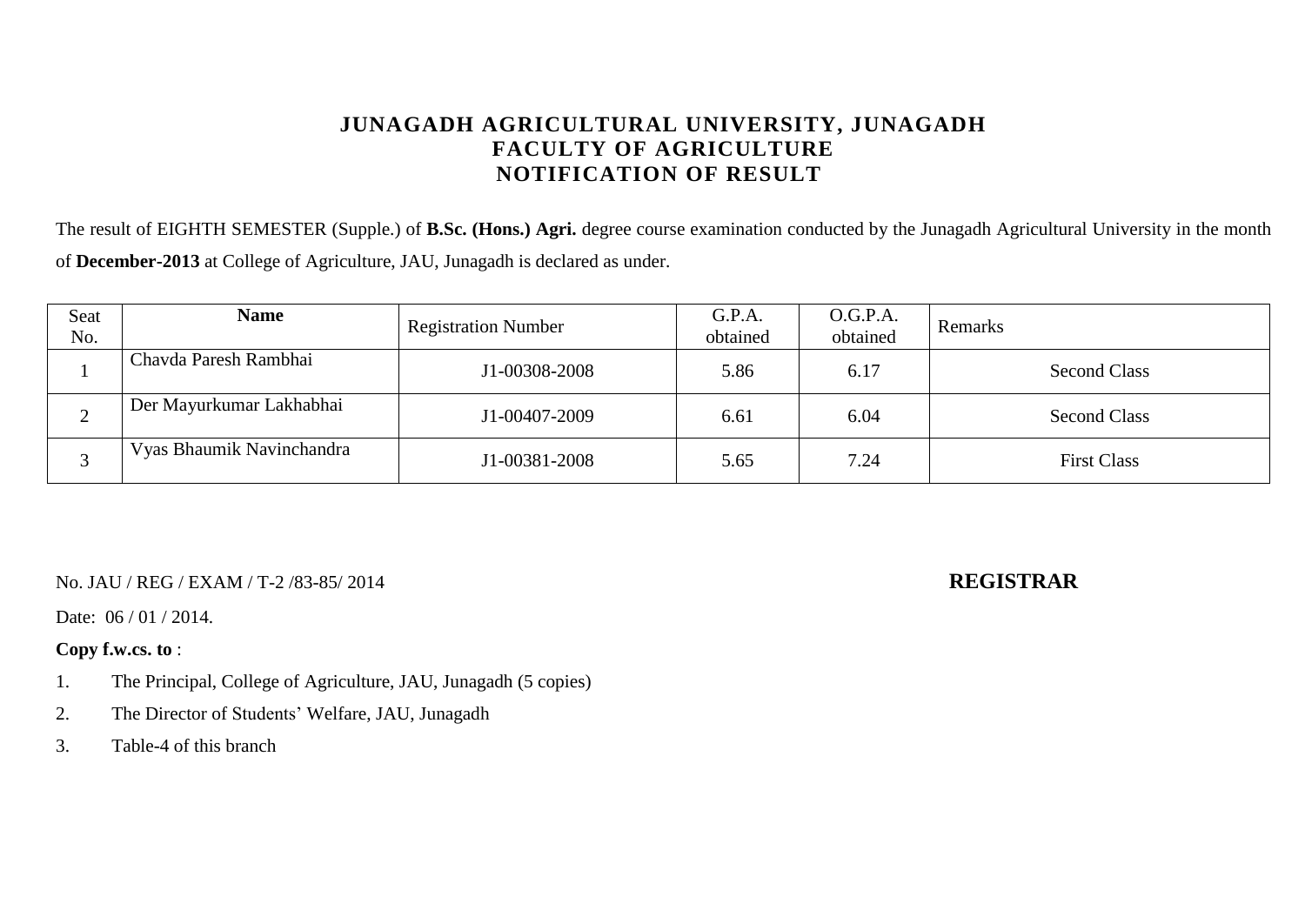Result of **First Semester (Regular)** of **B.Sc. (Hons.) Agri.** degree course examination conducted by the Junagadh Agricultural University in the month of **January-2014** at College of Agriculture, JAU, Motabhandariya, (Amreli) is declared as under.

|                 | <b>Name</b>                           |                            | G.P.A.          | C.G.P.A.         |                                                 |
|-----------------|---------------------------------------|----------------------------|-----------------|------------------|-------------------------------------------------|
| <b>Seat No.</b> |                                       | <b>Registration Number</b> | obtained        | obtained (10.00) | <b>REMARKS</b>                                  |
|                 |                                       |                            | $(10.00)$ basis | <b>basis</b>     |                                                 |
| $\mathbf{1}$    | Babaria Bansiben Bhupatbhai           | J1-00921-2013              | 7.65            | 7.65             | Promoted to second semester                     |
| $\overline{2}$  | Barad Sharmila Ramsingbhai            | J1-00922-2013              | 6.49            | 6.49             | Promoted to second semester                     |
| 3               | Basiya Rupesh Balvantbhai             | J1-00923-2013              | 7.79            | 7.79             | Promoted to second semester                     |
| $\overline{4}$  | Dela Gulammohammad Jumabhai           | J1-00925-2013              | 7.63            | 7.63             | Promoted to second semester                     |
| 5 <sup>5</sup>  | Detroja Deep Hareshkumar              | J1-00926-2013              | 5.93            | 5.93             | 1. Promoted to second semester                  |
|                 |                                       |                            |                 |                  | 2. On academic probation to clear the course(s) |
|                 |                                       |                            |                 |                  | Maths.1.1 by second trial                       |
| 6               | Dindor Monikaben Arvindbhai           | J1-00927-2013              | 5.05            | 5.05             | 1. Promoted to second semester                  |
|                 |                                       |                            |                 |                  | 2. On academic probation to clear the course(s) |
|                 |                                       |                            |                 |                  | Agron.1.1, Agron.1.2, Pl.Path.1.1 and           |
|                 |                                       |                            |                 |                  | Maths.1.1 by second trial                       |
| $\overline{7}$  | Kaneria Monikaben Shailesh            | J1-00928-2013              | 7.12            | 7.12             | Promoted to second semester                     |
| 8               | Kapadiya Rahul Dhirubhai              | J1-00929-2013              | 7.56            | 7.56             | Promoted to second semester                     |
| 9               | Karena Sandip Gokalbhai               | J1-00930-2013              | 7.94            | 7.94             | Promoted to second semester                     |
| 10              | Katara Rekhaben Parsingbhai           | J1-00931-2013              | 6.69            | 6.69             | Promoted to second semester                     |
| 11              | Lathiya Pinalben Devrajbhai           | J1-00932-2013              | 7.21            | 7.21             | Promoted to second semester                     |
| 12              | Meniya Vipulbhai Hirabhai             | J1-00933-2013              | 6.68            | 6.68             | Promoted to second semester                     |
| 13              | Nikunjbhai Parmar                     | J1-00934-2013              | 7.78            | 7.78             | Promoted to second semester                     |
| 14              | Pansuriya Dhrupalkumar<br>Jayantibhai | J1-00935-2013              | 7.69            | 7.69             | Promoted to second semester                     |
| 15              | Pargi Aratiben Suklabhai              | J1-00936-2013              | 6.40            | 6.40             | 1. Promoted to second semester                  |
|                 |                                       |                            |                 |                  | 2. On academic probation to clear the course(s) |
|                 |                                       |                            |                 |                  | Maths.1.1 by second trial                       |
| 16              | Parnaliya Sunilkumar Bhupatbhai       | J1-00937-2013              | 8.37            | 8.37             | Promoted to second semester                     |
| 17              | Patel Dhruvi Amrutbhai                | J1-00938-2013              | 7.57            | 7.57             | Promoted to second semester                     |
| 18              | Purohit Maharshi Pareshbhai           | J1-00939-2013              | 7.56            | 7.56             | Promoted to second semester                     |
| 19              | Rakholiya Kishankumar Pravinbhai      | J1-00940-2013              | 7.37            | 7.37             | Promoted to second semester                     |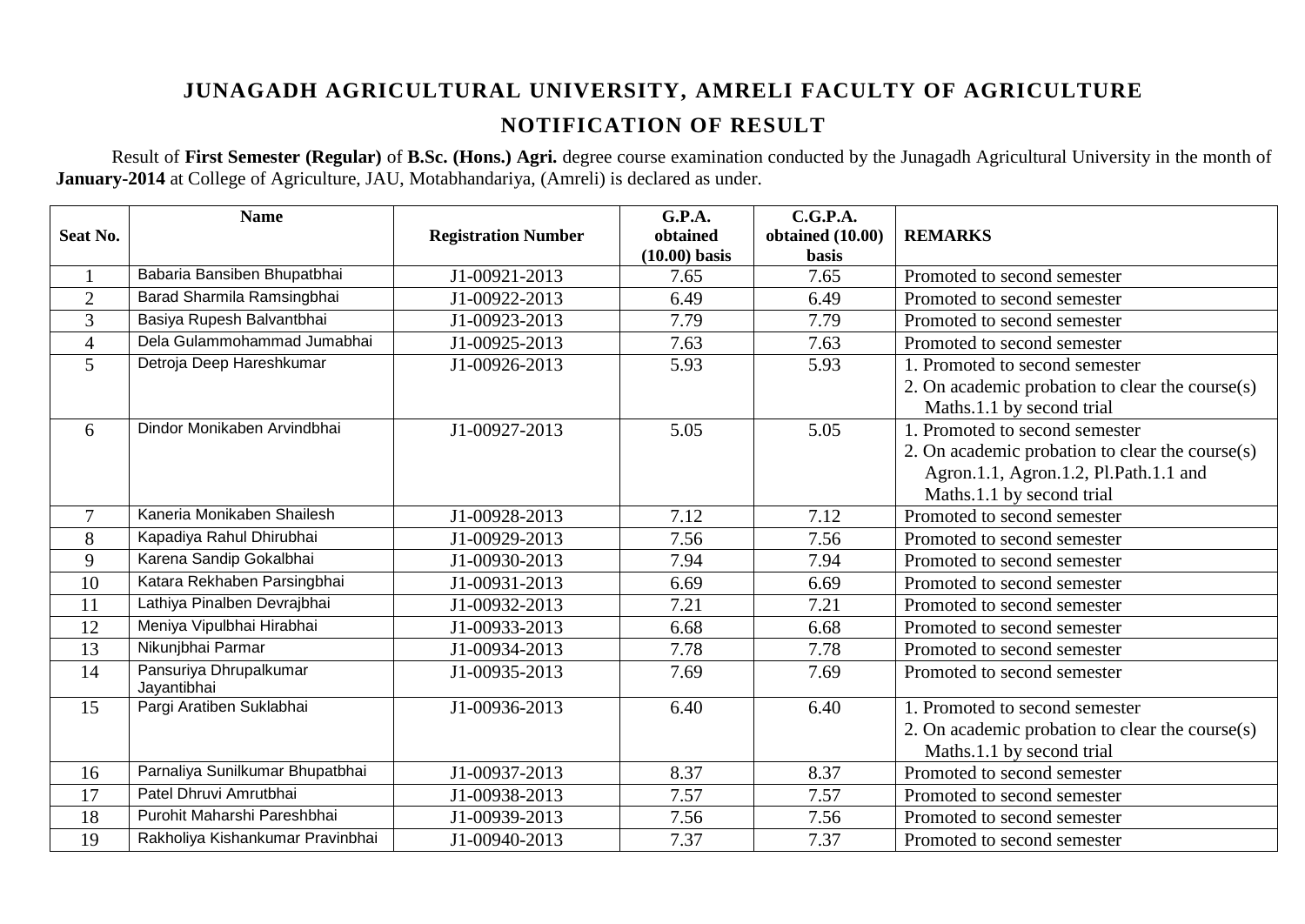| 20 | Rathod Karishmabahen Vinodbhai | J1-00941-2013 | 5.16 | 5.16 | 1. Promoted to second semester                  |
|----|--------------------------------|---------------|------|------|-------------------------------------------------|
|    |                                |               |      |      | 2. On academic probation to clear the course(s) |
|    |                                |               |      |      | Ag.Chem.1.1, Pl.Path.1.1 and Maths.1.1 by       |
|    |                                |               |      |      | second trial                                    |
| 21 | Sojitra Komalbahen Sureshbhai  | J1-00942-2013 | 7.10 | 7.10 | Promoted to second semester                     |
| 22 | Solanki Dharmeshkumar          | J1-00943-2013 | 7.89 | 7.89 | Promoted to second semester                     |
|    | Mandanbhai                     |               |      |      |                                                 |
| 23 | Sumara Mohammadirshad          | J1-00944-2013 | 8.60 | 8.60 | Promoted to second semester                     |
|    | Salimbhai                      |               |      |      |                                                 |
| 24 | Zala Rakesh Govindbhai         | J1-00945-2013 | 7.77 | 7.77 | Promoted to second semester                     |

## No. JAU / REG / EXAM / T-2 /755-58/ 2014 **REGISTRAR** Date: 28-58/02/2014 **Copy f.w.cs. to** :

- 1. The Principal, College of Agriculture, JAU, Motabhandariya, Amreli (5 copies)
- 2. The Director of Students' Welfare, JAU, Junagadh
- 3. The Principal, College of Agriculture, JAU, Junagadh
- 4. Table-4 of this branch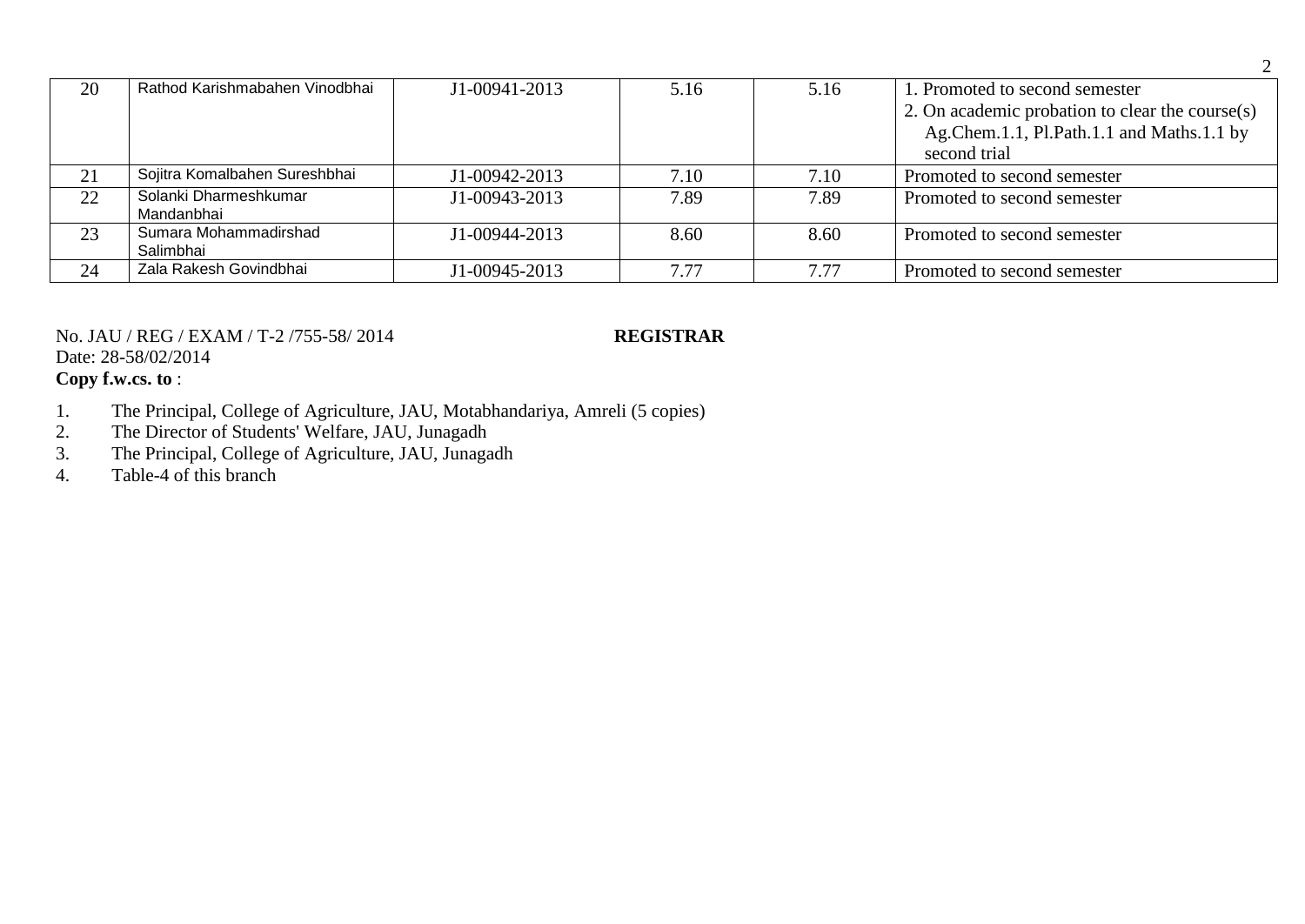Result of **First Semester (New Regular)** of **B.Sc. (Hons.) Horti.** degree course examination conducted by the Junagadh Agricultural University in the month of **January-2014** at College of Horticulture, JAU, Junagadh is declared as under.

|                | <b>Name</b>                      |                     | G.P.A.       | C.G.P.A.     |                                                 |
|----------------|----------------------------------|---------------------|--------------|--------------|-------------------------------------------------|
| <b>Seat</b>    |                                  | <b>Registration</b> | obtained     | obtained     | <b>REMARKS</b>                                  |
| No.            |                                  | <b>Number</b>       | (10.00)      | (10.00)      |                                                 |
|                |                                  |                     | <b>basis</b> | <b>basis</b> |                                                 |
|                | Alpeshkumar Balas                | J7-00050-2013       | 8.29         | 8.29         | Promoted to second semester                     |
| $\overline{2}$ | Barad Hansaben Najabhai          | J7-00051-2013       | 8.00         | 8.00         | Promoted to second semester                     |
| 3              | Barad Roshaniben Govindbhai      | J7-00052-2013       | 7.30         | 7.30         | Promoted to second semester                     |
| 4              | Bhanderi Kinjal Bhikhalal        | J7-00053-2013       | 7.28         | 7.28         | Promoted to second semester                     |
| 5              | Butani Monika Kishor             | J7-00054-2013       | 7.65         | 7.65         | Promoted to second semester                     |
| 6              | Chavda Rajubhai Gambhirbhai      | J7-00055-2013       | 6.87         | 6.87         | Promoted to second semester                     |
| $\tau$         | Dadhaniya Dishaben Bhikhubhai    | J7-00056-2013       | 7.41         | 7.41         | Promoted to second semester                     |
| 8              | Dobariya Krishnaben Harsukhbhai  | J7-00057-2013       | 6.02         | 6.02         | Promoted to second semester                     |
| 9              | Domadiya Printesh Harsukhbhai    | J7-00058-2013       | 6.74         | 6.74         | 1. Promoted to second semester                  |
|                |                                  |                     |              |              | 2. On academic probation to clear the course(s) |
|                |                                  |                     |              |              | BSC.1.3 by second trial                         |
| 10             | Dudhat Mital Arvindbhai          | J7-00059-2013       | 8.04         | 8.04         | Promoted to second semester                     |
| 11             | Gadhiya Dhara Pravinbhai         | J7-00060-2013       | 7.87         | 7.87         | Promoted to second semester                     |
| 12             | Gamit Upmakumari Chunilal        | J7-00061-2013       | 7.56         | 7.56         | Promoted to second semester                     |
| 13             | Hadiya Kamlesh Sadulbhai         | J7-00062-2013       | 7.04         | 7.04         | Promoted to second semester                     |
| 14             | Hadvani Dhaval Maheshkumar       | J7-00063-2013       | 6.39         | 6.39         | Promoted to second semester                     |
| 15             | Hiralben Dhadhal                 | J7-00064-2013       | 7.76         | 7.76         | Promoted to second semester                     |
| 16             | Hirapara Kinjalkumari Mukeshbhai | J7-00065-2013       | 7.14         | 7.14         | Promoted to second semester                     |
| 17             | Kadegiya Lakheeben Vejabhai      | J7-00066-2013       | 7.04         | 7.04         | Promoted to second semester                     |
| 18             | Kalsariya Kajal Himatbhai        | J7-00067-2013       | 7.05         | 7.05         | Promoted to second semester                     |
| 19             | Kalsariya Kantaben Bijalbhai     | J7-00068-2013       | 7.17         | 7.17         | Promoted to second semester                     |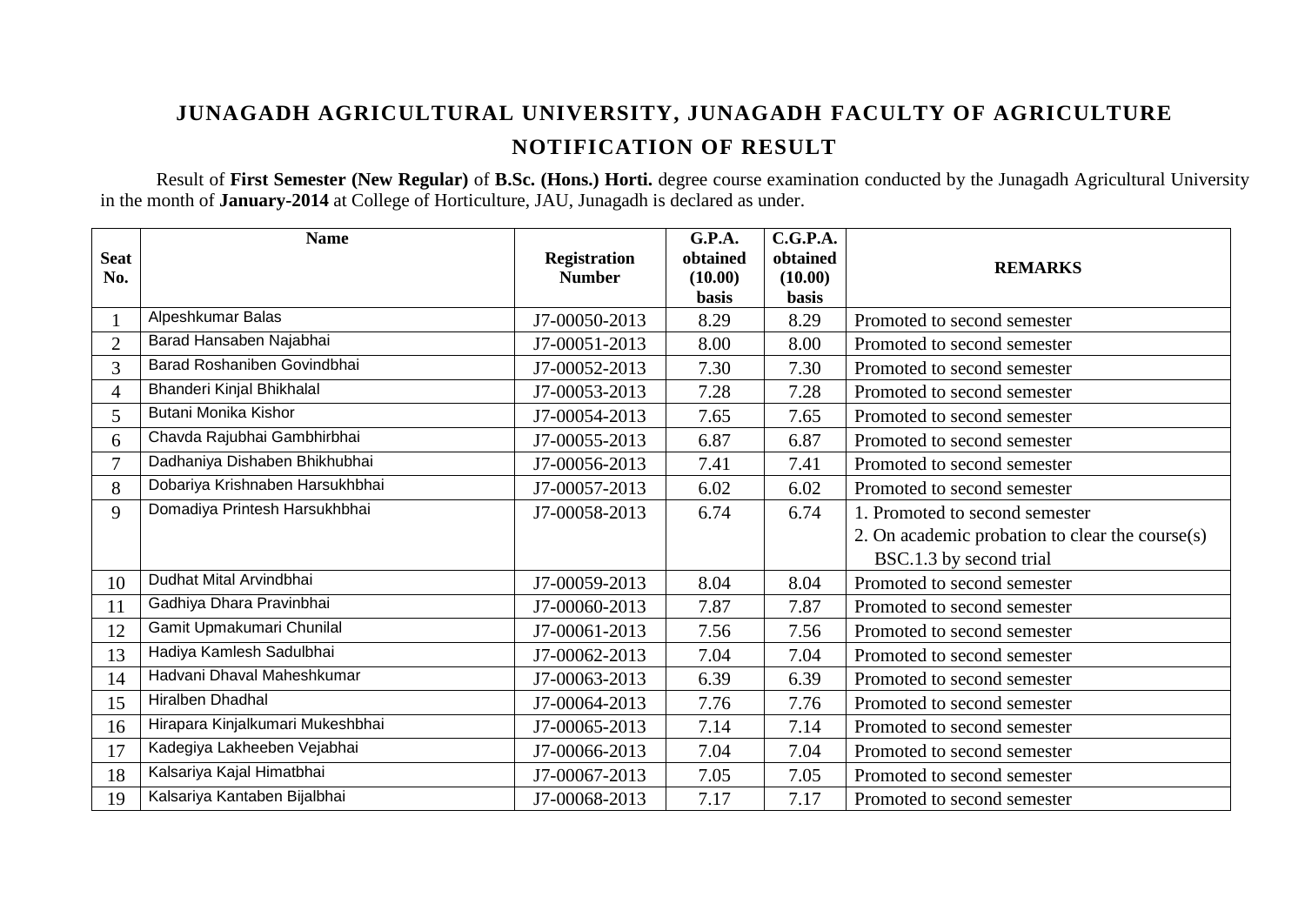| 20 | Karamata Jayesh Balubhai       | J7-00069-2013 | 6.15 | 6.15 | Promoted to second semester                     |
|----|--------------------------------|---------------|------|------|-------------------------------------------------|
| 21 | Katariya Nitin Dineshbhai      | J7-00070-2013 | 6.23 | 6.23 | Promoted to second semester                     |
| 22 | Lunagariya Payalben Vinodbhai  | J7-00071-2013 | 6.93 | 6.93 | Promoted to second semester                     |
| 23 | Mishra Pooja Vijaybhai         | J7-00072-2013 | 7.98 | 7.98 | Promoted to second semester                     |
| 24 | Monpara Mayankkumar Maheshbhai | J7-00073-2013 | 5.30 | 5.30 | 1. Promoted to second semester                  |
|    |                                |               |      |      | 2. On academic probation to clear the course(s) |
|    |                                |               |      |      | BSC.1.3, BSC.1.5 and BSC.1.6 by second          |
|    |                                |               |      |      | trial                                           |
| 25 | Morasada Ameeben Dineshbhai    | J7-00074-2013 | 7.92 | 7.92 | Promoted to second semester                     |
| 26 | Narola Pankaj Pravinbhai       | J7-00075-2013 | 6.83 | 6.83 | Promoted to second semester                     |
| 27 | Nimavat Krushaben Hareshbhai   | J7-00076-2013 | 7.59 | 7.59 | Promoted to second semester                     |
| 28 | Patel Bhavnaben Rameshbhai     | J7-00077-2013 | 6.19 | 6.19 | 1. Promoted to second semester                  |
|    |                                |               |      |      | 2. On academic probation to clear the course(s) |
|    |                                |               |      |      | BSC.1.3 by second trial                         |
| 29 | Patel Jesalben Rajeshbhai      | J7-00078-2013 | 6.57 | 6.57 | Promoted to second semester                     |
| 30 | Polara Himanshi Bhupatbhai     | J7-00079-2013 | 6.15 | 6.15 | Promoted to second semester                     |
| 31 | Pradip Parmar                  | J7-00080-2013 | 7.08 | 7.08 | Promoted to second semester                     |
| 32 | Purohit Hemanshi Prakashkumar  | J7-00081-2013 | 7.75 | 7.75 | Promoted to second semester                     |
| 33 | Rathwa Renukaben Fatesingbhai  | J7-00082-2013 | 5.63 | 5.63 | 1. Promoted to second semester                  |
|    |                                |               |      |      | 2. On academic probation to clear the course(s) |
|    |                                |               |      |      | BSC.1.3 and BSC.1.5 by second trial             |
| 34 | Rupapara Nishant Dilasukhbhai  | J7-00083-2013 | 6.01 | 6.01 | 1. Promoted to second semester                  |
|    |                                |               |      |      | 2. On academic probation to clear the           |
|    |                                |               |      |      | course(s) BSC.1.3 by second trial               |
| 35 | Sakriya Shveta Gokalbhai       | J7-00084-2013 | 7.11 | 7.11 | Promoted to second semester                     |
| 36 | Solanki Rutuben Dhirubhai      | J7-00085-2013 | 7.48 | 7.48 | Promoted to second semester                     |
| 37 | Sudani Hardikkumar Kishorbhai  | J7-00086-2013 | 6.74 | 6.74 | 1. Promoted to second semester                  |
|    |                                |               |      |      | 2. On academic probation to clear the course(s) |
|    |                                |               |      |      | BSC.1.3 by second trial                         |
| 38 | Thorat Hirenkumar Ratanbhai    | J7-00087-2013 | 6.45 | 6.45 | Promoted to second semester                     |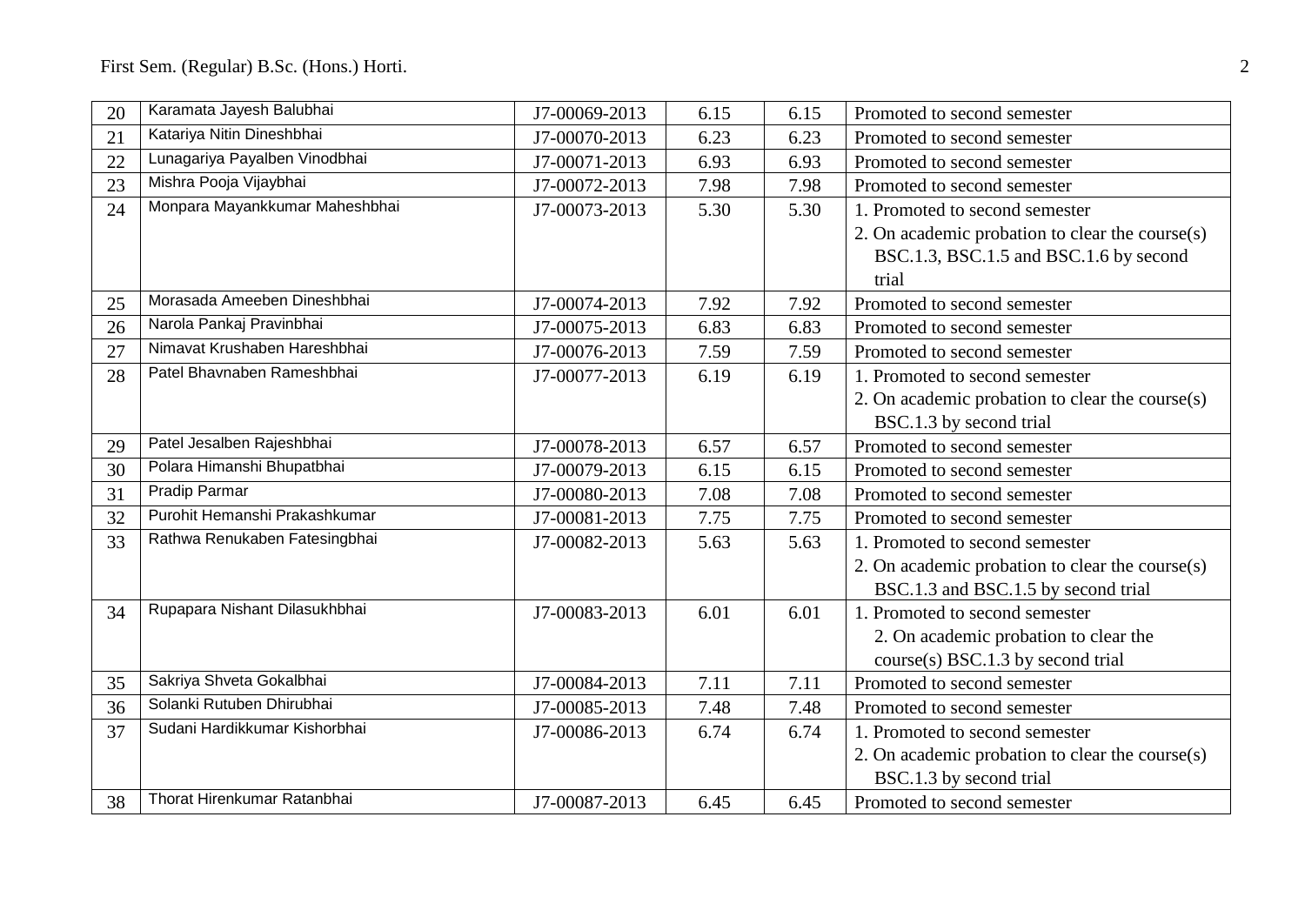First Sem. (Regular) B.Sc. (Hons.) Horti. 3

| 39 | Vaghasiya Sajnaben Dineshbhai    | J7-00088-2013 | 6.40 | 6.40 | Promoted to second semester                     |
|----|----------------------------------|---------------|------|------|-------------------------------------------------|
| 40 | Vasani Nikunj Jeenabhai          | J7-00089-2013 | 6.15 | 6.15 | Promoted to second semester                     |
| 41 | Vasara Samat Alabhai             | J7-00090-2013 | 6.18 | 6.18 | 1. Promoted to second semester                  |
|    |                                  |               |      |      | 2. On academic probation to clear the course(s) |
|    |                                  |               |      |      | BSC.1.3 by second trial                         |
|    | <b>First Semester (New Part)</b> |               |      |      |                                                 |
|    |                                  |               |      |      |                                                 |
| 42 | Gadhavi Ajaydan Vijaydan         | J7-00007-2012 | 5.69 | 5.69 | 1. Not promoted to third semester               |
|    |                                  |               |      |      | 2. On academic probation to clear the course(s) |
|    |                                  |               |      |      | FRT.1.2 by fourth and final trial               |
| 43 | Kotadiya Nileshkumar Rasikbhai   | J7-00017-2012 | 5.60 | 5.60 | 1. Not promoted to second semester              |
|    |                                  |               |      |      | 2. On academic probation to clear the course(s) |
|    |                                  |               |      |      | FRT.1.2 by fourth and final trial               |
| 44 | Patel Parimal Amratbhai          | J7-00026-2012 | 5.10 | 5.10 | 1. Not promoted to second semester              |
|    |                                  |               |      |      | 2. On academic probation to clear the course(s) |
|    |                                  |               |      |      | FRT.1.2 by fourth and final trial               |

No. JAU / REG / EXAM / T-2 /746-48/ 2014 **REGISTRAR** Date: 28/02/2014

- 1. The Principal, College of Agriculture, JAU, Junagadh (5 copies)
- 2. The Director of Students' Welfare, JAU, Junagadh
- 3. Table-4 of this branch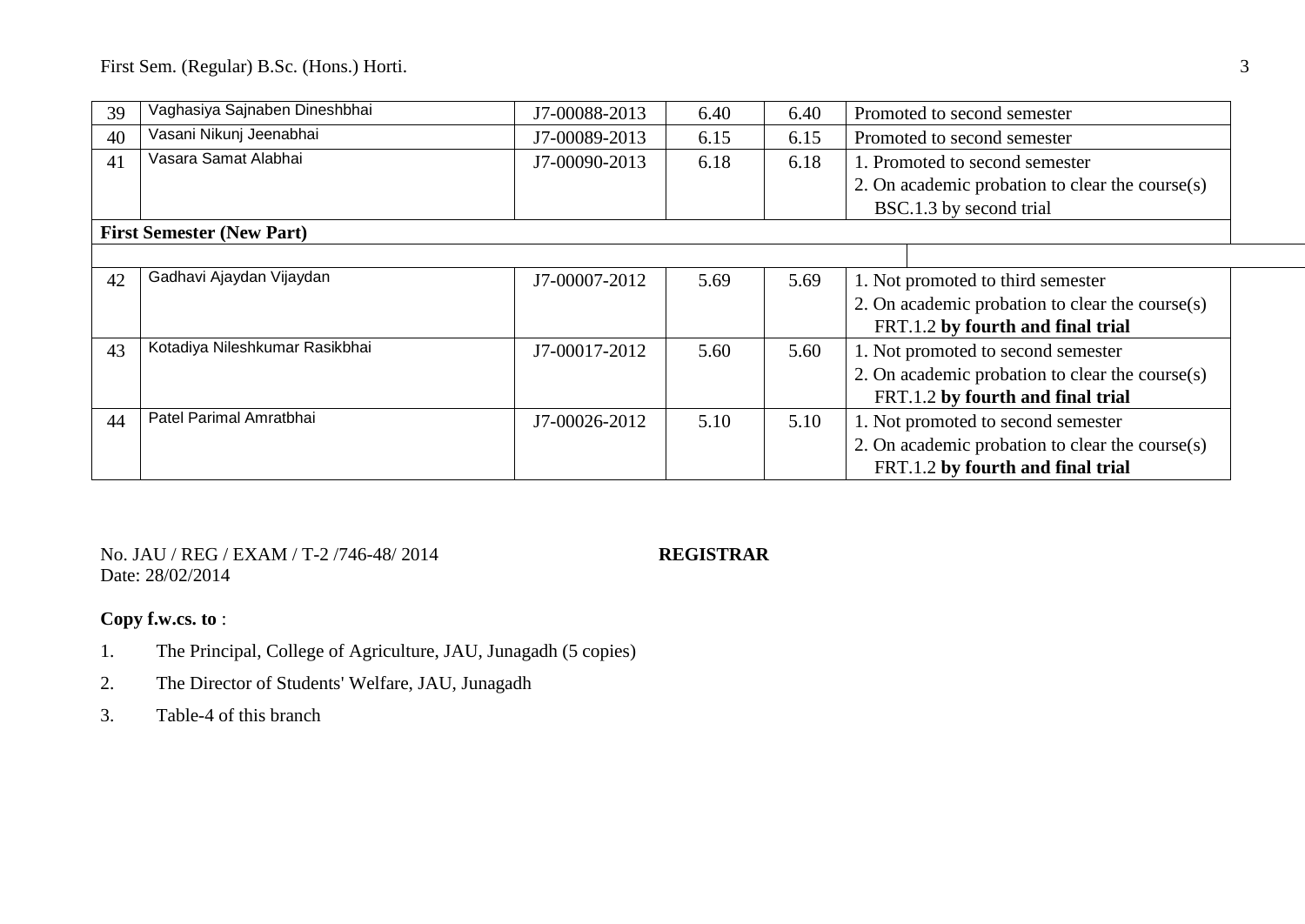The result of **Second Semester (Supple.)** of **B.Sc. (Hons.) Horti.** degree course examination conducted by the Junagadh Agricultural University in the month of**January-2014** at College of Horticulture, JAU, Junagadh is declared as under.

| <b>Seat</b><br>No. | <b>NAme</b>                     | <b>Registration Number</b> | G.P.A.<br>obtained<br>$(10.00)$ basis | C.G.P.A.<br>obtained<br>$(10.00)$ basis | <b>REMARKS</b>              |
|--------------------|---------------------------------|----------------------------|---------------------------------------|-----------------------------------------|-----------------------------|
|                    | Agraval Parikshitkumar Hiralal  | J7-00001-2012              | 6.15                                  | 5.68                                    | Promoted to fourth semester |
| $\gamma$           | Bhuva Chiragkumar Maheshbhai    | J7-00003-2012              | 6.38                                  | 6.00                                    | Promoted to fourth semester |
| 3                  | Chandera Hinalben Govindbhai    | J7-00004-2012              | 6.43                                  | 6.09                                    | Promoted to fourth semester |
| 4                  | Goraviyala Jahnavi Ambadanbhai  | J7-00012-2012              | 6.18                                  | 6.18                                    | Promoted to fourth semester |
|                    | Kalavadiya Hardik Dineshbhai    | J7-00014-2012              | 6.50                                  | 6.14                                    | Promoted to fourth semester |
| 6                  | Meghnathi Divyaben Kantigiri    | J7-00021-2012              | 6.45                                  | 6.24                                    | Promoted to fourth semester |
| $\mathbf{r}$       | Shingala Hemangee Parmanandbhai | J7-00037-2012              | 6.11                                  | 5.97                                    | Promoted to fourth semester |
| 8                  | Vachhani Bansiben Rameshbhai    | J7-00046-2012              | 6.92                                  | 6.29                                    | Promoted to fourth semester |

No. JAU / REG / EXAM / T-2 /749-51/ 2014 **REGISTRAR** Date: 28/02/2014

- 1. The Principal, College of Agriculture, JAU, Junagadh (5 copies)
- 2. The Director of Students' Welfare, JAU, Junagadh
- 3. Table-4 of this branch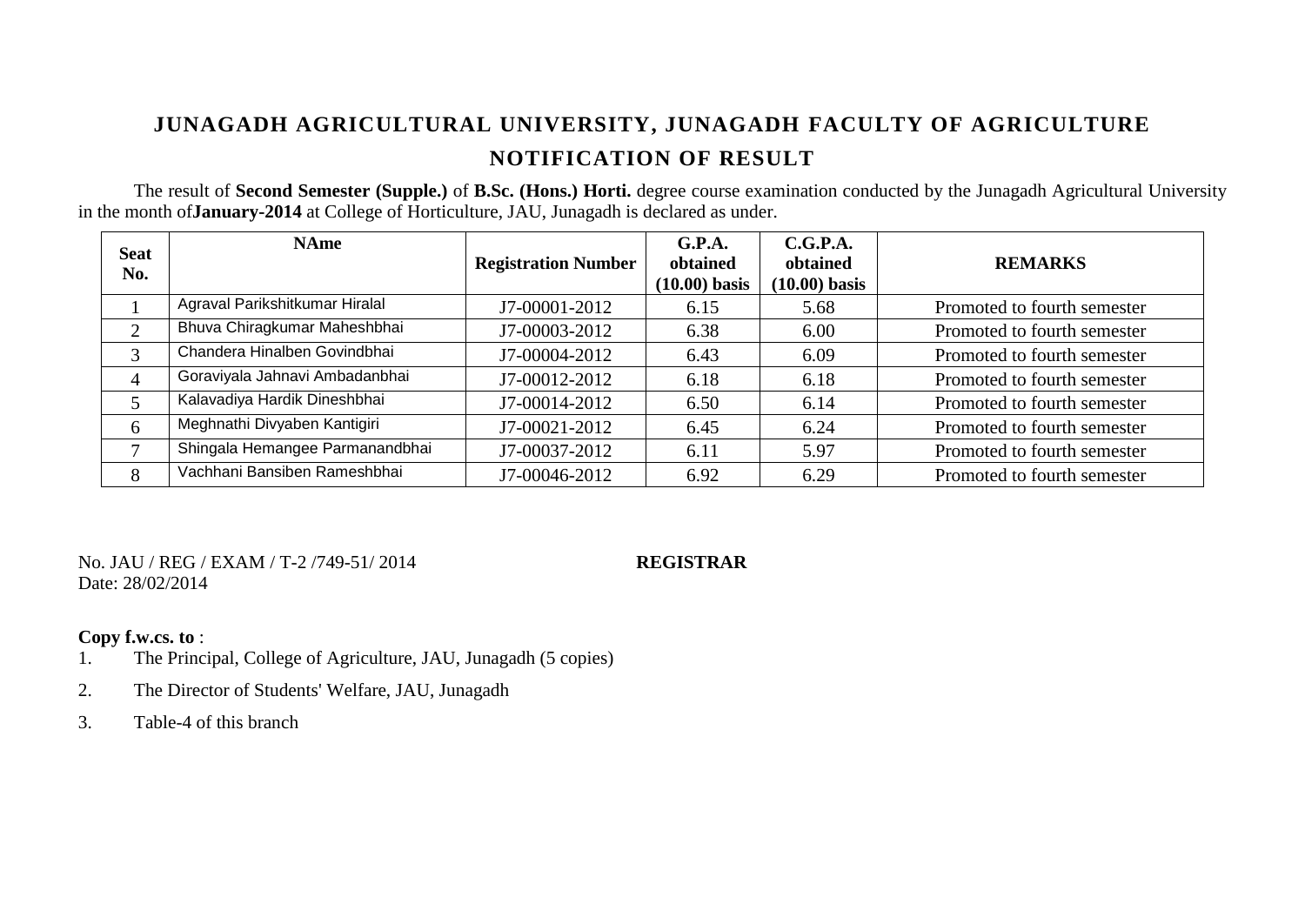Result of **Third Semester (Regular)** of **B.Sc. (Hons.) Horti.** degree course examination conducted by the Junagadh Agricultural University in the month of **January-2014** at College of Horticulture, JAU, Junagadh is declared as under.

| <b>Seat No.</b> | <b>Name</b>                     | <b>Registration</b><br><b>Number</b> | <b>G.P.A.</b><br>obtained<br>$(10.00)$ basis | C.G.P.A.<br>obtained<br>(10.00)<br><b>basis</b> | <b>REMARKS</b>                                                             |
|-----------------|---------------------------------|--------------------------------------|----------------------------------------------|-------------------------------------------------|----------------------------------------------------------------------------|
|                 | Agraval Parikshitkumar Hiralal  | J7-00001-2012                        | 5.86                                         | 5.74                                            | Promoted to fourth semester                                                |
| $\overline{2}$  | Bhesaniya Umang Ukabhai         | J7-00002-2012                        | 6.46                                         | 6.08                                            | Promoted to fourth semester                                                |
| 3               | Bhuva Chiragkumar Maheshbhai    | J7-00003-2012                        | 6.10                                         | 6.03                                            | Promoted to fourth semester                                                |
| $\overline{4}$  | Chandera Hinalben Govindbhai    | J7-00004-2012                        | 5.68                                         | 5.97                                            | 1. Promoted to fourth semester                                             |
|                 |                                 |                                      |                                              |                                                 | 2. On academic probation to clear the course(s)<br>PPT.3.1 by second trial |
| 5               | Davariya Pooja Vinodbhai        | J7-00006-2012                        | 6.51                                         | 6.18                                            | Promoted to fourth semester                                                |
| 6               | <b>Gohel Bhavin Chandrakant</b> | J7-00009-2012                        | 6.40                                         | 6.27                                            | 1. Promoted to fourth semester                                             |
|                 |                                 |                                      |                                              |                                                 | 2. On academic probation to clear the course(s)<br>PPT.3.1 by second trial |
| $\overline{7}$  | Gohil Mulajibhai Govindbhai     | J7-00010-2012                        | 7.30                                         | 7.08                                            | Promoted to fourth semester                                                |
| 8               | Gohil Preetiben Arjanbhai       | J7-00011-2012                        | 7.40                                         | 7.14                                            | Promoted to fourth semester                                                |
| 9               | Goraviyala Jahnavi Ambadanbhai  | J7-00012-2012                        | 6.33                                         | 6.22                                            | Promoted to fourth semester                                                |
| 10              | Halepotara Farheen Harunbhai    | J7-00013-2012                        | 8.27                                         | 7.92                                            | Promoted to fourth semester                                                |
| 11              | Kalavadiya Hardik Dineshbhai    | J7-00014-2012                        | 6.52                                         | 6.26                                            | Promoted to fourth semester                                                |
| 12              | Kandoliya Rushang Umeshkumar    | J7-00015-2012                        | 7.06                                         | 7.07                                            | Promoted to fourth semester                                                |
| 13              | Ladumor Pareshbhai Maganbhai    | J7-00018-2012                        | 7.33                                         | 7.24                                            | Promoted to fourth semester                                                |
| 14              | Lakhani Komalben Gvaldas        | J7-00019-2012                        | 6.20                                         | 6.21                                            | Promoted to fourth semester                                                |
| 15              | Mahla Jaykumar Khandubhai       | J7-00020-2012                        | 6.28                                         | 6.32                                            | Promoted to fourth semester                                                |
| 16              | Meghnathi Divyaben Kantigiri    | J7-00021-2012                        | 6.80                                         | 6.41                                            | Promoted to fourth semester                                                |
| 17              | Parmar Rutvi Kamleshbhai        | J7-00022-2012                        | 6.05                                         | 6.43                                            | 1. Promoted to fourth semester                                             |
|                 |                                 |                                      |                                              |                                                 | 2. On academic probation to clear the course(s)                            |
|                 |                                 |                                      |                                              |                                                 | PPT.3.1 by second trial                                                    |
| 18              | Parmar Vijaykumar Kababhai      | J7-00023-2012                        | 6.93                                         | 6.93                                            | Promoted to fourth semester                                                |